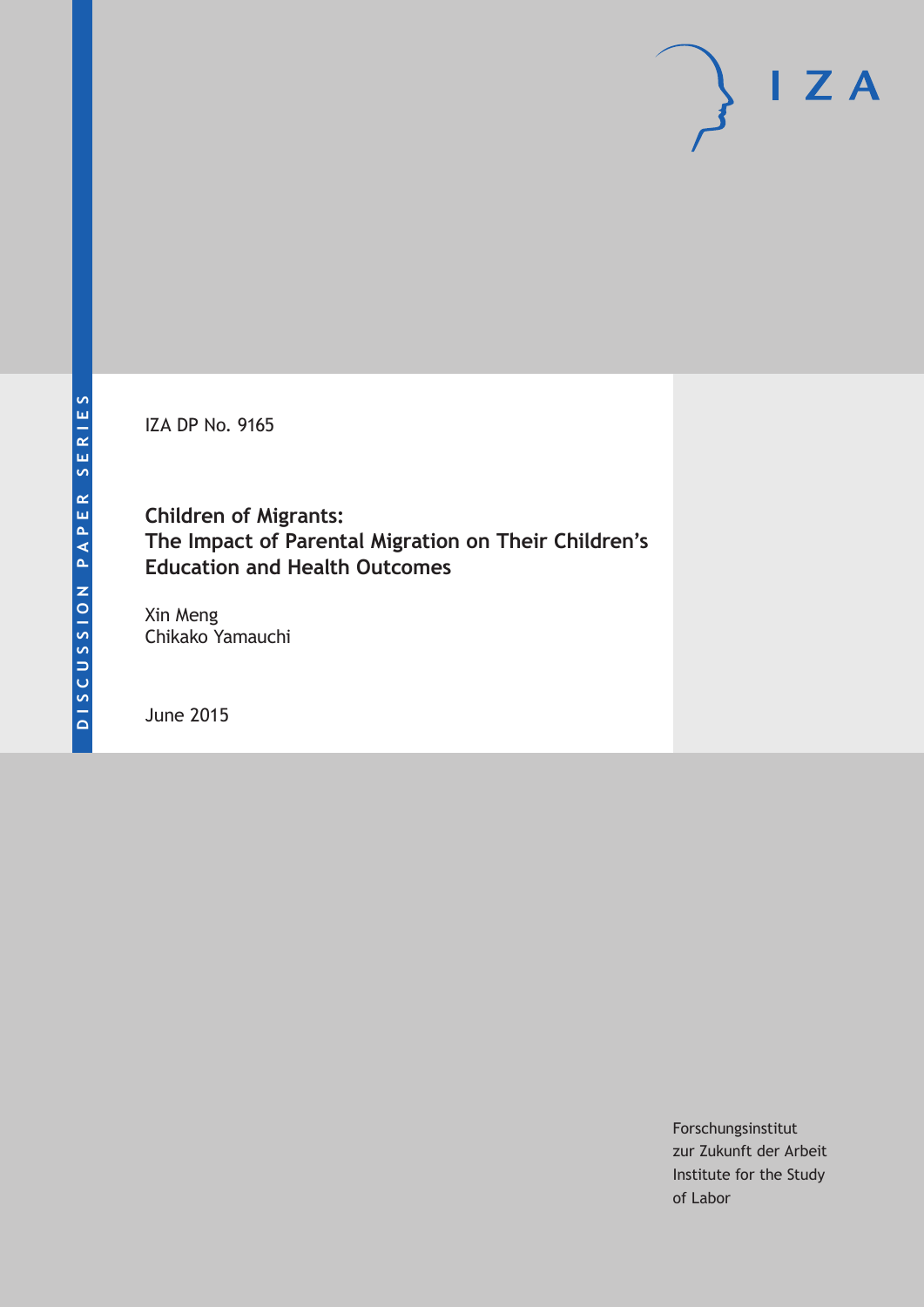# **Children of Migrants: The Impact of Parental Migration on Their Children's Education and Health Outcomes**

### **Xin Meng**

*Australian National University and IZA*

# **Chikako Yamauchi**

*National Graduate Institute for Policy Studies*

### Discussion Paper No. 9165 June 2015

IZA

P.O. Box 7240 53072 Bonn Germany

Phone: +49-228-3894-0 Fax: +49-228-3894-180 E-mail: iza@iza.org

Any opinions expressed here are those of the author(s) and not those of IZA. Research published in this series may include views on policy, but the institute itself takes no institutional policy positions. The IZA research network is committed to the IZA Guiding Principles of Research Integrity.

The Institute for the Study of Labor (IZA) in Bonn is a local and virtual international research center and a place of communication between science, politics and business. IZA is an independent nonprofit organization supported by Deutsche Post Foundation. The center is associated with the University of Bonn and offers a stimulating research environment through its international network, workshops and conferences, data service, project support, research visits and doctoral program. IZA engages in (i) original and internationally competitive research in all fields of labor economics, (ii) development of policy concepts, and (iii) dissemination of research results and concepts to the interested public.

IZA Discussion Papers often represent preliminary work and are circulated to encourage discussion. Citation of such a paper should account for its provisional character. A revised version may be available directly from the author.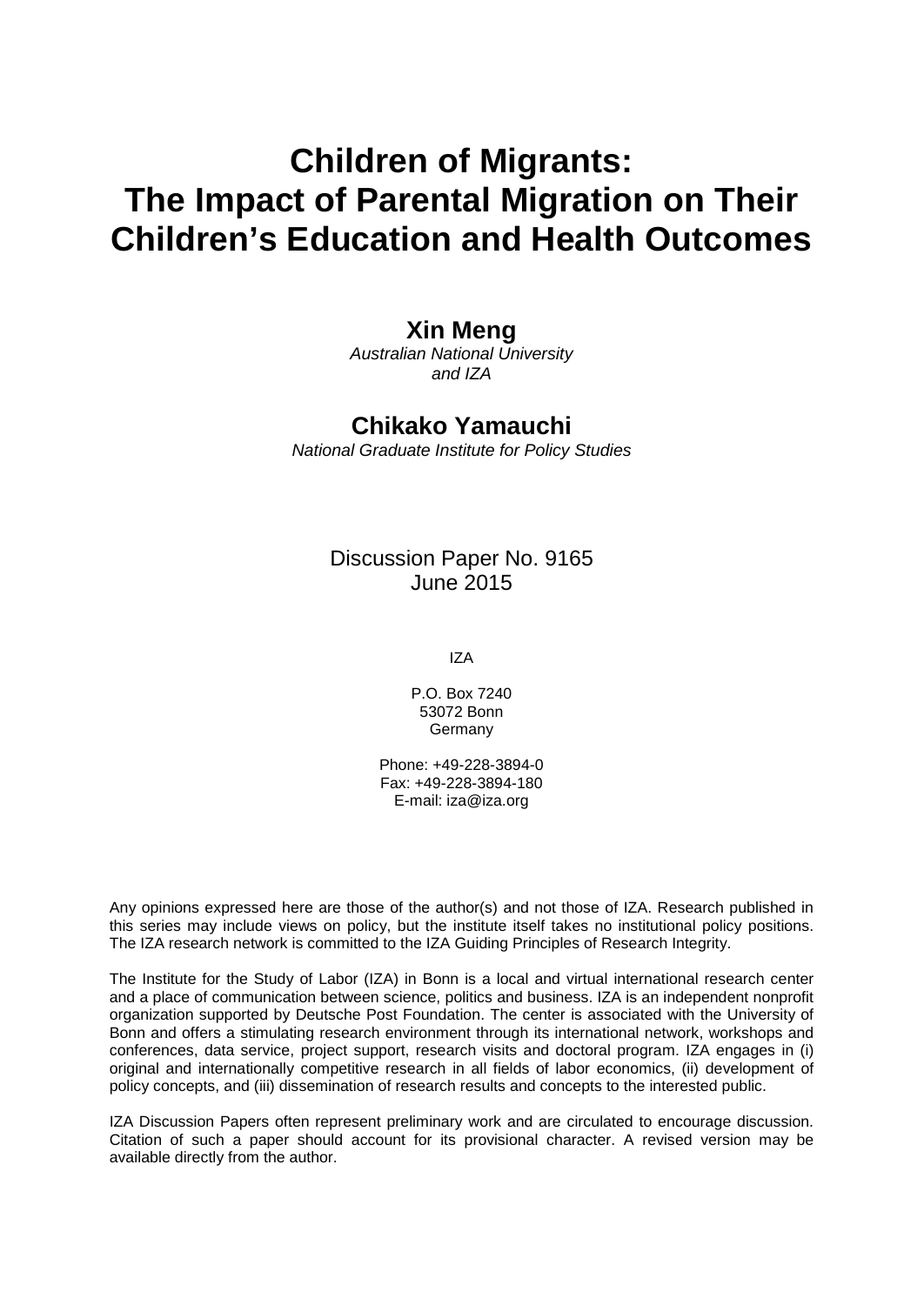IZA Discussion Paper No. 9165 June 2015

# **ABSTRACT**

# **Children of Migrants: The Impact of Parental Migration on Their Children's Education and Health Outcomes**

In the past 15 years around 160 million Chinese rural workers migrated to cities to work. Because of restrictions on migrant access to local health and education system a large cohort of migrant children are left-behind in rural villages and growing up without parental care. This paper examines how parental migration affects children's health and education outcomes. Using the Rural-Urban Migration Survey in China (RUMiC) data we are able to measure the share of children's lifetime during which parents migrated away from home. By instrumenting this measure of parental migration with weather changes in their home village when they were young we find a sizable adverse impact of exposure to parental migration on children's health and education outcomes. We also find that what the literature has always done (using contemporaneous measure for parental migration) is likely to underestimate the effect of exposure to parental migration on children's outcomes.

JEL Classification: J38, I28

Keywords: migration, children, education, health, China

Corresponding author:

Xin Meng Research School of Economics College of Business and Economics Australian National University HW Arndt Building 25a ACT 0200 Australia E-mail: [Xin.Meng@anu.edu.au](mailto:Xin.Meng@anu.edu.au)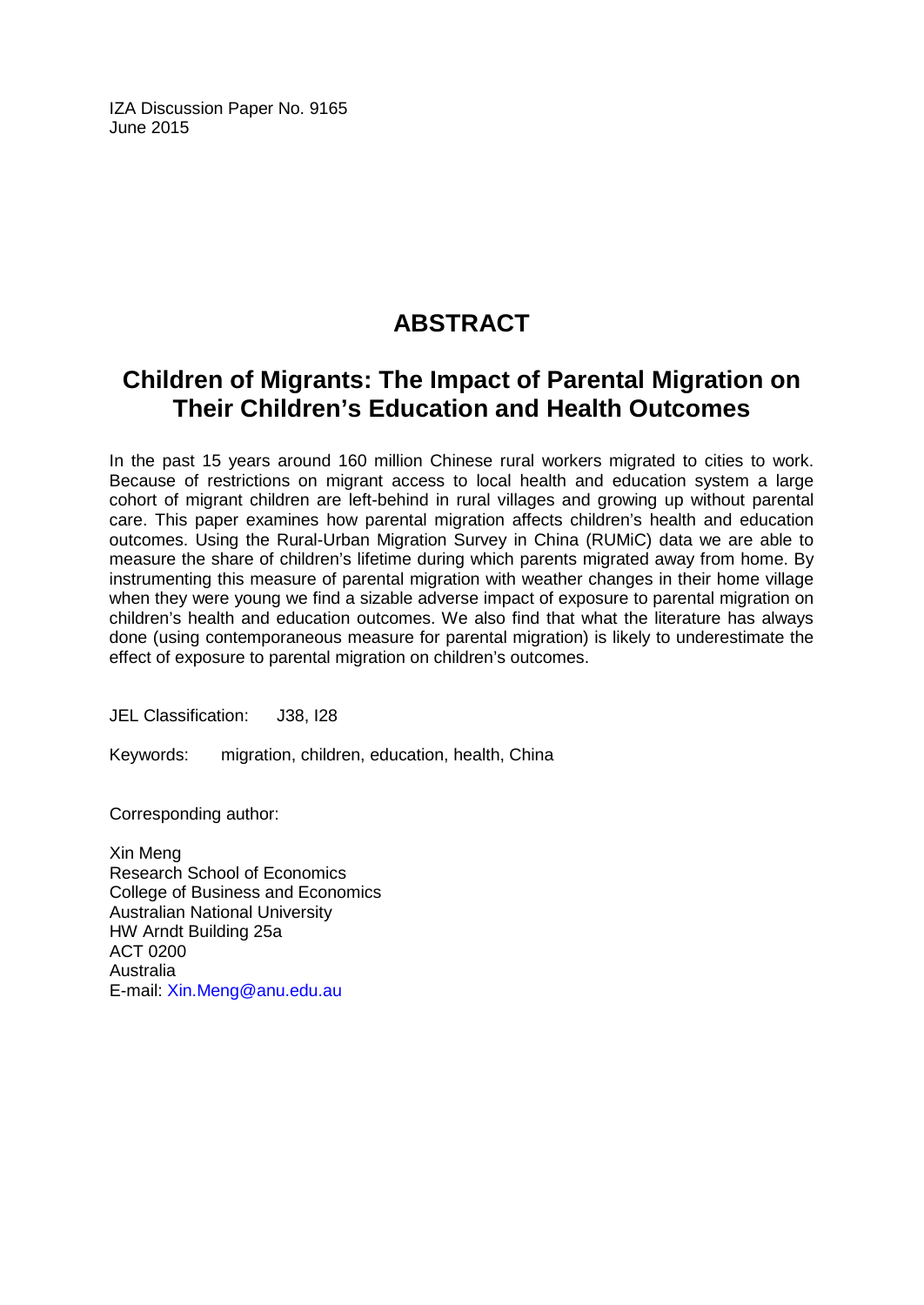### 1 Introduction

The human capital development of children has long been a great interest to economists. This is so not only because children's education and health outcomes today have a significant implication about their own social and economic wellbeing in the future, but also because children are the future of a society and how they are doing today as a group will predict the quality of human capital supply in the future for the society as a whole.

The unprecedented economic growth in China in the past few decades has led to a large scale rural-urban migration. In 2011, 160 million rural workers have migrated to cities to work (NBS 2012). This number is expected to grow rapidly in the coming years, with rural-urban migrant workers already accounting for more than 40 percent of the total urban labor force.

The large scale rural-urban migration may have significant impact on the human capital development of future generations. In particular, China's institutional restrictions on rural-urban migration prevent adult migrants from bringing their children with them when they choose to work in cities. The Household Registration System (hukou) limits rural migrant workers and their families' access to subsidized education, health care and other public services which are available to local residents in cities. As a result, rural parents often leave their children behind in rural villages when they migrate to cities. Children who remain in rural areas either live with other family members or enroll in boarding schools, without the care and supervision of their parents.

A significant number of children is being left-behind by their migrating parents in rural China. A study by the All-Women Federation China in 2006 estimates that 58 million children aged 0-18 are left-behind in rural villages due to parental migration (40 million 0-15 years of age), accounting for 28 per cent of all rural children. Also, the survey of 5000 migrant households, conducted by the Rural-Urban Migration in China (RUMiC) Project, suggests that around 57% of the migrant children aged 0-15 were left-behind in rural villages in 2008.

Although parental migration often brings higher income and hence potentially more economic resources for children's education and health investment, lack of parental care can also have adverse effects on left-behind children.<sup>1</sup> The net effect of parental migration depends on the relative magnitude of the two effects and it is largely an empirical issue. Several studies have found the positive income effect. For example, Yang (2008) finds

<sup>1</sup>There is a large body of literature on the determinants of children's development and learning processes, which clearly demonstrates the importance of parental care (see, for example Whitebook et al., 1989; Love et al., 1996; Lamb, 1998; McLanahan and Sandefur, 1994; Sigle-Rushton and McLanahan, 2002; Ginther and Pollak, 2003).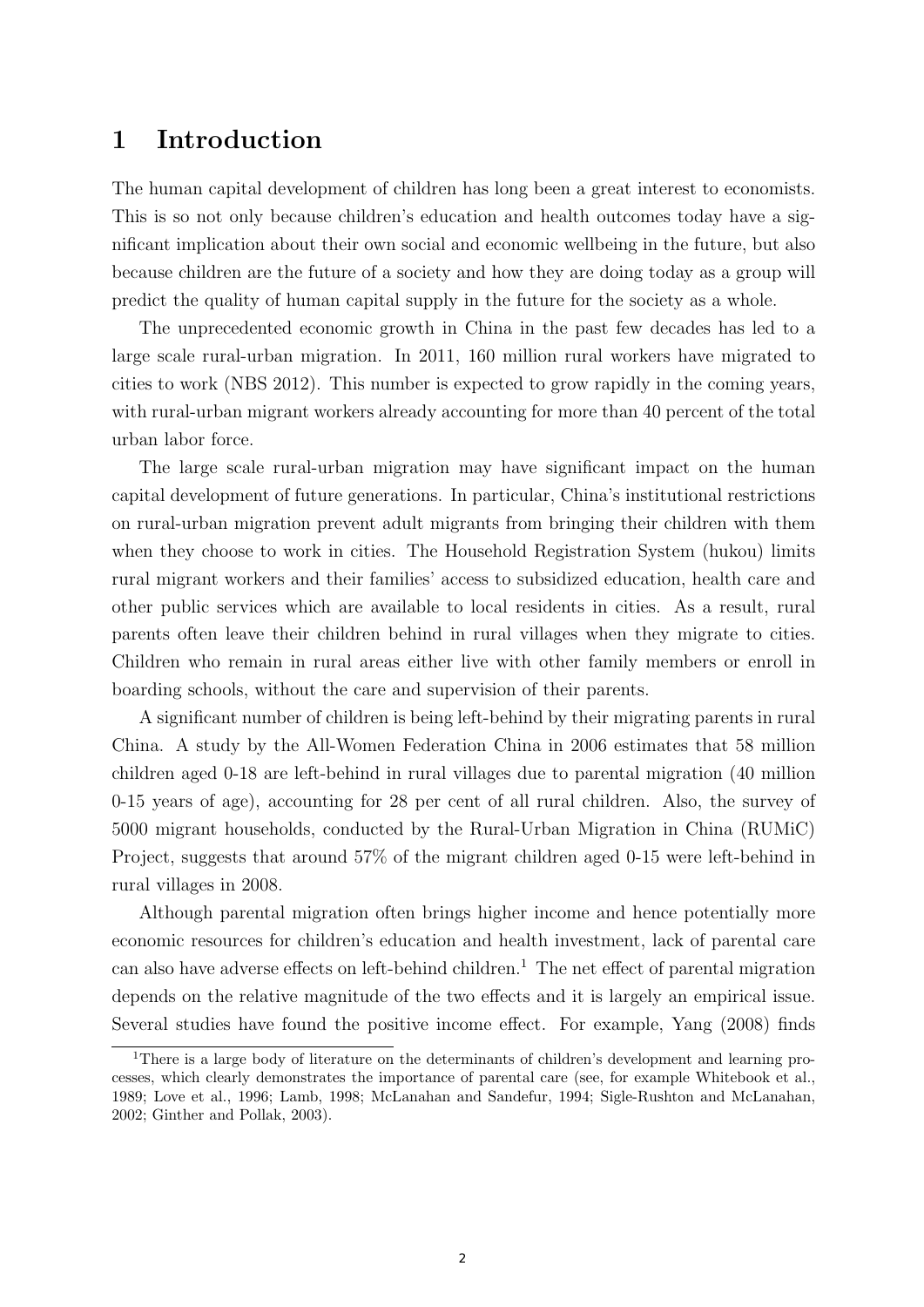that remittances from migrants increase educational expenditures and children's schooling in the Philippines. Similar positive impact on schooling is also found for El Salvador (Edwards and Ureta, 2003). For Mexico, girls from less educated families are found to obtain more years of schooling if one of their household member migrated to the U.S. (Hanson and Woodruff, 2003), or if their fathers migrated when they were very young (Antman, 2011). Other studies however have found the negative effect of parental migration. For instance, parental migration in China is followed by an increase in chores carried out by children aged around 7-12 (Chang et al., 2011; de Brauw and Mu, 2011). In Mexico, paternal migration is found to reduce children's study hours and increase work hours, particularly among boys aged 12-15 years. McKenzie and Rapoport  $(2011)$  also report that girls aged 16-18 in Mexico become more engaged in household chores if a member in the household is a migrant.

Despite the fact that a large number of left-behind children have been exposed to parental migration for a long time in China, many studies on the impact of parents' migration on left-behind children's human capital development focus on the immediate impact of parental absence. They are also based on small sample size and/or data from limited geographic regions. Partly reflecting geographic heterogeneity, their findings are mixed. For instance, Meyerhoefer and Chen (2011) uses the data for two northeastern provinces of Hebei and Liaoning and finds that parental migration is correlated with a delay in educational enrolment among girls aged 7-15. Zhang et al. (2014) uses the longitudinal data on test scores from a county in Hunan Province and shows that a significant negative effect arises only for children left behind by both of the parents. On the other hand, Chen et al. (2009) uses data from inland province of Shaanxi and finds that paternal out-migration is associated with an improvement in the children's test scores. Using the longitudinal data from the western province of Gansu, Lee and Park (2010) also finds positive impacts on the enrollment for boys and test scores for girls, but negative impacts on the psychological well-being of both gender. While the mixed finding may be attributed to differences in the identification strategies, it is also likely that small and unrepresentative data play a role. Notable exceptions in terms of geographic coverage include the studies based on the China Health and Nutrition Survey. De Brauw and Mu (2011) reports that children aged 7-12 are more likely to be underweight while younger children aged 2-6 are less likely to be overweight when a member of their household has migrated between the waves of 1997, 2000, 2004 and 2006. Using the same data for a different time period however, Chen (2013) does not find a significant impact on the body mass index for children aged 6-16.

It is unfortunate that, due to data limitation, these existing studies tend to focus on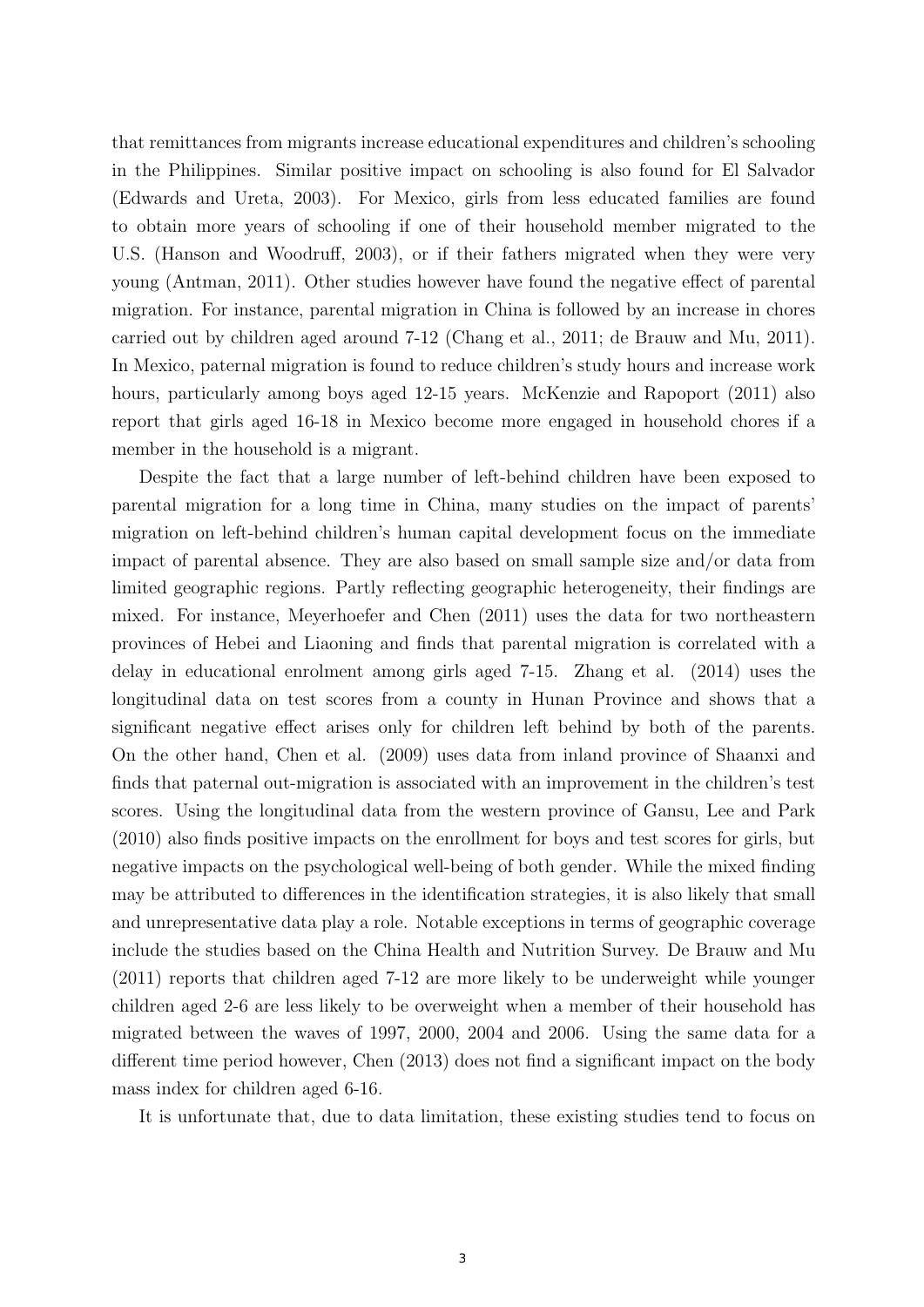the short-run effects of parental migration, by either comparing before and after the start of parental migration or using the migration status in the previous year as the variable of interest. An more important issue, however, is how a *cumulative* parental migration affects children's health and education outcomes. That is, how an increase in the amount of time children spend in the absent of parental care affects their outcomes; or in other words, the "dose- or exposure-effect" of parental absence. Even if there are only small changes in children's outcomes associated with changes in parental migration status within a year, these effects can cumulate if parents are away from home for many years. Although the effect of parental migration in the previous year might partially reflect such a cumulative effect, it cannot fully capture the effect.

This paper contributes to the literature in the following ways. First, we use a large representative panel survey data of 8000 rural households, covering nine provinces from different regions in China. The data come from the Rural Household Survey of the Rural-Urban Migration in China (RUMiC) Project.

Second, the RUMiC survey has detailed information on parental migration activities. As such, we are able to measure the cumulative duration of migration during which parents were absent from children's life. To the best of our knowledge, this is the only study which examines the cumulative effect of parental migration on children's health and education outcomes.

Third, we not only investigate the impact of parental migration on children's outcome but try to examine the channels through which such effect occurs. In particular, we examine the impact of parental migration on various investment into children's education.

Finally, we are aware of the issue of endogeneity in parental migration decision and try to mitigate the problem by adopting the Instrumental Variable (IV) approach. We use as instruments the weather shocks occurred when parents were young and before children were born, and the distance between one's home village and the provincial capital cities. The validity of the first IV lies on the fact that rural individuals are most likely to migrate for work when they are aged around late teens and early 20s, weather shocks, which can reduce agricultural income, are likely to induce rural youth to emigrate to cities. However, these shocks are unlikely to directly affect children who have not yet born. The second IV, distance to the provincial capital city, is valid because it captures both cost and the need to migrate and hence should be highly correlated with parental migration. At the same time as the household registration system (hukou) in China restricted people from re-allocating in the past 60 year<sup>2</sup> and hence where one's home village is is likely to be

<sup>2</sup>The rural-urban migration in China is under a "guest worker" system, whereby migrants are unable to settle in cities (see Meng, 2012).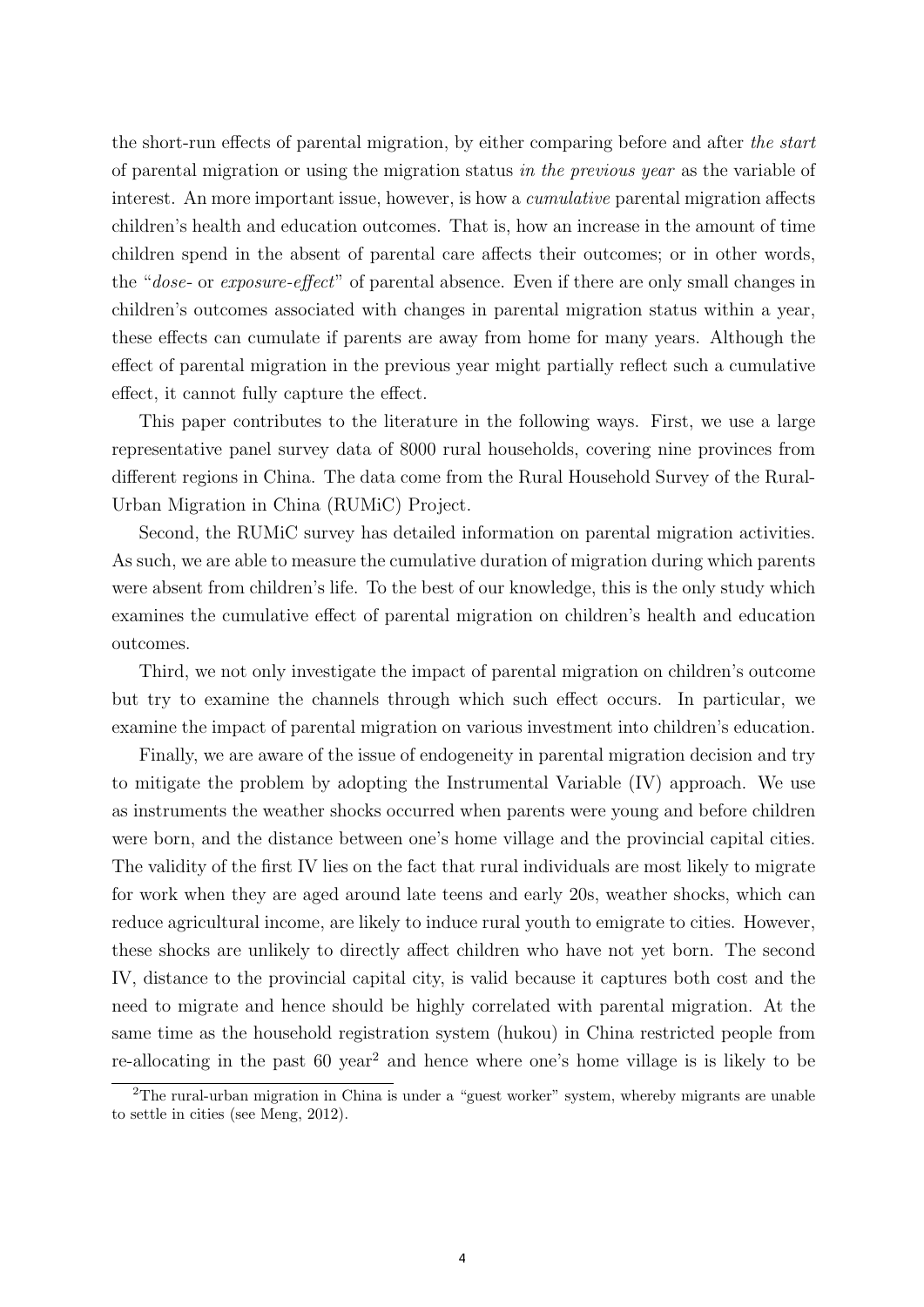exogenously determined.

Our results suggest that children's lifetime exposure to parental migration significantly worsens health and education outcomes. We also find that left-behind children spent less time studying after schools and their families invest less on tutoring outside school environment relative to children whose parents were not migrated. It is also found that left-behind children are more likely to be enrolled in boarding schools, which has been found to provide low quality cares (REAP, 2009).

The remaining of the paper is structured as follows. The next section provides some institutional background which is important in understanding the issue. Section 3 discusses the data. Empirical methods are presented in Section 4, which is followed by the discussion of the results. Section 6 investigates the channels through which parental migration affects left-behind children's outcomes. Concluding remarks are given in Section 7.

## 2 Background

Ever since the Communist Party rose to power in 1949, China has had segregated rural and urban economies. Rural-urban migration was strictly restricted before the mid 1980s. As market oriented economic reform deepened, demand for unskilled labor in cities increased. To meet this demand, the government gradually relaxed the migration restrictions, but up until today migrants are still treated differentially from urban local people. In particular, migrant workers are restricted in the type of job they can obtain and in access to urban social welfare and social services, such as education, health care, unemployment benefits, and pensions (Meng and Manning, 2010). These restrictions prevent migrant workers from staying in cities for long and from bringing their families to cities. They often work in the cities for a few years, depending on their personal and family circumstances and then go back to their country home. Sometimes, they migrate back and forth.

As access to schools and health care in cities are very costly for migrants, many of them leave their children behind in rural villages. For example, the RUMiC 2008 survey of migrant household in cities show that among the 2300 children aged 0 to 15, 57% were left-behind in rural areas. Out of these left-behind children, 30% of them were looked after by one of the parents who stayed behind, and 59% of them were with grandparents or other relatives. The remaining 8% were at boarding schools.

Left-behind children may be disadvantaged with regard to their nutrition intake, health outcomes, and school performance if alternative caretakers of left-behind children have less time to spend with the children or pay less attention to their day-to-day needs. Alter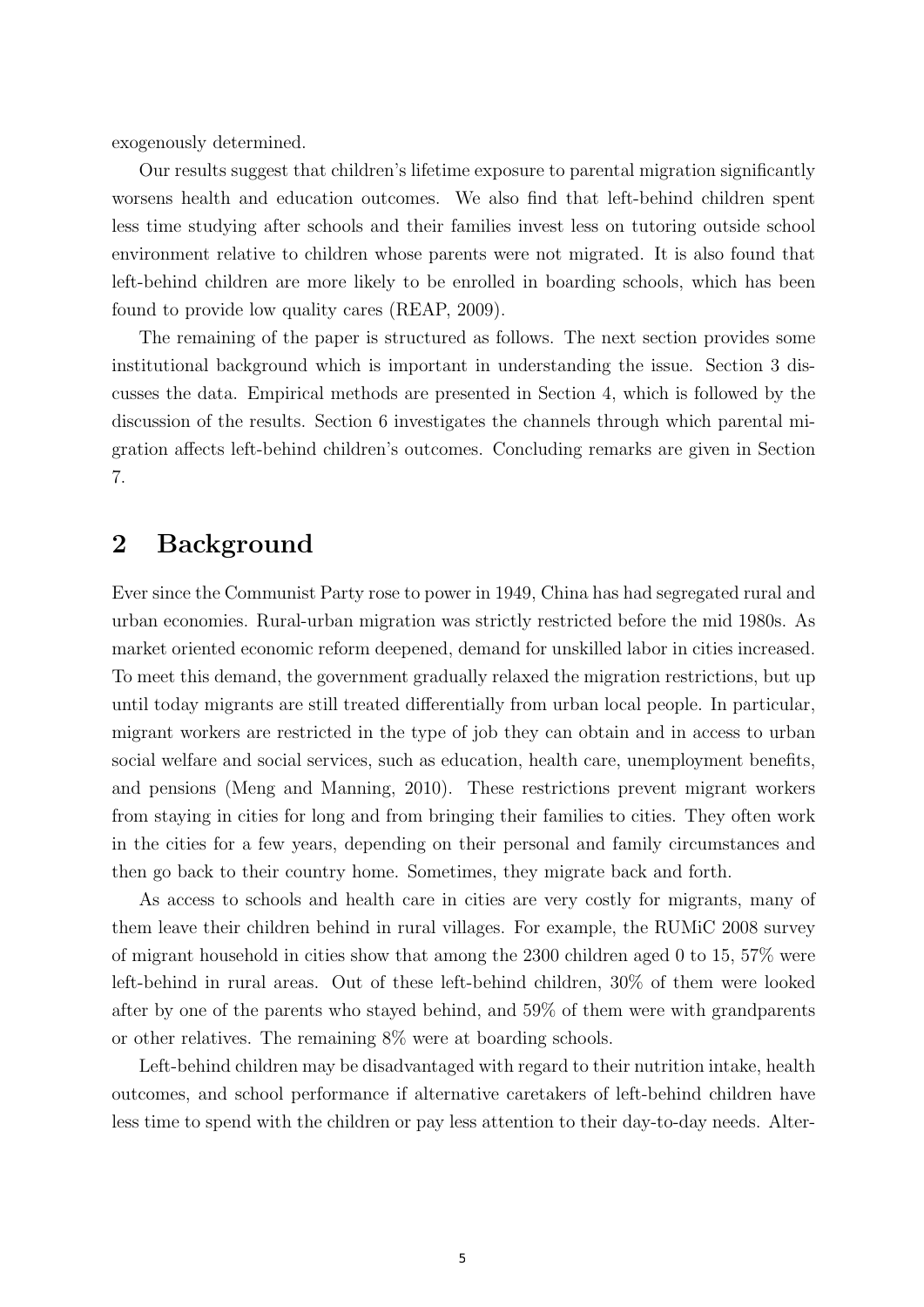natively if left-behind children are taken care of in boarding schools, the living conditions and management system of boarding schools could be important. In rural China, anecdotal evidence suggests that "the quality of the facilities and the nature of the management (of the boarding schools) might best be described as horrific. The safety, hygiene, supervision, diet and nutrition are all serious problems to these boarding schools." (REAP, 2009).<sup>3</sup> A resent study has reported that boarding school students in rural areas are 9 centimeters shorter than the relevant median height set by WHO (Shi and Zhang, 2010). Another study finds boarding schools have a negative impact on students' school performance as well (Mo, Yi, Zhang, Shi, Rozelle, and Medina, 2012).

### 3 Data

#### 3.1 Data sources

The analysis is drawn from the data collected for the Rural-Urban Migration in China (RUMiC) Project, which is an annual longitudinal survey in China. The survey started in 2008, covering nine provinces or municipalities that are major sending or receiving areas of rural-to-urban migration. In each province, three separate random samples were drawn: rural households, urban local households, and a rural-to-urban migrant households. The sample size of the three samples is 8,000, 5,000, and 5,000, respectively. In this paper, we mainly utilize the sample of rural households from the second and third waves (2009 and 2010).<sup>4</sup>

The rural surveys were conducted by National Bureau of Statistics (NBS). The 8000 households (in 800 rural villages) in our survey provinces which are included in the regular NBS annual Rural Household Sruvey (RHS) are surveyed between March and June each year. All household members who are officially registered in the household are included in the survey. Members who are not officially registered in the household but have been living there for 6 months or more are also included in the survey. Information on household members who were not present at the time of the survey was reported by other household members.

The RUMiC survey has a very rich array of information. It includes basic information for adults (who are aged 16 years or above) such as education, employment, migration

 $3$ The situation may have improved in recent years after the significant investment into rural schools after 2009. The authors recently visited some rural schools in one county and found that most schools have had new buildings and the living conditions at these schools have improved significantly.

<sup>4</sup>The first wave is not used because, as discussed below, two of the key outcome variables were not available in the first wave data and one of the key questions on the duration of parental migration was only asked in the second wave.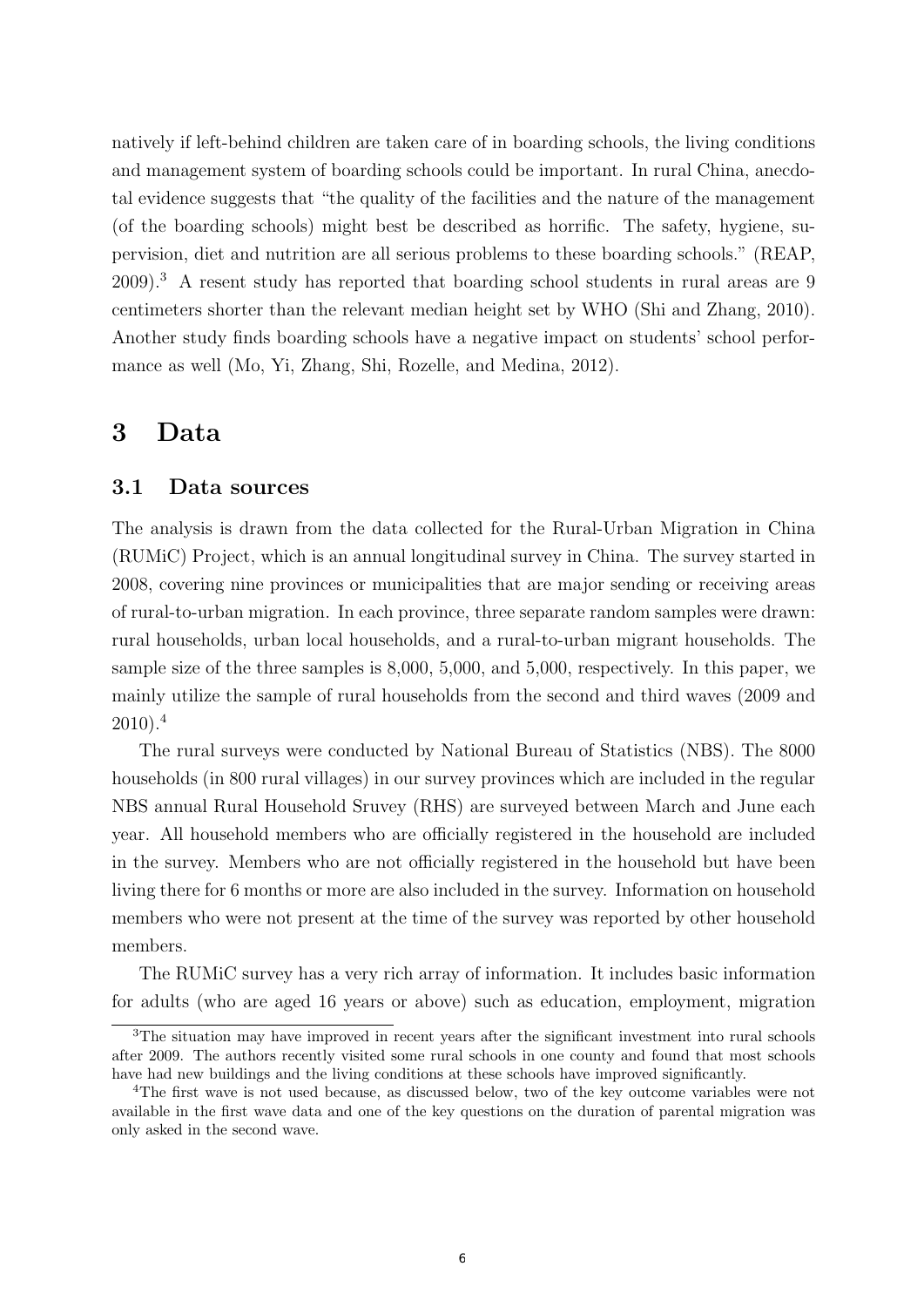experience and anthropometry. The survey also asked parents or guardians to report their children's anthropometry (if aged 0-15 years) and school test scores (if aged 7-15 years). In addition, the survey conducted a uniformed mathematics test for most primary school children (grade one to six) in five out of the nine rural sample provinces in  $2011<sup>5</sup>$ 

#### 3.2 Outcome variables

Our main outcome variables for children's health status are the z-scores for height-for-age and weight-for-age (see Appendix A for details on how these z-scores are generated). If parental migration has any impact on the child's health status, it is likely to be found in his/her height-for-age, which reflects the health and nutrition conditions in the long-run. While weight-for-age reflects both height-for-age and weight-for-height, if wasting is not prevalent, it is also likely to indicate the long-run health/nutritional conditions (de Onis and Blossner, 1997). We do not use weight-for-height or BMI as outcomes because they are more likely to reflect temporary changes in nutrition and health conditions.

The outcome variables we use for children's school achievement are the final exam scores attained in the last school term for the subjects of Chinese and mathematics. If parental absence leads to limited supervision and discipline of children, their study habits may not develop as well as they might develop under parental care, which can result in lower test scores.

These outcome variables were reported by parents or guardians, who are likely to have good knowledge of the children's anthropometry and test scores. For health outcomes, rural primary schools normally measure height and weight during its annual basic health check-up. Younger children who have not started schooling are also invited by village clinics to have similar annual regular check-up. Regarding the test scores, most schools in China have good communication channels with parents. In addition to the parental meetings regularly organised each semester, parents also receive reporting cards, in the form of a booklet, which records the child's assignments as well as final test scores (see, for example, Chen and Feng, 2007). Even if some parents are not fully aware of the children's outcomes, to the extent that these measurement errors occur randomly, it does not affect our estimates.

The test scores are likely to be comparable across children in the sample. The contents of exam papers are likely to be consistent across different regions because all the schools use one of the three textbook series, all of which closely follow the National Curriculum Standard - the standard for basic education (grade one through to grade nine) designed

<sup>&</sup>lt;sup>5</sup>The test was not conducted in the remaining four rural sample provinces because of the cost and complexity of conducting the test in rural areas.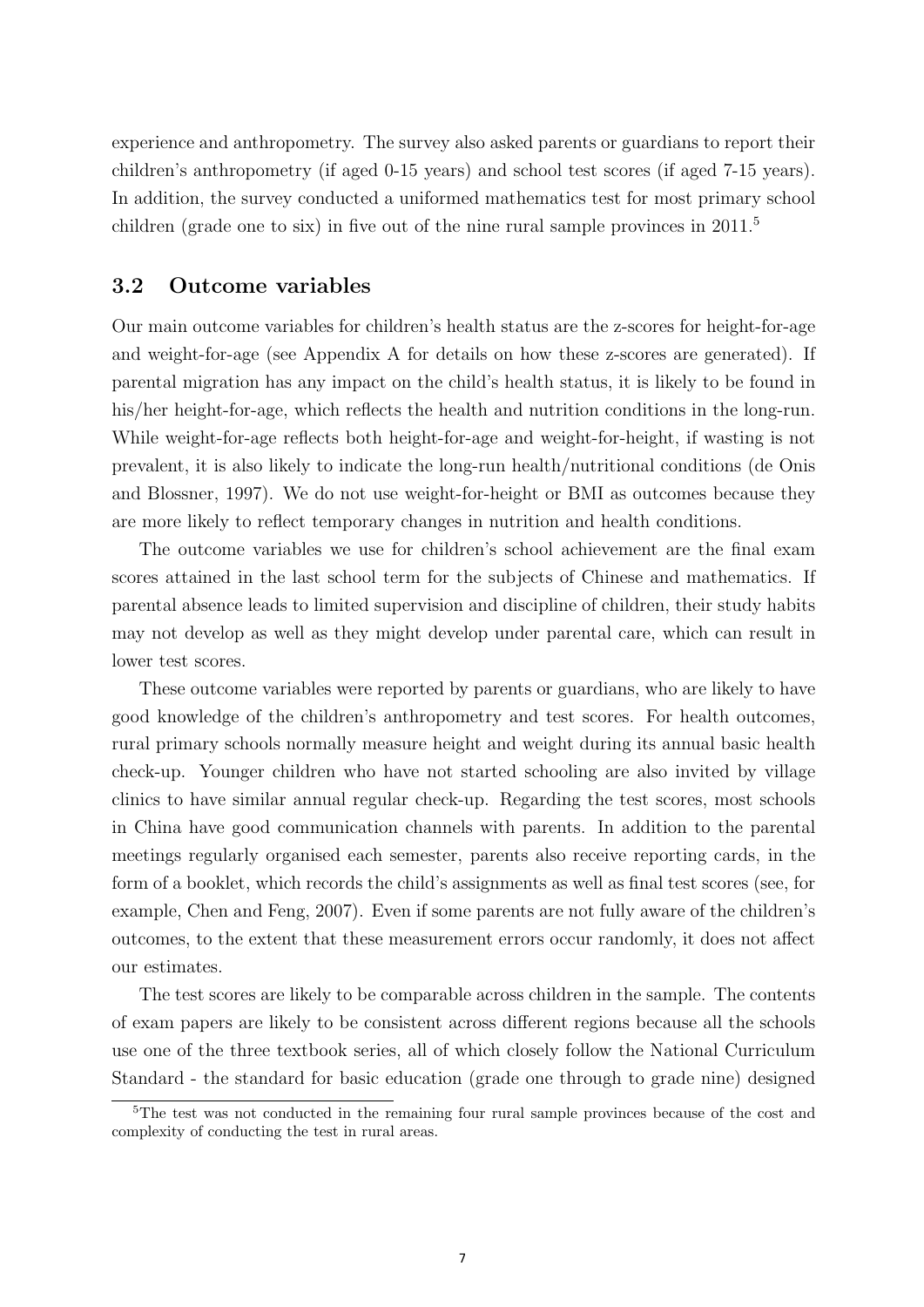by the Ministry of Education. This is particularly true for the core subjects of Chinese, Mathematics, and English. While the full test scores may vary across schools, we normalize test scores by dividing them by the full test score used in the child's school, which were also reported by parents/guardiants. To control any remaining differences that may exist, we include provincial dummy variables in the regression analysis.<sup>6</sup>

As a robustness check for both potential parental reporting errors and the inconsistency of exam papers across different regions, we also use the mathematics score obtained from the uniformed test we conducted in the 2011.<sup>7</sup>

The analysis for children's height-for-age and weight-for-age Z-scores includes children ages 0-15 years, and the analysis for the test scores is conducted using the sample of children aged 7-15 years. The outcome variables are likely to be comparable among these groups of children because the Z-scores take into account differential growth patterns for each group defined by age and gender, and the test scores are in terms of percentage. We also control a set of age- and gender-specific dummy variables in the regression.

Instead of raw values of these outcomes, we use the average value over the 2009 and 2010 waves because the original data contain missing values and a large variance.<sup>8</sup> The use of the average value reduces the cases with missing values or reporting errors.

#### 3.3 Key treatment variables

As discussed earlier, we focus mainly on the cumulative exposure effect of parental migration on children. A frequently used indicator for parental migration is based on very recent migration experience, such as the number of months during which parents or household members were away from home in the previous year or whether parents were away in the past few years. However, the parental inputs provided before the previous year (or the time of the survey) are also likely to be important in shaping current health status and educational achievement of the children. In order to measure the children's exposure to parental migration more comprehensively, we define the share of a child's lifetime in

 ${}^{6}$ Provincial governments have the flexibility to choose from three different textbook series. Usually the same textbook series is used within a province or prefecture.

<sup>7</sup>The test instruments were designed specifically for RUMiC project by the Research Institute for Education Statistics and Measurement (RIESM) at Beijing Normal University. The RIESM organized teachers from the nine sample provinces (including the sample province without rural areas) in order to design and test the instruments. They created two types of instruments: one for Year 1-3 and the other for Year 4-6. These instruments are designed to take about 30 minutes. University students were sent to the sample households to conduct the test during the months of July through August.

<sup>&</sup>lt;sup>8</sup>For the small number of cases with obvious reporting errors, we replaced the original data with the likely values. For instance, we use the adjusted score of 0.7 when the original own score is 700 while the full score is 100; we use the average between 120 and 125 when the original height was reported to be 120cm in 2008, 600cm in 2009, and 125cm in 2010.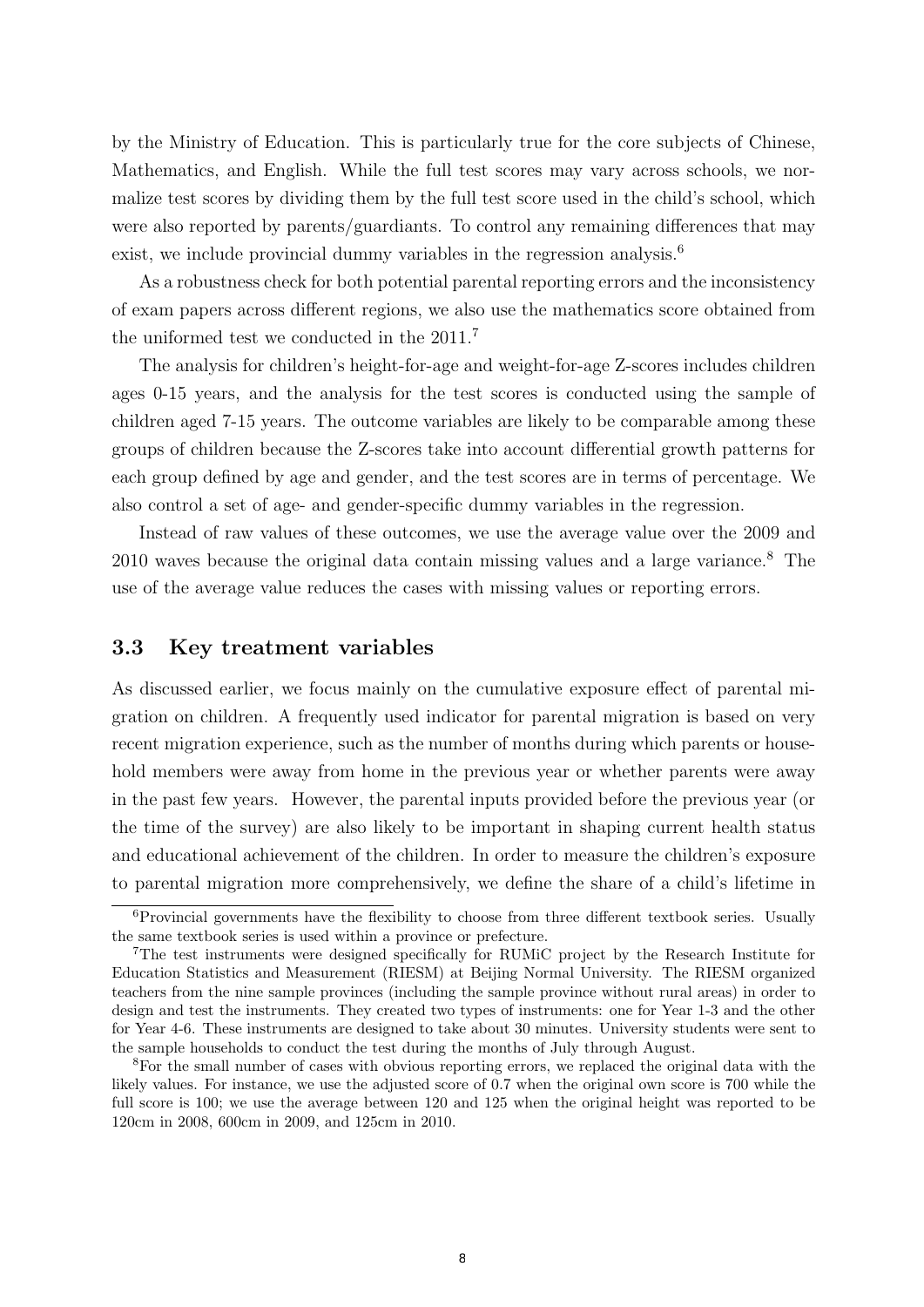which his/her parents were away from rural home, hereafter refers to as 'lifetime exposure to parental migration', as:

#### # of months parents were away since the child was born  $\frac{1}{\text{total}}$   $\frac{1}{\text{total}}$   $\frac{1}{\text{total}}$  of months since the child was born.

If a parent has never migrated, this share takes the value of zero. If a parent has been away all the time since a child was born, this share takes the value of one. If a parent started working away from home some time after a child was born, this share takes a value somewhere between zero and one. We use the following two pieces of information regarding when parents started migration to construct the numerator of our lifetimeexposure measure. The first is the start year of the first migration spell. This is available for parents who have ever migrated for work. The second is the month and year in which the 2008 migration spell started, which was asked for parents who were away from home for three months or more in 2008.<sup>9</sup>

More specifically, RUMiC survey 2008, 2009, and 2010 waves report detailed information of the number of months parents were away in the previous year (2007, 2008, and 2009). Thus, if the start year of the first spell of parental migration (or the start year of the 2008 migration spell) was before the birth year of the child, we assume that parents were away in all the months since the birth of the child till the end of 2006. We count the number of months in that period, and this duration is added to the number of months the parents were away from home between 2007 and 2009. If the the start year of the first migration spell (or the start of the 2008 migration spell) was after the child's birth year, we count how many months had past since the start of parental migration till the end of 2006. Then, we add that to the duration of migration between 2007 and 2009. We calculate these two types of numerators for each parent (see Appendix A for more details). The numerator is then divided by the child's age measured in months.

The two numerators generated from either initial migration or the start of the 2008 spell may both suffer from measurement error problemes. First, the duration calculated based on the first migration spell is likely to overestimate the true duration of parental migration, because we assume that parents were away in all the months between their first migration and the end of 2006. However, churning back amd forth between city jobs and villages among migrants in China is very common. Our calculation counts periods which migrants return to home villages as part of their migration period.<sup>10</sup> Second, the

<sup>9</sup>All the adults were asked whether they were away in the previous year, and if so, when the episode of migration started. This question was not asked in the 2008 and 2010 waves.

 $10$ For example, one third of the people who have ever migrated and reported the initial year of migration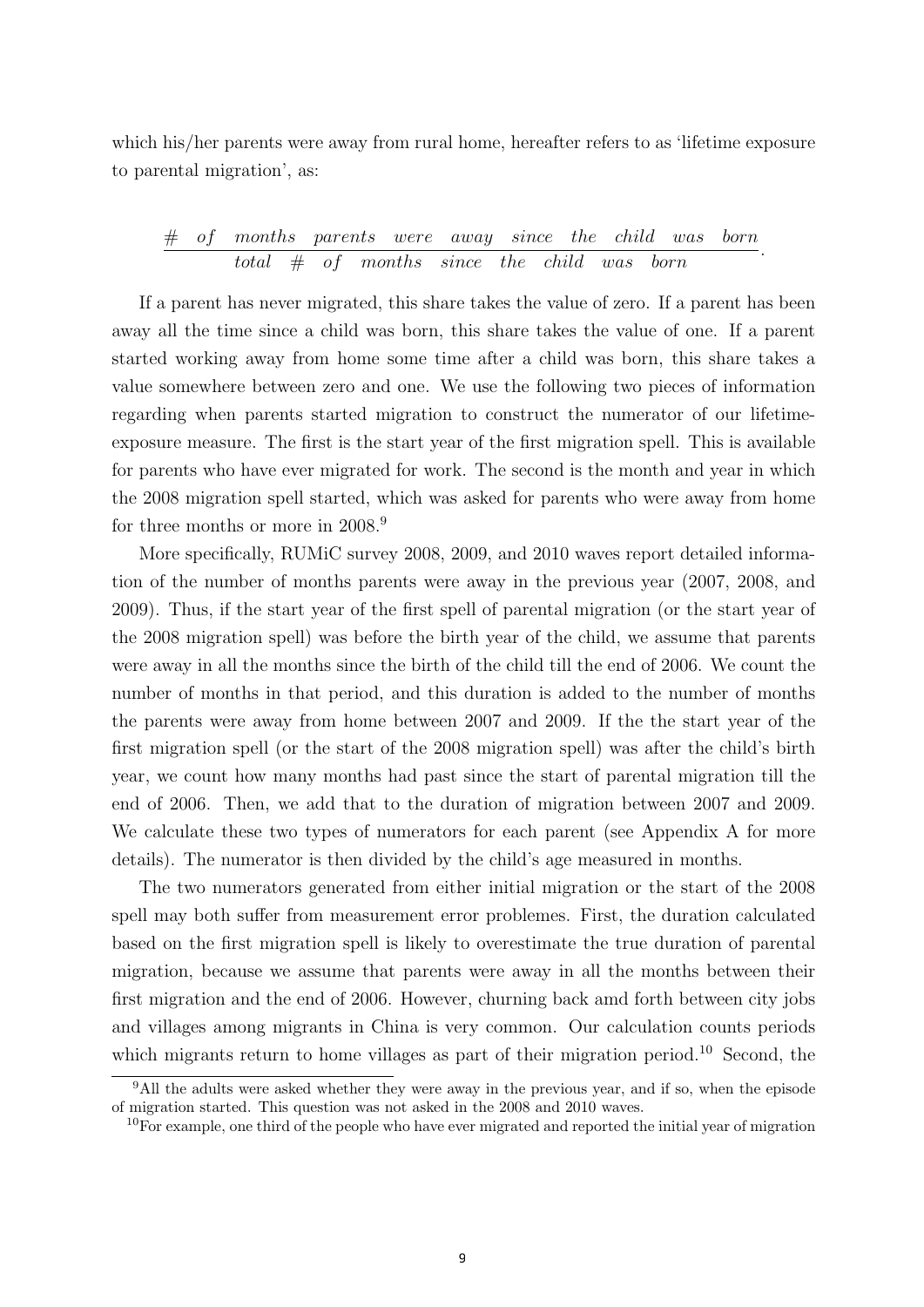duration of parental migration calculated based on the start of the 2008 migration spell is likely to underestimate the true duration of parental migration because parents may have had other spells prior to the  $2008$  spell.<sup>11</sup> In order to purge a possible bias which might stem from these measurement errors, we use the instrumental variable method (see estimation strategy section for detailed discussion).

To compare our results with the existing literature, we also estimate the effect of contemporaneous parental migration using the following two measures: (1) the share of the average number of months the mother and/or father was away from home in 2008 and 2009 (divided by 12), and (2) a dummy variable indicating whether mother or father was away in either 2008 or 2009.

#### 3.4 Sample

There are 5,043, 4,762 and 4,326 children aged 0-15 years in 2008, 2009 and 2010 waves, respectively.

Our education outcome variables are only available in 2009 and 2010 waves. To maximize the working sample size and also minimize the measurement errors, we take averages of the outcome, the treatment and the control variables between 2009 and 2010 waves. Our measure for parental migration requires the information on the duration of migration reported in each wave of the RUMiC data. In order to calculate parental migration history up to 2009, our analytical sample is based on the group of children who were surveyed in both 2008 and 2009 waves. If the child also have 2010 information, he/she need to be surveyed in all three waves. There are 4,548 children aged 0-14 years in the 2008 wave of the RUMIC survey.<sup>12</sup> These are the children who can potentially be included in either the 2009 and/or 2010 waves because they would still be classified as children aged under 16 years in the 2009 or 2010 waves.<sup>13</sup> In addition we exclude 359 children

in the three waves of the RUMiC data spent the entire previous year in rural homes. This indicates that parents with migration experience might have had years without migration between the initial year and 2006.

<sup>&</sup>lt;sup>11</sup>For those who migrated in 2008, the average duration between the year in which the 2008 episode started and 2008 is 2.4 years, whereas the duration between the start year of the first migration spell and 2008 averages to 7.1 years. This huge difference indicates that, on average, these parents had more than one episode of migration, with their first migration spell starting in 2000, and the current spell starting in 2005.

 $12$ Among the original sample of children aged 0-14 years, 142 (3.1%) attrit in the second wave, and additional 845 (19%) attrit in the third wave. There was a changing survey team within NBS between 2009 and 2010. As a result around 11 villages which were in the 2009 wave were not included in the 2010 wave, another 8 villages included in the 2010 wave were not included in the 2009 wave. In total there are 19 villages not matched between the two waves.

<sup>&</sup>lt;sup>13</sup>The RUMiC asked child-specific questions for children aged 0-15 years. Thus, once they turn 16 years of age, they are classified as adults under the RUMiC framework, and the test scores and other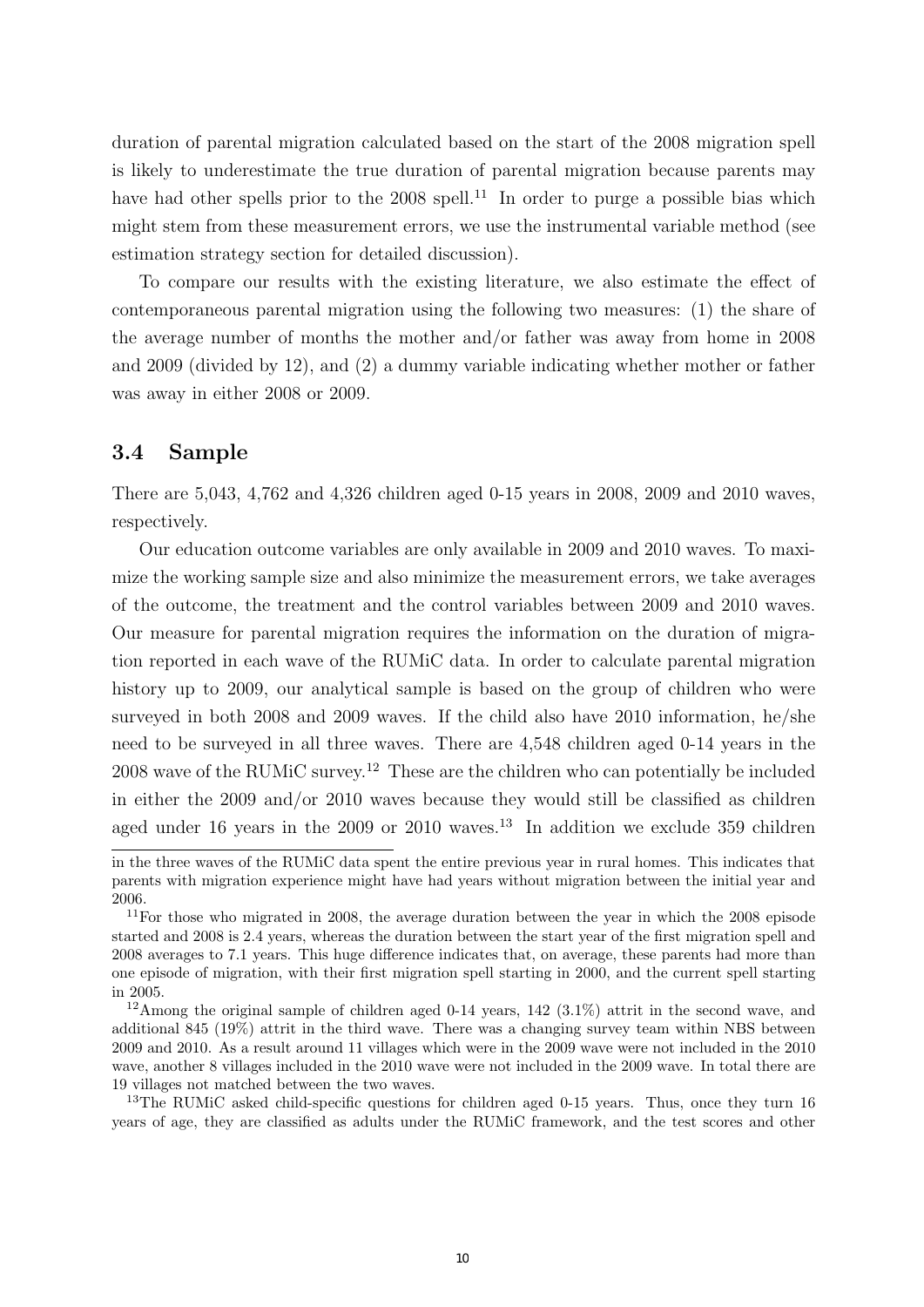who spend sometime in 2007, 2008 or 2009 outside their rural homes in order to focus on children who are left-behind in rural areas. Excluding all the missing values, our final analytical samples for health and education outcomes are 2,988 and 2,233, respectively.<sup>14</sup> These samples will also be used for our contemporaneous effect analysis.

To assess whether our final sample is random, we compare those who are included in the final sample with those who were excluded. Table 1 presents the results. Column 1 shows the results of regressing the dummy variables indicating whether the child is included in the analytical health sample or not on a vector of child, parental and household characteristics controlling for provincial fixed effects. Column 2 presents the results for the education sample. These results suggest that in both samples, there is no statistically significant differences in the outcome variable between children who are included and those who are excluded from our final sample. However, we observe some statistically significant differences for children and parental characteristics, as well as for village level information. For example, children included in the health sample are older and have slightly lower birth weight (35 grams), whereas those included in the education sample are 3.6 percentage point more likely to be girls. In addition, fathers of children who are included in our health sample are one year older and have 0.16 fewer years of education than fathers of children who are not included in the sample. For the education sample, however, we do not observe any statistically significant difference in parental characteristics. With regard to village characteristics, there are slight differences in distance to the nearest junior high school and bus station, but the differences are very small.

#### 3.5 Summary Statistics

Table 2 presents the summary statistics of the outcome, treatment, and other explanatory variables for the health and education samples. Panel A of the table presents children's outcome and treatment variables, while Panel B shows summary statistics for children, parents, and households' characteristics.

The average height and weight z-scores are -1.49 and 0.16, respectively. Note that zscores compare each child's height and weight with the U.S. age specific height and weight distribution. Thus, the average of -1.49 of height z-score indicates that on average our sample children are 1.49 standard deviation below the U.S. age-standardized height distribution, whereas the 0.16 weight z-score indicates that they are 0.16 standard deviation

school-related information are no longer collected for them. The RUMiC also contains the child-specific questions for children older than 15 but still in school, regardless of where they live. However, this paper focuses on children aged 0-15 years residing in the rural households.

<sup>&</sup>lt;sup>14</sup>The sample for education measures excludes children who were not at school (aged  $0-6$ ).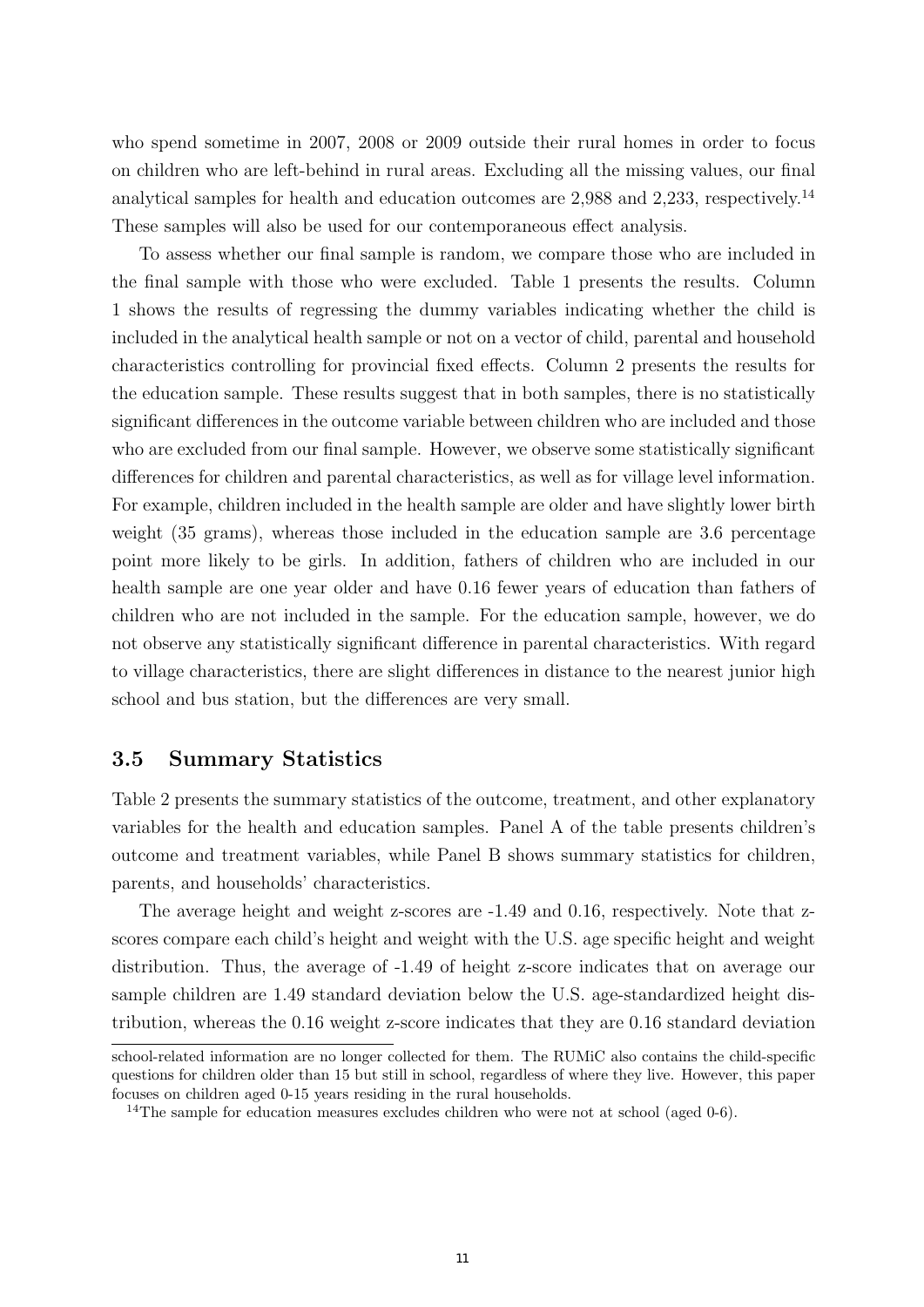above the age-standardized weight distribution for the U.S. children. Panel A of Figure 1 presents the distributions of these z-scores. It shows that the height z-score distribution is skewed to the left, while the weight z-score almost follows a normal distribution. Both weight and height z-scores are trimmed as they contain extreme values (see Data Appendix for details). For the school aged children (the education sample) the Chinese and maths test scores are averaged around 82 and 84 percent, respectively. Panel B of Figure 1 shows that there are more children with above 90 mathematics test scores than those for the Chinese test score.

The treatment indicators are reported for fathers and mothers, separately. The indicator for children's lifetime exposure using the start of the 2008 migration spell as the measure suggests that, for our health sample, on average, the father was away from home for 17 percent of children's life time, and the mother was away for 11 percent of their life time. The alternative indicators for children's lifetime exposure using the start of the initial migration spell exhibit higher values: for an average child, the father (mother) was away from home for 49 (34) percent of the child's life time. This is not surprising because the alternative indicators are more likely to overestimate the true duration of parental migration since the birth of the child.

Figure 2 presents the distribution of children's lifetime exposure based on the 2008 parental migration episode. It shows that around half of the children whose fathers were away for some period of their life, whereas around 31% of the children whose mothers were away for some period of their lives (Panel A of Figure 2). Among those children whose father and/or mother was away for at least a month since they were born, 3 to 4 percent of father/mother were away for the entire of the children's life (Panel B of Figure 2). The average duration of the father's absence from home amounts to 32 percent of the child's life time if we exclude children whose father was never away. The equivalent figure for the mother is 30 percent. These statistics indicate that both fathers and mothers spend about the same length of time away from their children once they leave home, although mothers are less likely to do so.

For the contemporaneous migration measure we find that in the previous year, fathers (mothers) on average were away for 3.5 (2.3) months for the health sample, while for the education sample the average months father and mother being away was slightly shorter. This may reflect that parents are less likely to migrate when their children are at school. Among the health sample, 44% children has their fathers being away in the previous year and 30% mothers were away. For the education sample, again, both ratios are lower: 40% and 25%, respectively.

Panel B of Table 2 presents children, parents, and household characteristics. Children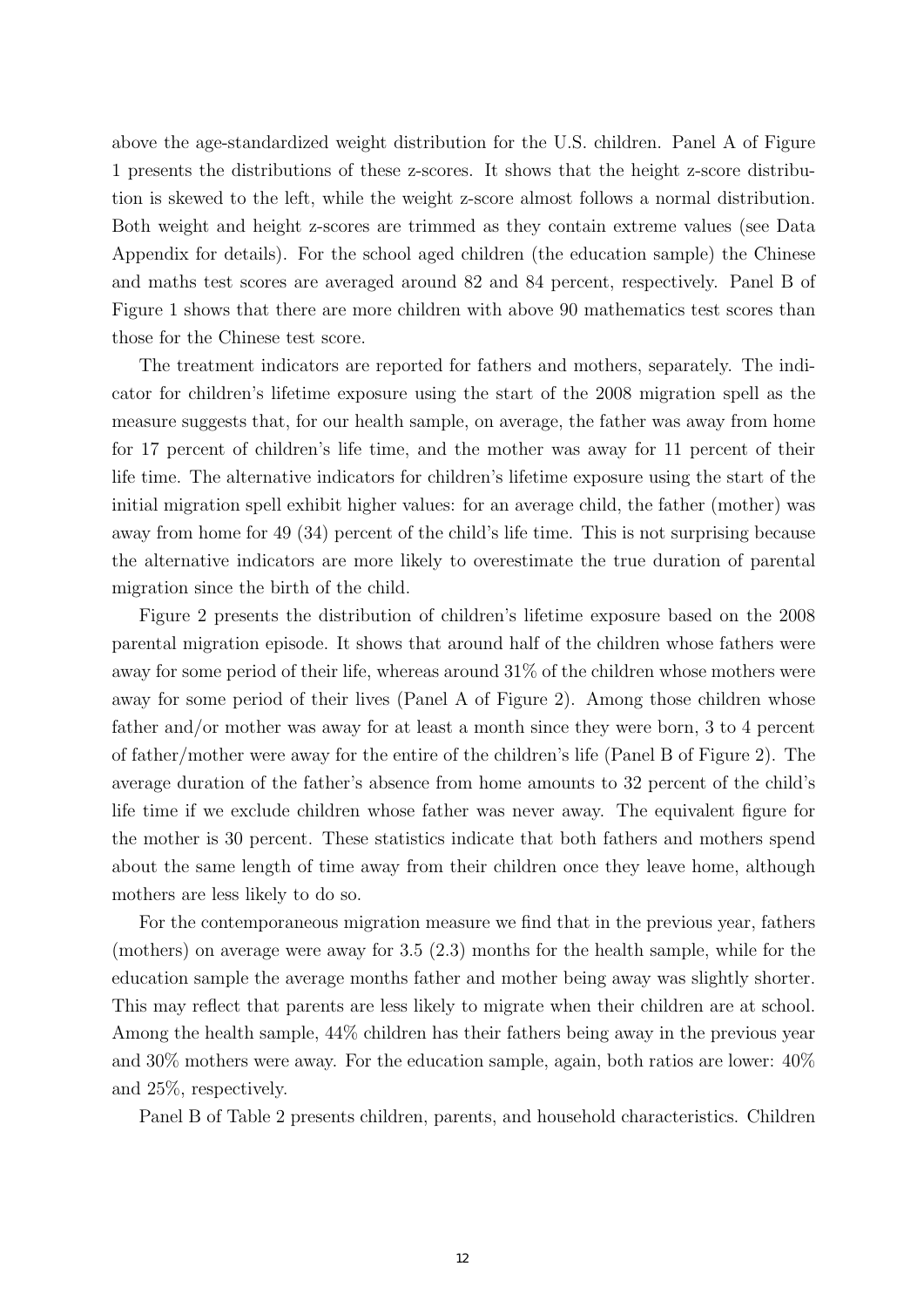in the health and education samples are, on average, 9.5 and 11.5 years old, respectively. Around 55% of them are males and their average birth weight is 3.2kg for both sample. Their fathers and mothers are on average around 168cm and 160cm in height with around 8 and 7 years of schooling,<sup>15</sup> respectively. The average age of fathers is 37 and 39 years of age for the health and education samples, respectively. On average, mothers are 2 years younger than fathers in both samples. Finally, the households in our samples, on average, have around 5 people. Approximately one third of the household members are children between age 0 and 15.

## 4 Estimation Strategy

In this paper we examine the effect of parental migration on health and education outcomes of children who are left-behind in rural hometown. Consider the following equation:

$$
Y_{ijt} = \beta_1 M_{ijt-1} + \beta_2 X_{ijt} + \nu_{ijt},\tag{1}
$$

where  $Y_{ijt}$  is the health or education outcome for child i, in village j, at time t (the average of the outcome variables over the year 2009 and 2010).  $M_{ijt-1}$  measures either the contemporaneous parental migration in time  $t-1$ , or the child i's lifetime exposure to parental migration at time  $t - 1$ .  $X_{ijt}$  is a vector of child-, parent-, and village-level characteristics which may affect children's outcomes. These variables include child's birth weight, a set of gender specific age dummy variables for children, parental age, education and height, and a set of four village-level characteristics which measures village public facility accessibility (the distance from the village to the nearest primary school, junior high school, health clinic and the bus station). We also control for the provincial fixed effects.  $\nu_{ijt}$  is the error term.<sup>16</sup>

It is important to remember that our conceptual framework indicates that parental migration may affect children's outcomes in two directions: It reduces direct care from parents on children's health and education, which in turn, could have adverse effect on these outcomes. At the same time, parental migration could increase households income and hence may potentially have a positive effect on children's health and education outcomes. Thus, the estimated effect of parental migration,  $\beta_2$  in Equation (1), is a net of

<sup>&</sup>lt;sup>15</sup>Note that around  $1\%$  and  $5\%$  of fathers and mothers, respectively, have missing values for the years of schooling variable. We included them as zero years of schooling and using a dummy variable to identify this group.

<sup>&</sup>lt;sup>16</sup>The error term,  $v_{ijt}$ , is assumed to be independent across households in the basic OLS estimation. In the IV estimation, we assume that it is independent across groups defined by county and cohort. As discussed below, our IVs vary across counties and cohorts.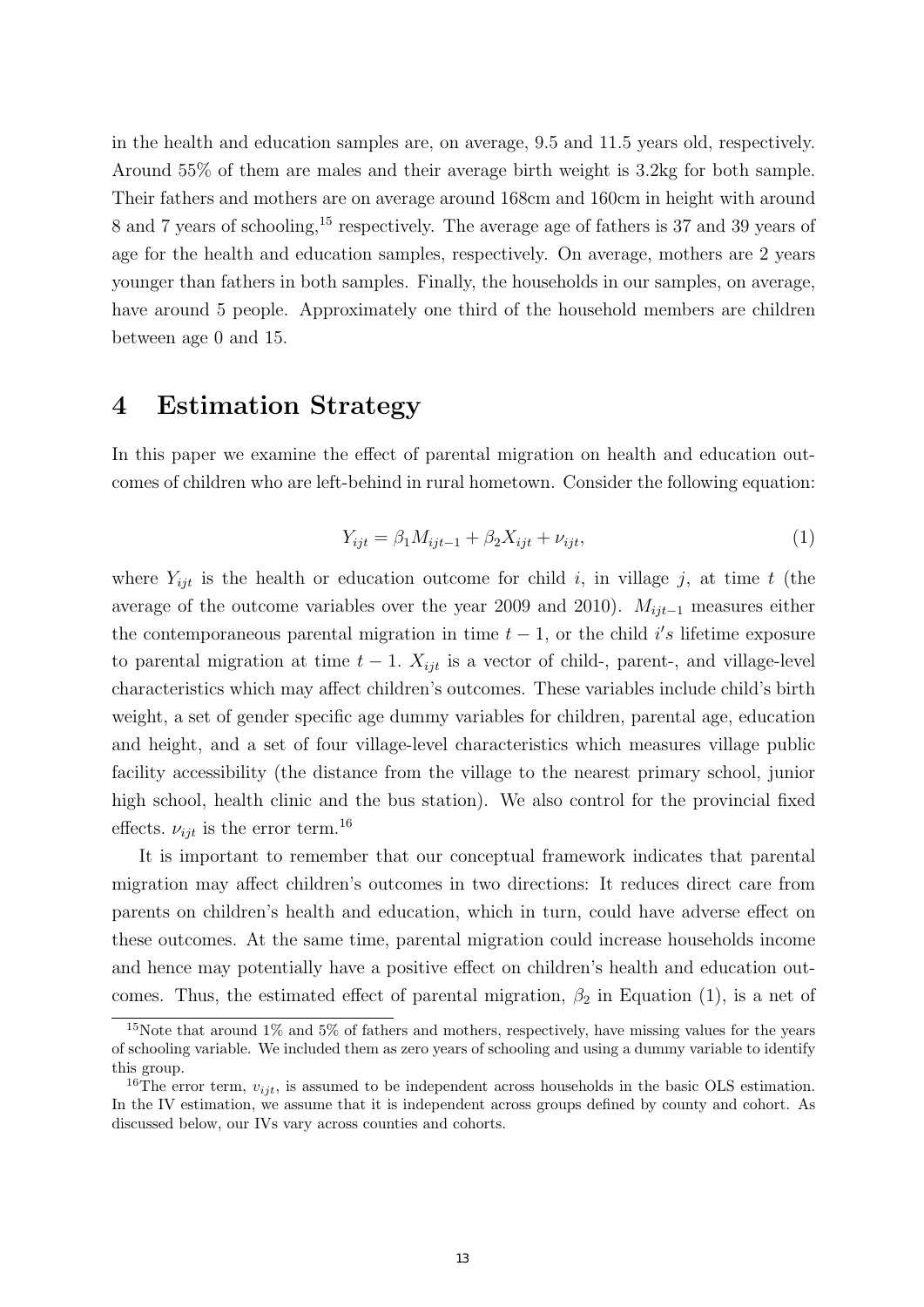the two effects. The reason we do not directly control for the household per capita income or parental remittances variables is mainly due to the potential endogeneity problem they may introduce.

Equation (1) is first estimated using OLS regressions. However, the estimated results are by no means causal effects. This is because parental migration is an endogenous variable. First, parental migration decisions may be affected by children's health and education outcomes. Parents of children who are healthy and doing well at school may be more likely to choose to migrate or stay away for longer time. If this is the case, the OLS estimates will be underestimates of the true effects of migration. Second, it is also possible that healthier and more able parents are more likely to choose to migrate. These unobserved characteristics can be inherited by their children, and hence, are positively related to children's health and education outcomes. If so, this will also cause underestimation of the actual effect of parental migration on children's outcomes. Third, our major independent variable,  $M_{i,i-1}$ , may suffer from measurement error problem (see discussions in Section 3), which can also bias our estimated results if Equation (1) is estimated using OLS. Note that the contemporaneous parental migration measure is less likely to suffer from the measurement problem than that of the accumulated parental migration measure.

Considering these problems, the ideal way to investigate the causal relationship is probably to adopt the Instrumental Variable (IV) approach. We use two potential instruments for children's lifetime exposure to parent migration and the contemporaneous parental migration measures.

The first instrument is the number of weather shocks occurred when a parent (for father and mother separately) was aged 16-25, which is the time when individuals are most likely to initiate migration (Meng, 2012). For each parent, we specify the years in which she or he was aged 16-25 years. In those ten years, we count how many times extraordinarily little rain or high temperature happened in spring.<sup>17</sup> If parents experienced too little rain or too high temperature in spring, that can reduce agricultural outputs of the year. If this happened many times during youth, parents might have decided to migrate to cope with the income losses. On the other hand, these weather shocks occurred before children were born. Our oldest sample children were 15 years of age in 2009, or born in 1994. On average, their fathers were aged 27 at their births.

More specifically, we measure rainfall or temperature shocks based on the 30-year (between 1980 and 2010) overall annual spring months averages. If, in a particular year a weather station observed 1.5 standard deviation below the 30 year rainfall average or 1.5

<sup>&</sup>lt;sup>17</sup>We focuse on the spring months because March through May (or in Chinese Calendar term, Chun Fen to Xiao Man) is the period which is believed to be crucial to the harvest of the year.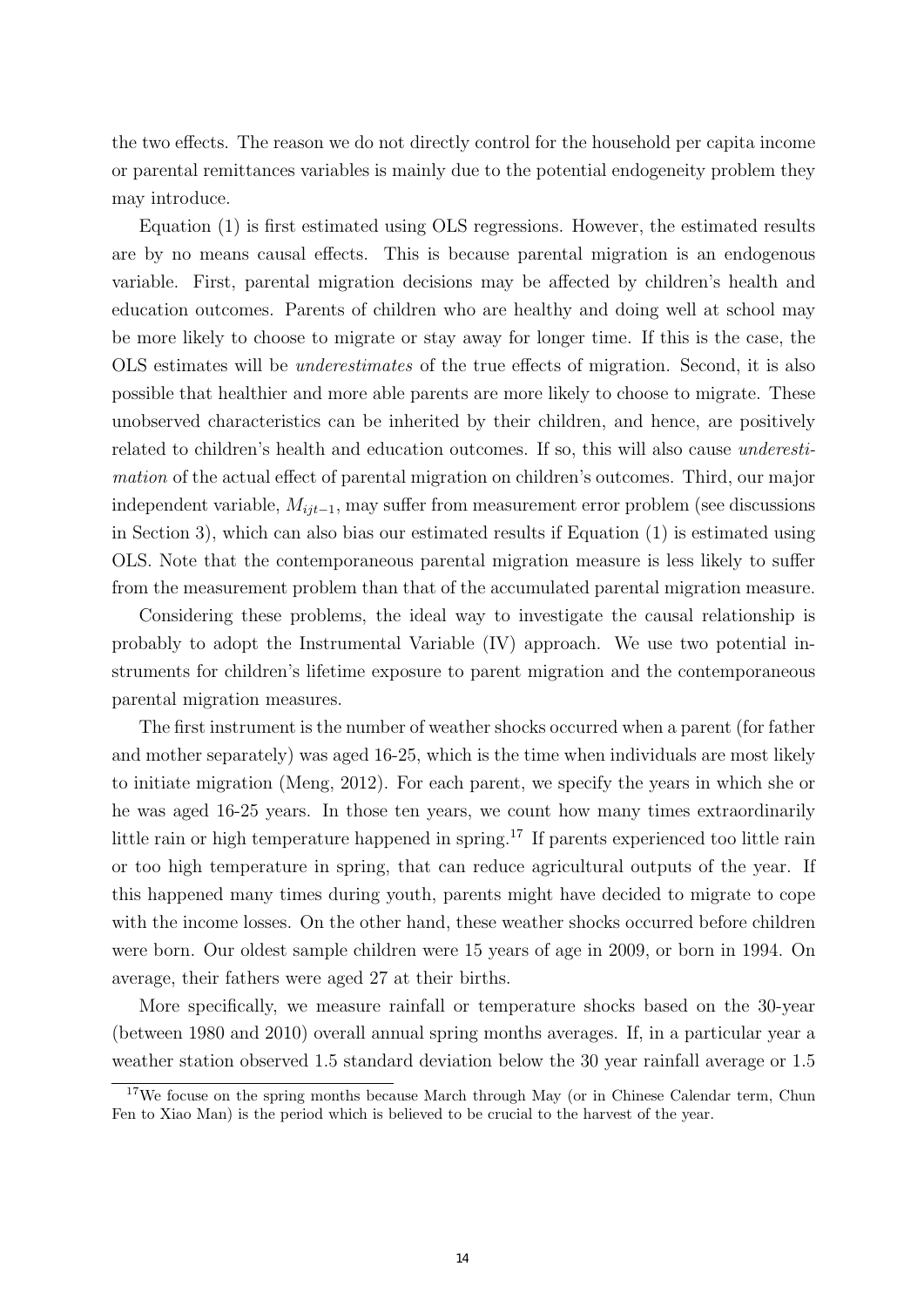standard deviation above the 30 year temperature average we define them as rainfall or temperature shocks. We count the number of these two types of shocks in the ten-year during which the parent were aged 16-25, then the interaction term is created between the number of years with very high temperature and the number of years with little rain in spring. While we tested for many other specifications for weather shocks, this interaction term is most correlated with children's lifetime exposure to parental migration.

The ten-year youth interval is unlikely to be sensible for older parents who turned 25 years of age before 1980, because the migration to cities was not a realistic option before 1980. Thus, for these cohorts, we assign the equivalent interaction term for years between 1980 and 1989.

The weather data are from the China's National Meteorological Information Centre (NMIC). The historical daily rainfall and temperature information is available for 824 weather stations across China between 1980 and 2010. Out of these 824 stations, 75 have been assigned to our 82 sample counties as the nearest weather stations.<sup>18</sup>

The second instrument is the distance between home village and the capital city of the province where the child lives. This instrument captures the combination of potential migration cost (the further away the village is from the provincial capital city, the higher the cost) and the need to migrate (the closer the village is to the capital city the less need to migrate to city to get a job). The validity of this instrument depends on the fact that over the past 60 years it has always been extremely difficult for rural people to change their hukou registration status from rural to urban or even from one rural village to another. Normally individuals who are born in a rural village are registered with a rural hukou at their birth village for the rest of their life. There are very few exceptions. This feature of China's Household Registration System implies that in general where individuals live is exogenous. This basic exogeneity in household registration location insures that how far away one's home village is from the capital city of one's home province, whether one's own village is rich or poor, whether one's own village suffered from natural disasters or not are exogenous, out of individuals' control. We derive this instrument from the Google Earth, where we measured the straight line distance between our 82 survey counties and their respective provincial capital cities. We add this distant measure to the measure we obtained from tthe 2008 RUMiC Rural Village Survey which inquires the distance between the village and the county city.

However, there may remain concerns over the two instruments. The weather shocks are measured at the time when parents were aged 16 to 25. During that period some

<sup>18</sup>To allocate the nearest weather station for our sample counties, we marked all the counties and the stations in Google Earth based on their latitude and longitude and then measured their straight line distance.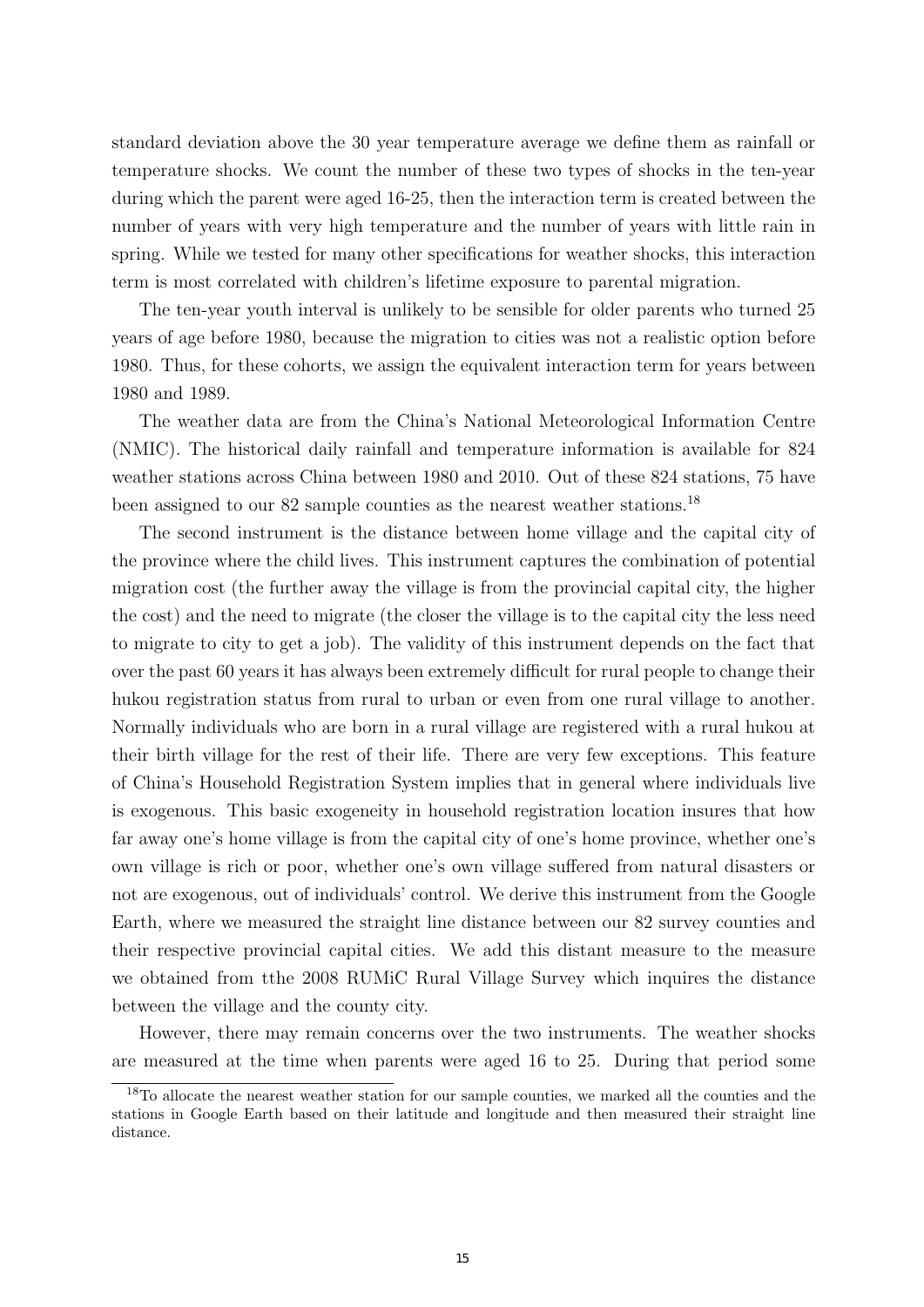children might have born and hence their health and education outcomes may be affected by these weather events. In the sensitivity test section, we will test the robustness of using weather event occured when parents were aged 16 to 21 as the Chinese legal marriage age for men and women are 23 and 21 years, respectively, and out of wedlock birth is extremly rare in rural China. The distance variable may also suffer from the concern that the closer to the provincial capital city the better the economic conditions of the village. To mitigate this possibility, we include in our regression a vector of village public facility accessibility indicators, plus the average per capita income for the village, in addition to the provincial fixed effects.

### 5 The Empirical Results

Before discussing empirical results an important technical issue needs to be mentioned. Ideally, one would like to include both father's and mother's migration duration separately as measures of  $M_{it-1}$  in the estimation of equation (1). However, these two variables are highly correlated. The correlation coefficient between the share of father's and mother's migration durations in child's life time for our sample is 78 percent. This level of correlation may be tolerable in the case of OLS estimation but not in the case of the IV (or 2SLS) estimation, where the correlation coefficient between the predicted lifetime exposure for father's and mother's migrations is 96 percent. Such a high level of multicollinearity results in insignificant estimates for either treatmental variables. Due to this problem, we estimate Equation (1) for mother's and father's impact separately.

#### 5.1 The OLS results

The OLS results from the regressions of the relationship between children's lifetime exposure as well as contemporaneous parental migration variables and outcome variables are presented in Table 3. The results for the lifetime exposure regression indicate that, fathers' and mothers' accumulated migration years as proportion of children's life time are negatively but statistically significantly associated with children's height-for-age (Columns 1 to 2). For weight-for-age Z-scores the negative effect from exposure to mothers' migration becomes statistically significant. With regard to the education outcomes, however, we find small but statistically significant positive correlation between children's lifetime exposure to mothers' migration and children's education outcomes except for fathers' migration and children's Chinese test score, which is positive but statistically insignificant. These positive relationship can also be revealed from the unconditional relationship plotted in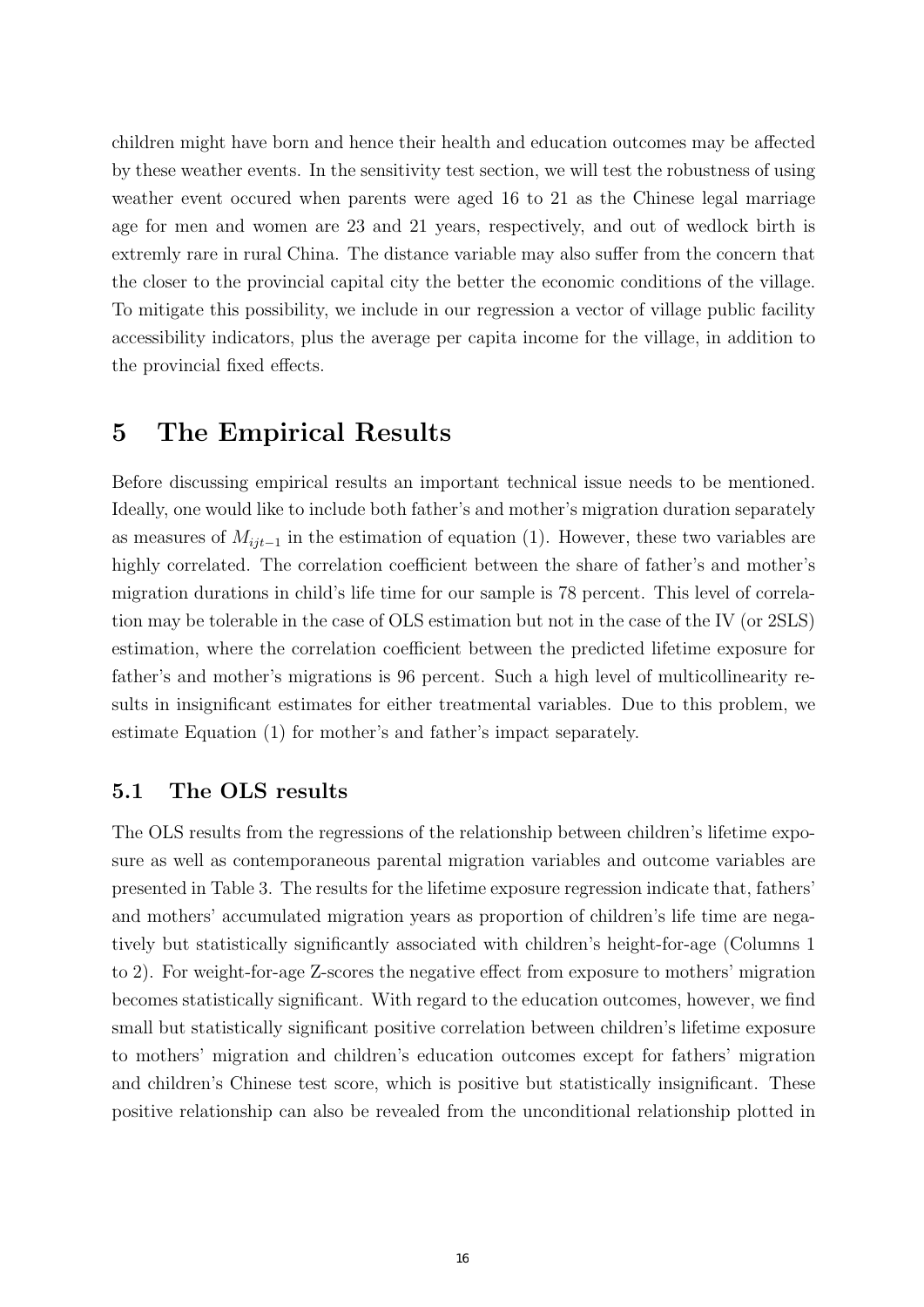Figure 3, where we observe strong positive relationship between outcome variables, except height, and the parental migration ratio, especially for mothers.

Is this counterintuitive? Not necessarily. As discussed earlier, in the presence of reverse causality, omitted variable, and measurement errors, the unconditional relationship and the OLS estimations are more likely to be under-estimations of the actual causal effect children's lifetime exposure to parental migration on children's health and education outcomes. Intuitively it is easy to understand that parents make decisions to migrate. When their children are doing well, they may choose to leave, whereas when their children are not doing well they will choose to stay. At the same time, we understand that parents who choose to migrate may be a special group. They may be more risk loving, more competitive and more driven. These characteristics could be inherited by their children. As our regressions fail to control for these characteristics, the correlation observed from the regression may simply be a reflection of the artefact that driven parents have driven children.

In addition, the fact that our measure for long-run parental migration is very likely to suffer from measurement error problem also tend to generate under-estimated coefficients. There may be some evidence of this. As we know that the measures of the contemporaneous parental migration is less likely to suffer from large measurement errors than the long-run parental migration measures. The fact that we find statistically significantly negative correlation between the proportion of last year parents migrated away from home and children's health outcome variables whereas no relationship is observed when using children's lifetime exposure to parental migration as the treatment may suggest that the measurement errors play a role even though the magnitudes of the coefficients from the two parental migration measures are not directly comparable. Panel C of Table 3 further strengthen this argument: the treatment variable used in this panel is a dummy variable indicating if the father or mother ever migrated during the 2008 and 2009 period. Relative to the 'number of months migration' measure, this measure is even less likely to be measured with error. Here we observe that not only the health outcomes but also education outcome variables for fathers' migration indicator become statistically significantly negative.

With regard to other independent variables, we find that controlling for children's age, gender and birth weight, parental height is closely related to children's health outcome variables, while parental years of schooling is closely related to children's education outcome variables. Household size has some negative association with both children's health and education outcomes.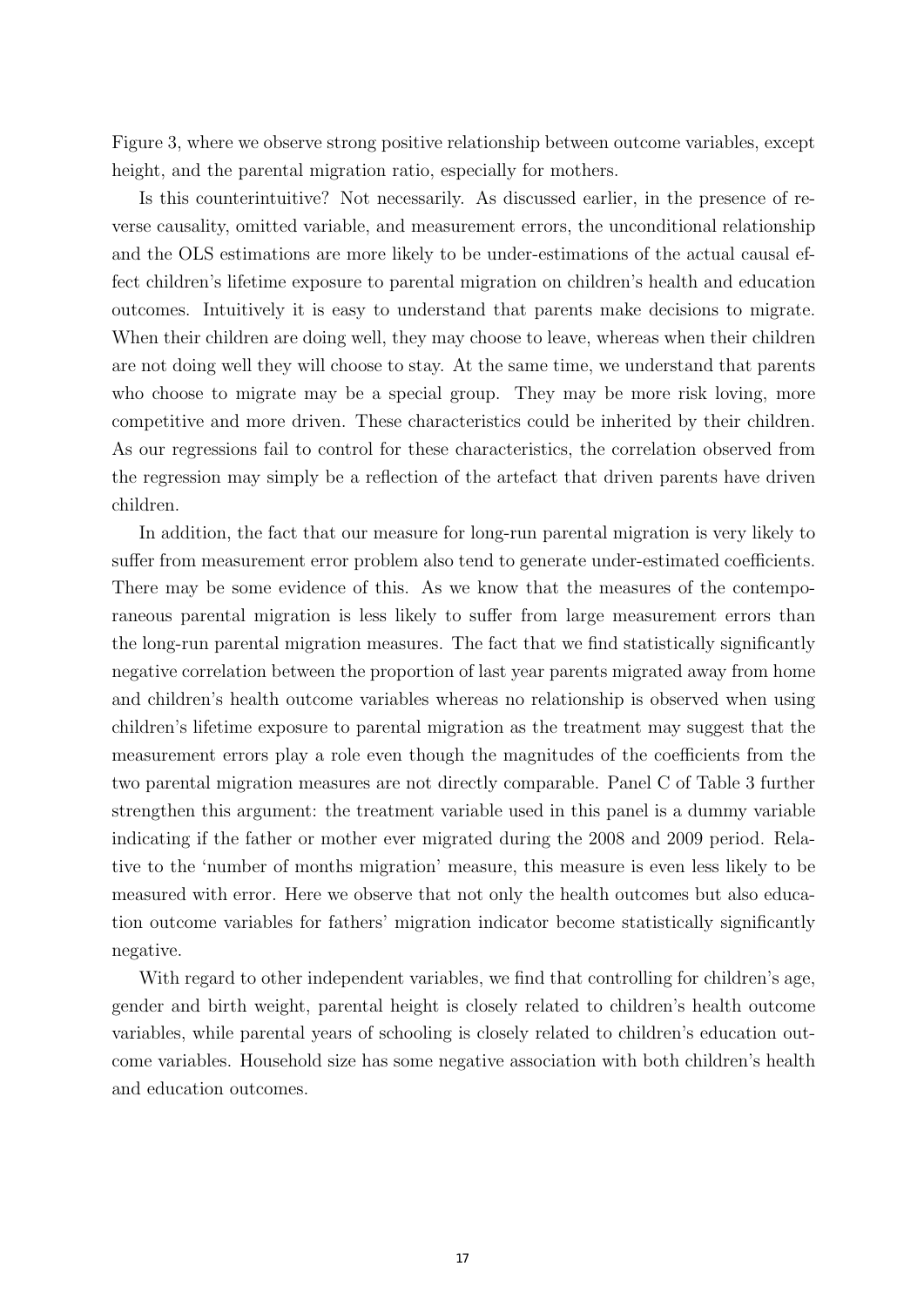#### 5.2 The IV Results

We now discuss the IV results, which provide indications on how parental accumulated migration during the children's life time or their contemporaneous migration have affected children's health and education outcomes.

Table 4 reports the selected results from the first stage estimations. The results indicate that all instruments are highly significantly related to the variables of children's life-time exposure to parental migration (Panel A) or parental contemporaneous migration (Panel B). The instruments are stronger for parental contemporaneous migration measures than for the parental long-run migration measures. This is understandable as the latter involves not only whether parents migrated or not, but also the duration of parental migration and the age of the children at which parents started the 2008 spell of migration.

We observe that the more the severe drought occurred over the 10 years window when parents were age 16 to 25, the more likely the parents stayed longer away from the children. Also the farther away the parents went, the longer they stayed away from the children.

As discussed before, the distance between own village and provincial capital city is used to capture the combination of potential migration cost and the need to migrate to get a job in the city (the closer the village is to the capital city the less need to migrate). The sign for the relationship between the distance and migration measure is, therefore, ambiguous a priori. If distance captures the cost of migration, it should be negatively correlated with parental migration. But even here, because our migration measure has a duration component in it (accumulated parental migration during children's lifetime or number of months parents migrated last year), it could be argued that when the cost of migrating away is higher, the probability of stay away longer should also be higher. In addition, the closer one's own village is from the provincial capital cities, the less need for parents to live away from their children to be able to get a job in cities. In other words, they could travel daily to go to work. We observe a positive relationship between the distance and our endogenous variables. Thus, the IV is likely to capture the absence of nearby job opportunities and the costs of returning home.

Other coviarates in the first stage regression, which are statistically significant, include the child's birth weight, father's education level and age, household composition, as well as some of the village level economic conditions. All of the statistically significant covariates seem to have expected signs. The heavier the children at birth, the longer the parent migrated away from them. This seems to suggest reverse causality. Further, educated and younger fathers seem to have longer duration being away from their children. Parents from large families are more likely to move away for longer. Finally, parents from villages which have lower income are more likely to be away for longer period.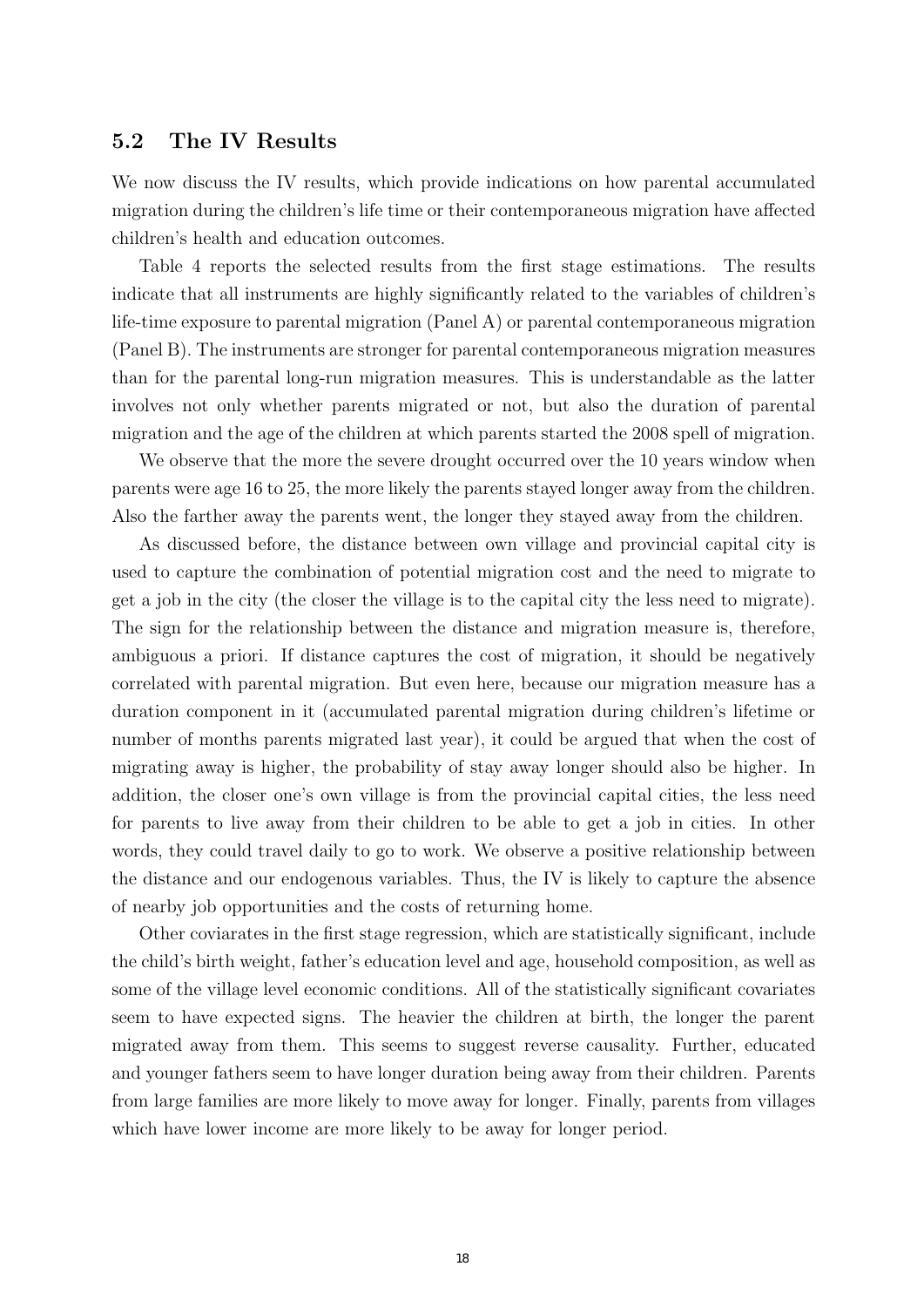The first three panel of Table 5 reports the IV results of children's long-term exposure to parental migration, while the last two panels report the IV results of contemporaneous parental migration effect.

Panel A of Table 5 reports the results from the full sample. We find that long-term exposure to parental migration is negatively and most of the time statistically significantly related to children's health and education outcomes.

The estimated long-term exposure effects suggest that every 10 percentage point increase in mother's migration duration reduces the child's height z-score by 0.34, which is 19 percent of a standard deviation for the height-for-age z-score distribution for our sample (see Table 2 for the measure of standard deviations). For this sample, the average children's lifetime exposure to mother's migration is 9.5%. Thus, for this sample, on average, long-term exposure will reduce children's height z-score by around  $0.32$  (=  $0.34 \times 0.95$ ). This effect is the average over all children whether the mother was away or not.

If we confine the calculation to those whose mother were actually migrated, the effect is larger. Among our sample, 32% of the children experienced mother migration and for them the average share of their lifetime with mother being absent is 30%. Thus, for this group of children the long-term exposure to mother's migration is a  $1.02 (= 0.34 \times 3)$ reduction in height-for-age z-score, which is 60% of the standard deviation for the sample.

The effect of father's migration duration, as share of the child's lifetime, on children's height-for-age z-score is also negative but much smaller and statistically insignificant. Exposure to both parents' migration, however, has negative and statistically significant impact on weight-for-age z-score. Although weight-for-age-z score on itself may be not very meaningful, taking it together with the negative impact on height-for-age z-score may suggest that long-term exposure to parental migration can cause underweight in left-behind children.

We now turn to the education outcomes of children (Columns 5 to 8 of Table 5). With this sample, every 10 percentage point increase in long-term exposure to father's migration reduces the Chinese and mathematics test scores by 2.8 and 1.7 percentage points (25 and 15 percent of a standard deviation of the Chinese and mathematics test scores for the sample), respectively. On average for the whole sample of children, regardless whether the father has ever been away or not, fathers were away  $11\%$  of the children's lifetime, hence on average the fathers' migration effect on this sample is 3.1 and 1.9 percentage point reduction of Chinese and mathematics test scores, respectively. For the 44 percent of children whose fathers ever migrated – they were away  $24\%$  of the child's lifetime – the reduction on their Chinese and mathematics test scores caused by their fathers' migration is a 6.7 and 4.2 percentage points, respectively, and this accounts for 61 and 38 percent of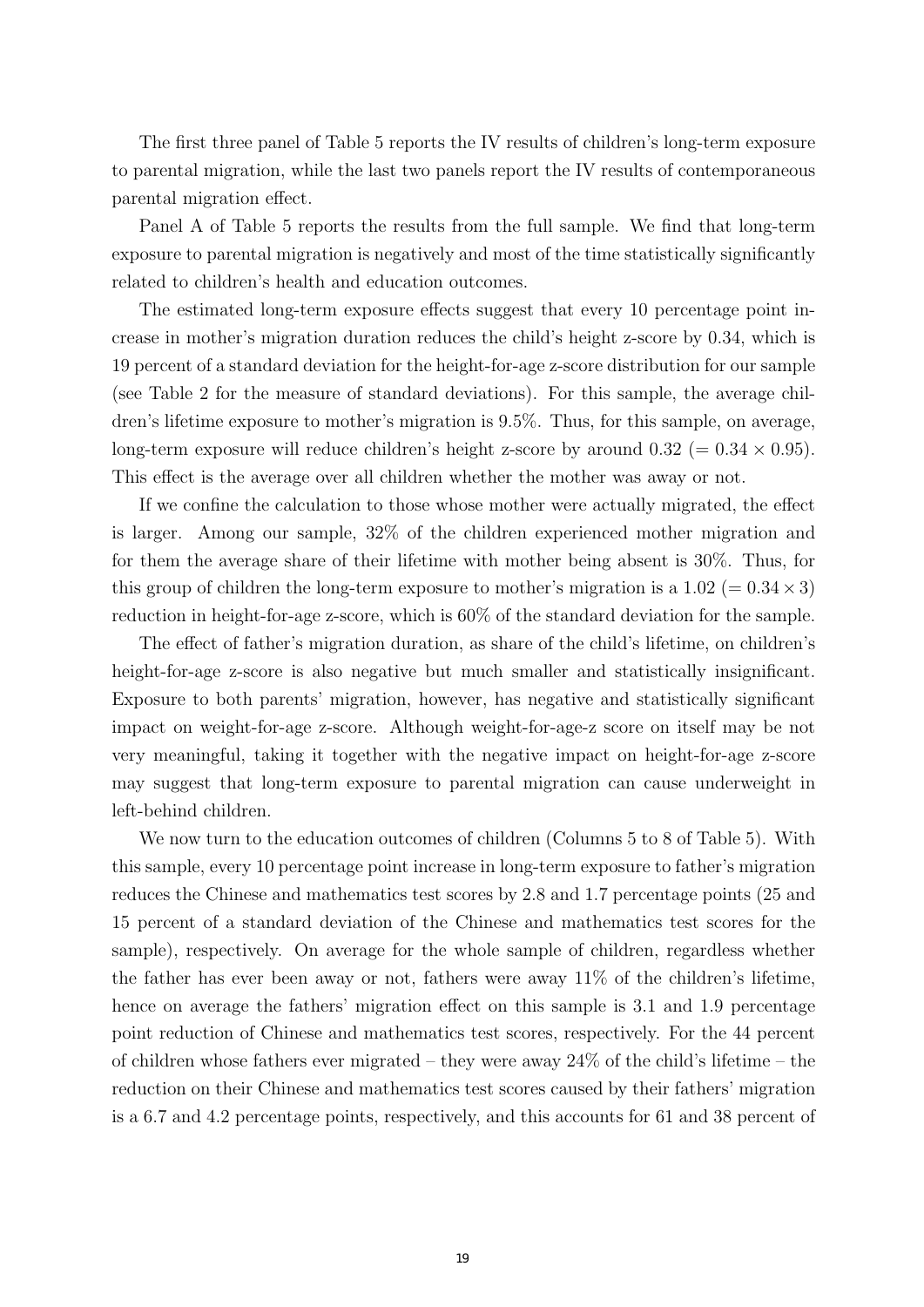the standard deviation of the Chinese and mathematics scores for the sample, respectively, which are very large effects.

For children whose mother have been away, the negative effect is larger for Chinese test score. A 10 percentage point increase in a child's long-term exposure to mother's migration reduces the child's Chinese test score by 3.6 percentage points. For this sample, the mothers have been away for an average of 6.3% of the children's lifetime and the effect for this sample as a whole is 2.3 percentage points reduction in Chinese test scores. There are 30% of children whose mothers have been away sometime in their lives, and the duration of mother's migration as percentage of the child's lifetime averages to 23%. Thus, the treatment for this group is a reduction of 8.3 percentage points in Chinese scores, which accounts for 73.5 percent of the standard deviation of the Chinese scores for the sample. This is an even larger effect than the effects generated from the exposure to father's migration.

Panels B and C of Table 5 present the results by gender. In general, the negative significant effect persist in most cases for sons while the effects for daughters, although negative, are often not precisely estimated due, probably, to the instruments being too weak.

When we examine the contemporaneous effect of parental migration (Panels E and F of Table 5) we find that children with parents who migrated away in the previous year in general have negative outcomes both in terms of health and education. The IV estimates indicate larger negative effects, confirming the upward bias in the OLS estimates. Understandably, the size of the coefficients is smaller for the contemporaneous effect than those using the long-run exposure measure as the long-term exposure encompasses the contemporaneous effect. The literature often uses contemporaneous measure to capture parental migration effect. Our finding indicates that this is likely to underestimate the true effect of parental migration on children's outcomes.

#### 5.2.1 Robustness tests

In this subsection we conduct three different sensitivity tests.

The first test is associated with how the 'long-run' parental migration is measured. Up until now, we have used the measure for parental migration calculated based on the start of the 2008 migration spell. As discussed earlier, this measure may under-estimate the actuall duration of parental migration since the child was born due to the possibility of multiple spells. The other measure we could use is to calculate the duration based on the start of the first migration spell. The migration indicator based on this spell is likely to overestimate the duration of parental migration, and thus, the estimated coefficient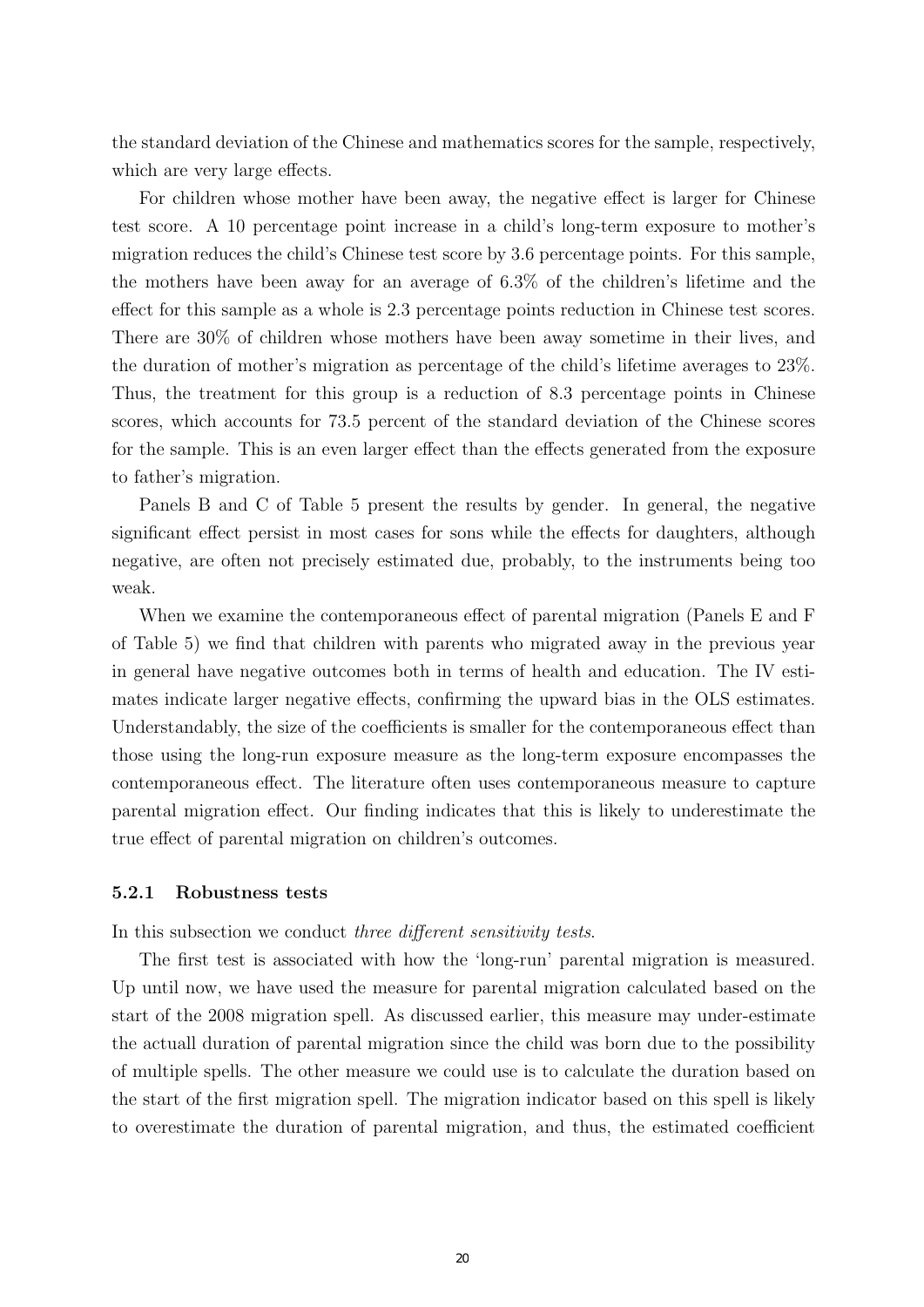is likely to provide the lower bound for the effect of parental migration. We present the estimated results using this lower-bound measure of parental migration in Panel A of Table 6. The results are consistent with those observed using the 2008 spell (Panel A of the table) but the magnitude of the coefficients are indeed smaller.

The second set of tests is related to the concern that the extrem spring drought is measured for the time when parents were between age 16 and 25. Duing this time if the child was born, this could have direct effect on children's outcomes as well. To test this directly we redefine the drought variable to restrict it to the period when parents were between age 16 and 21. The 1980 Chinese Marriage Law stipulate that the marriage age for females and males are no earlier than 20 and 22, respectively. This age restriction has not changed since then. Restricting the measure for drought to when parents aged 16 to 21 will minimize the potential direct effect on children's outcomes. These results are reported in Panel B of Table 6. The results show that a such change in the definition of the IV does not affect the sign and the size of the coefficients much, especially for the education outcomes. Most coefficients are still statistically significant. However, the impact on height for both mother and father are not precisely estimated now.

Finally, we test the comparability of our education outcome variable. As discussed earlier even though we normalise the test scores obtained from the survey, the content of exam papers may be different across regions. To test whether our results obtained above on education is sensitive to the way our education outcome is measured we use data collected from a uniformed mathematical test conducted in 2011 for RUMiC sample households. We re-estimate the IV regression reported in Table 5 for a sub-group of children with consistent math-test results. The mathematical test was conducted only in five out of nine RUMiC rural sampling provinces and it was only for primary school children (years one to six). Thus, the number of observation for this test is much smaller. The detailed information on test instruments is presented in footnote 8.

The selected results using the consistent mathematics test score as dependent variable are reported in Panel C of Table 6. Due to the small sample size, the strength of the IVs has reduced dramatically. Nevertheless, the estimated coefficients from these equations all have the right sign and statistically significant at the 5% level.

The above sensitivity tests seem, to some extent, confirm that there is a strong negative impact of parental migration on left-behind children's education outcomes. The effect on health outcomes is found to be relatively weak and not stable.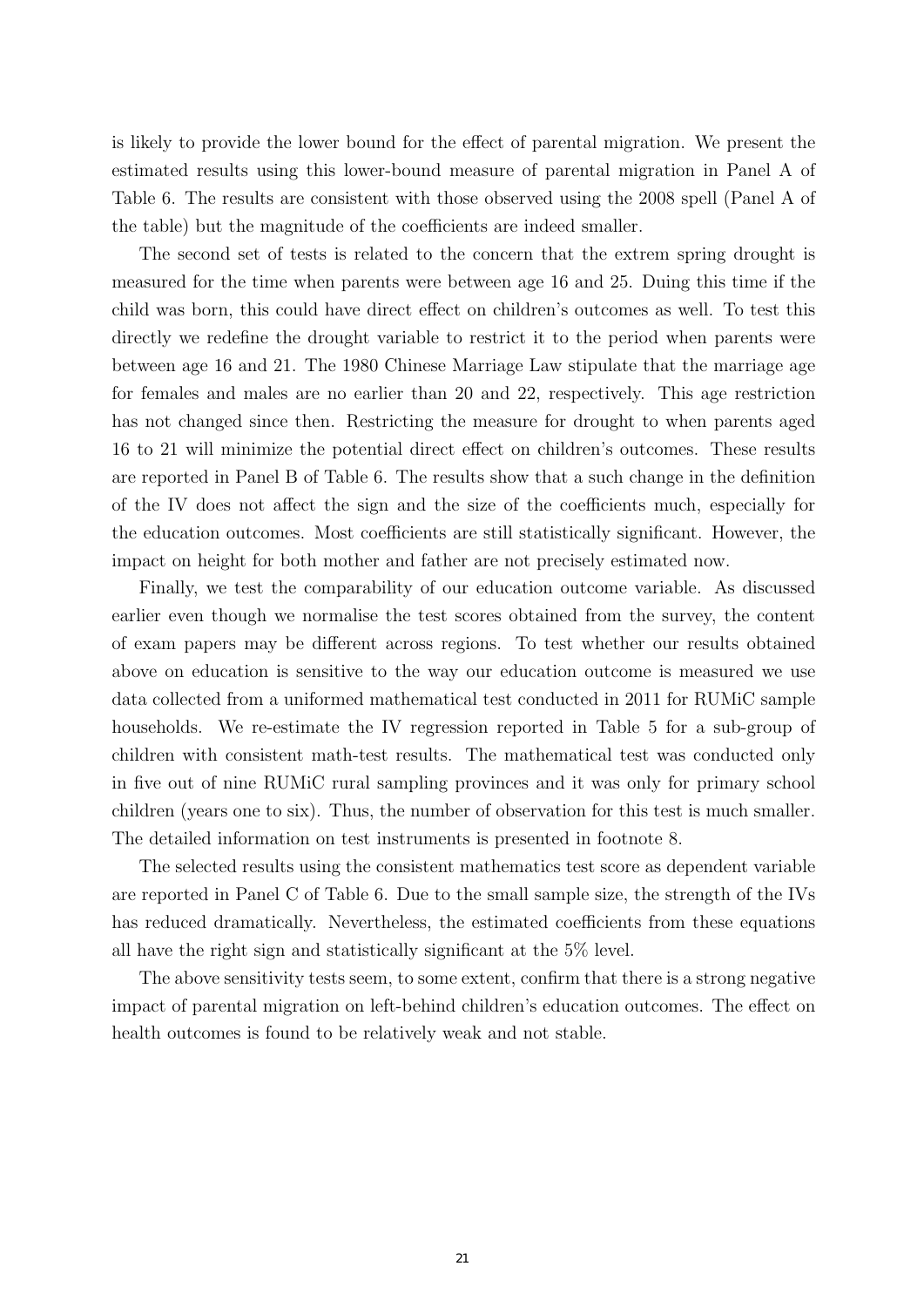# 6 How Parental Migration Affect Test Scores

Why is it that parental migration has negative effect on children's school outcomes? In this section we look into whether and to what extent parental migration affect the level of inputs into children's schooling. In particular, we examine school starting age, distance to school, whether or not the child attends a boarding school, the number of hours the child studies after school, and various annual fees paid to school as well as private tutoring. We also include a variable which measures the difference between the child's current age and current grade. The normal gap should be 6 or 7 depending on when the child went to school. If the gap is larger, then it may suggest schooling repetition.

The model specification for these input equations is exactly the same as that specified in Equation (1). The IV results are reported in Table 7. We find that left-behind children are going to school earlier, but have larger gap between age and grade, they are more likely to be in boarding schools, they spend less time studying after-school and their family are paying less private tutoring fees.

A priori, it is not clear whether an early school starting age is good or bad for children's education. However, combining it with the fact that left-behind children are older for their grades even though they started school at younger age suggests that there might be considerable grade repetitions. This finding is consistent with Meyerhoefer and Chen (2011), who also find that left-behind children are more likely to repeat school grade.

The magnitude of the effects for the above statistically significant findings are rather large. Every 10 percentage points increase in long-term exposure to father and mother migration increases the child's age-grade gap by 0.28 and 0.41 of a year; increases the child's probability of going to boarding school by 8.6 and 7.1 percent; reduces the number of hours children study after-school by 2.1 and 2.7 hours per week, respectively. Note that on average our sample children spend 7 hours weekly studying after school. These are 30 to 42 percent reduction. Parental migration also reduces the private tutoring fee paid by 58 and 55 yuan, respectively. Perhaps the negative impact of parental migration on these inputs into children's schooling outcomes are all part of the reason why parental migration durations as share of children's lifetime have negative impact on left-behind children's education outcomes.

# 7 Conclusion

Using the RUMiC data, this paper has examined the impact of long-run exposure to parental migration on children's health and education outcomes. Unlike most studies in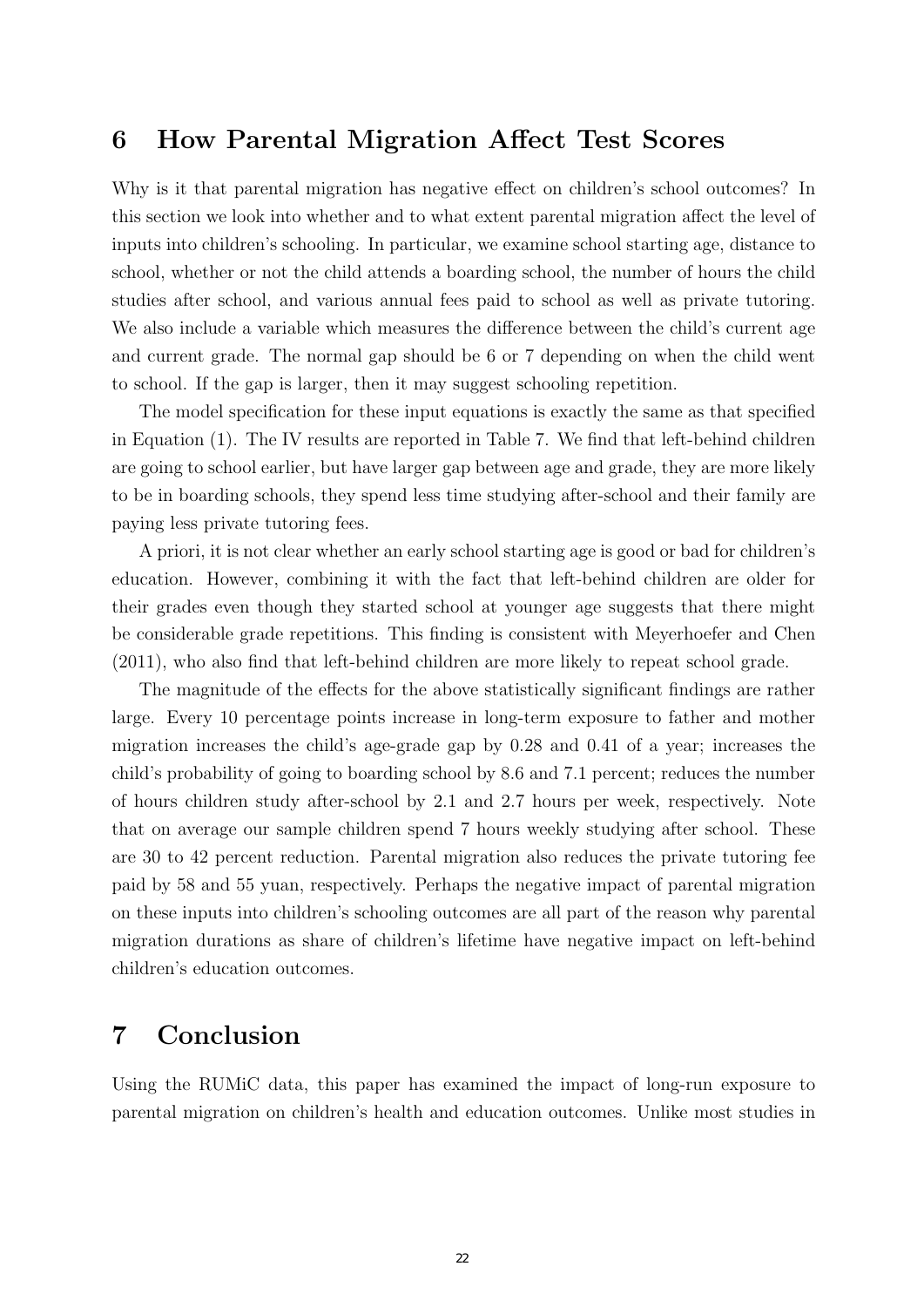this area, we are able to measure the share of children's lifetime during which their parents were away from home. To the best of our knowledge, this is the first study providing the evidence on the effect of lifetime exposure to parental migration.

The unconditional relationships between our treatment (parental migration) and children's outcomes have revealed that there may exist a high degree of reverse causality problem. To mitigate this problem and problems of omitted variable and measurement errors, we adopted the instrumental variable approach. We instrumented the exposure to parental migration using the weather shocks which happened during parental youth and prior to child birth, as well as the distance to the provincial capital city.

One of our major findings is that both father and mother being away at some stage of children's life adversely affect children's school achievement measured by both Chinese and mathematics test scores. Exposure to mother's migration also negatively affects children's height-for-age and weight-for-age, whereas the effect of exposure to father's migration is negative but often not precisely estimated.

The size of the impact are quite large. For example, if a child's father was away for one quarter of the child's life, the child' Chinese and mathematic test scores are likely to be 7 and 4.3 percentage points lower, respectively, than a child whose father was never away. The same effect for exposure to mothers being away is a reduction of 9 percentage points for Chinese test scores.

Note that our estimated impact is a combination of the negative parental absent effect and a positive income effect generated from parental migration. Had we been able to control for the income effect the estimated parental absent effect could be even larger.

The other finding of importance is that when parents migrate and leave their children behind in the rural villages, children are more likely to go to boarding schools, and they spend considerably less time studing after school. Interestingly although parental migration increases household income, spending on children's private tutoring fees is lower for children whose parents migrate. All these negative effect on inputs into children's schooling should contribute to the negative impact on their school outcomes.

Finally, when comparing our results for children's lifetime exposure with contemporaneous effects we find that what the literature has always done (using contemporaneous measure) is likely to reflect the lower bound of the exposure effect.

China's rural-urban migration has affected tens of millions of rural children. More than 60 percent of migrant children are left-behind in rural villages, primarily because migrant children are have limited access in cities to public services such as education and health care. The large negative impact of parental migration on left-behind children's health and education outcomes uncovered by this study is alarming. If allowed to continue, the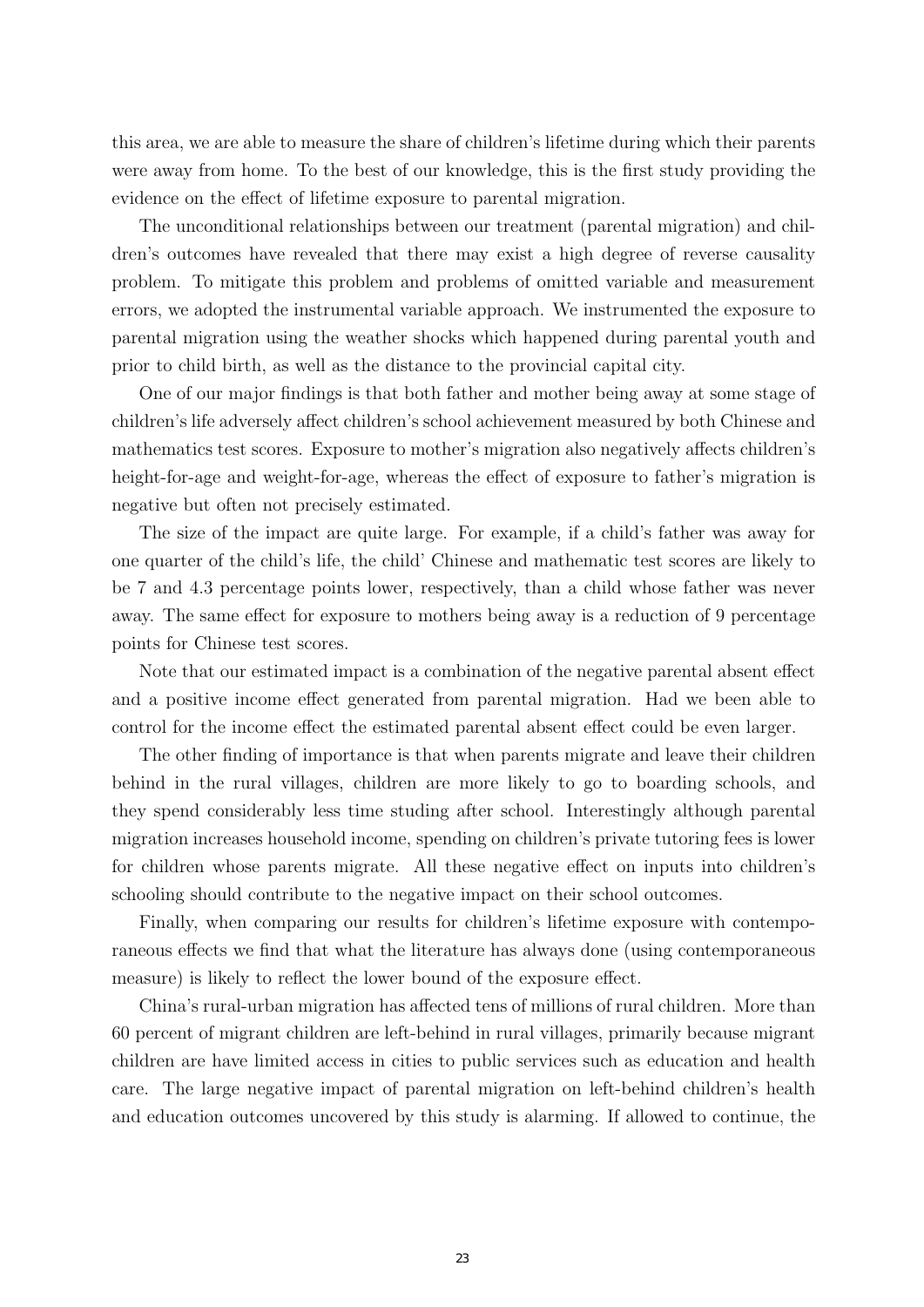negative intergenerational impact of parental migration on future adults will affect the quality of future labour supply, reinforcing the lack of skills and widen income inequality.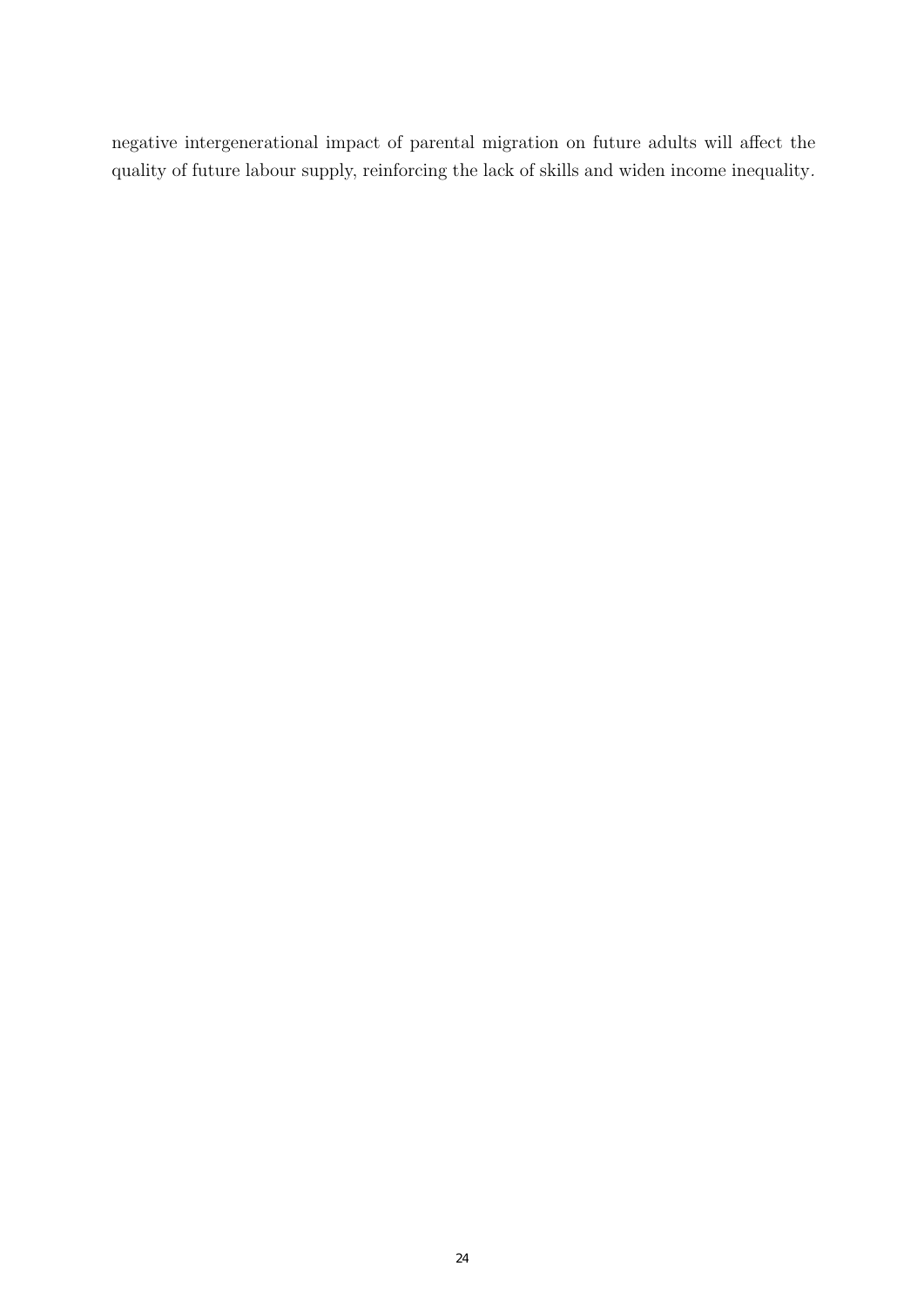# References

- [1] All-China Women's Federation (2006), 'Quanguo nongcun liushou ertong gongzuo dianshi dianhua huiyi zaijing zhaokai' [National video conference on rural left-behind children], available at http://www.women.org.cn/manguage/big1.jsp?id=33853
- [2] Antman, F., 2011, "The Impact of Migration on Family Left Behind", working paper, University of Colorado at Boulder.
- [3] Black, D., Smith, J. and Daniel, K., 2005, "College quality and wages in the United States", German Economic Review, 6(3), pp. 415-443.
- [4] Chang, Hongqin, Xiao-yuan Dong and Finona Macphail, 2011, "Labor Migration and Time Use Patterns of the Left-behind Children and Elderly in Rural China," World Development, 39(12), 2199-2210.
- [5] Chen, Joyce J., 2013, "Identifying non-cooperative behavior among spouses: Child outcomes in migrant-sending households ", Journal of Development Economics, 100, 1-18.
- [6] Chen, Xinxin, Qiuqiong Huang, Scott Rozelle, and Linxiu Zhang, "Migration, money and mother: The effect of migration on children's educational performance in rural China", Paper presented at the American Agricultural Economics Association Annual Meeting, Portland, OR, July 29-August 1, 2007.
- [7] de Brauw, A., Mu, R., 2011, "Migration and the Overweight and Underweight Status of Children in Rural China", Food Policy 36(1), pp. 88-100.
- [8] de Onis, Mercedes and Monika Blossner, 1997, WHO Global Database on Child Growth and Malnutrition, World Health Organization.
- [9] de Onis, Mercedes, Adelheid W. Onyango, Elaine Borghi, Amani Siyam, Chizuru Nishidaa and Jonathan Siekmanna, 2007, Development of a WHO growth reference for school-aged children and adolescents, Bulletin of the World Health Organization 2007;85:660¨C667.
- [10] Du, Y., Gregory, R.G., and Meng, X., 2006, "Impact of the guest worker system on poverty and wellbeing of migrant workers in urban China" in Ross Gaunaut and Ligang Song (eds.) The Turning Point in China's economic Development, Canberra: Asia Pacific Press.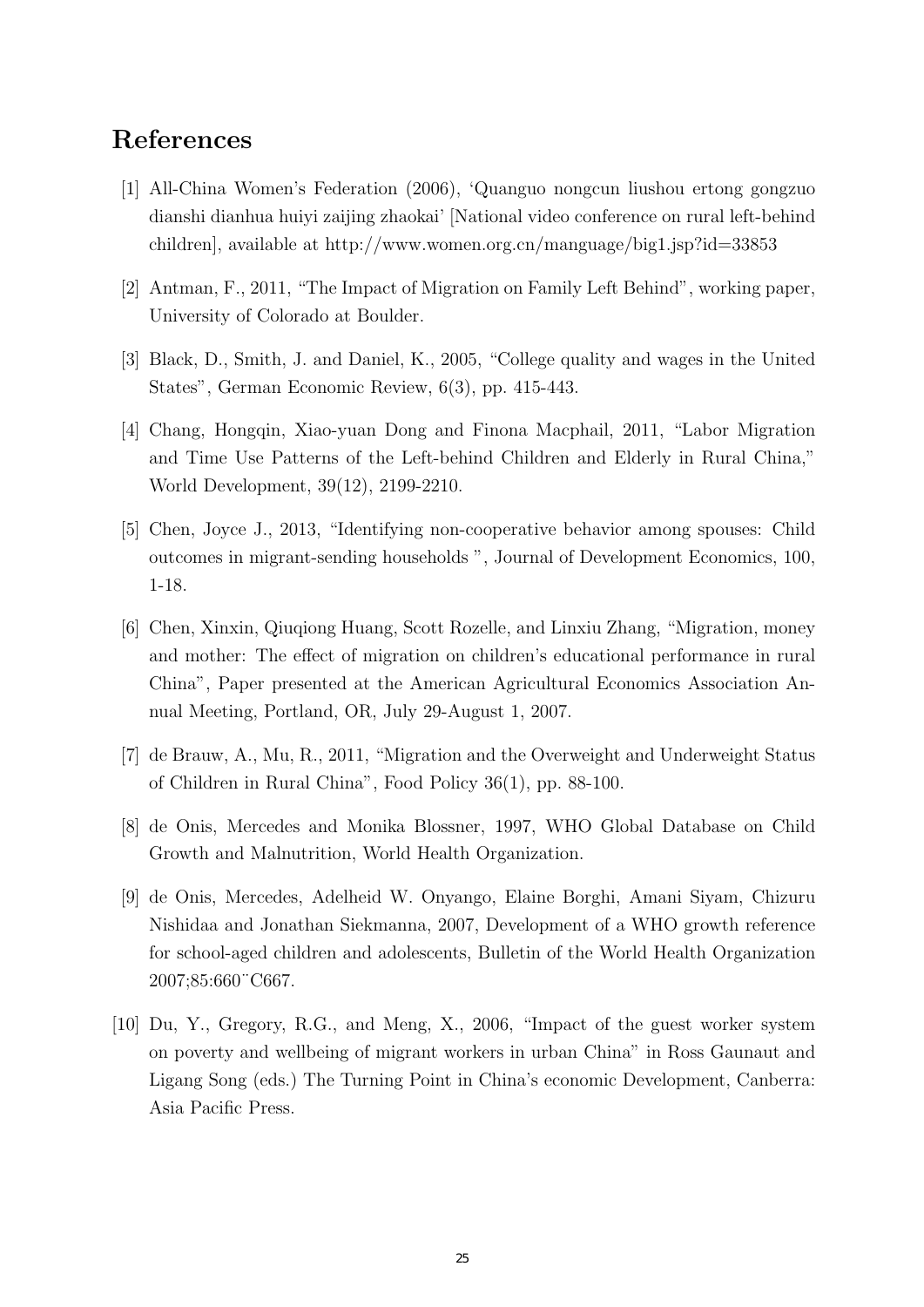- [11] Edwards, A., Ureta, M., 2003, "International Migration, Remittances and Schooling: Evidence from El Salvador", Journal of Development Economics 72, pp. 429-461.
- [12] Feng, Shuaizhang and Yuanyuan Chen, "School type and education of migrant children: Evidence from Shanghai", (in Chinese), forthcoming, Economics Quarterly.
- [13] Ginther, D., and R. Pollak, 2003, "Does Family Structure Affect Children's Educational Outcomes?" NBER Working Paper 9628.
- [14] Han, Jialing. 2003. Report on Migrant Children's Education in Beijing. In Peasant Migrants: Socioeconomic analysis of Peasant Workers in the Cities, edited by P. Li. Beijing: Social Science Publishing House.
- [15] Hanson, G., Woodruff, C., 2003, "Emigration and Education Attainment in Mexico", working paper, University of California.
- [16] Kuczmarski RJ, Ogden CL, Guo SS, et al., 2002, "2000 CDC growth charts for the United States: Methods and development" National Center for Health Statistics, Vital Health Stat 11(246).
- [17] Lamb, M. 1998. Non-parental childcare: context, quality, correlates and consequences. In Child Psychology in Practice, edited by I. Sigel and K. Renninger. New York: Wiley.
- [18] Liang, Z., and Y.P. Chen. 2007. "The Educational Consequences of Migration for Children in China," Social Science Research, forthcoming.
- [19] Lee, L., Park A., 2010, "Parental Migration and Child Development in China", Working Paper, Oxford University.
- [20] Love, J. , P. Schochet, and A. Meckstroh. 1996, "Are they in danger? What research does–and doesn't–Tell us about childcare quality and children well-being". Mathematica Research Inc. [cited from http://www.mathematica-mpr.com].
- [21] McKenzie, D., Rapoport, H., 2011, "Can Migration Reduce Educational Attainment? Evidence from Mexico", Journal of Population Economics, 24(4), pp. 1331-1358.
- [22] McLanahan, S., and G. Sandefur. 1994. Growing Up with a Single Parent: What Helps, What Hurts. Cambridge: Harvard University Press.
- [23] Meng, X. "Regional wage gap, information flow, and rural-urban migration," in Yaohui Zhao and Loraine West (eds) Rural Labor Flows in China, Berkeley: University of California Press, 251-277.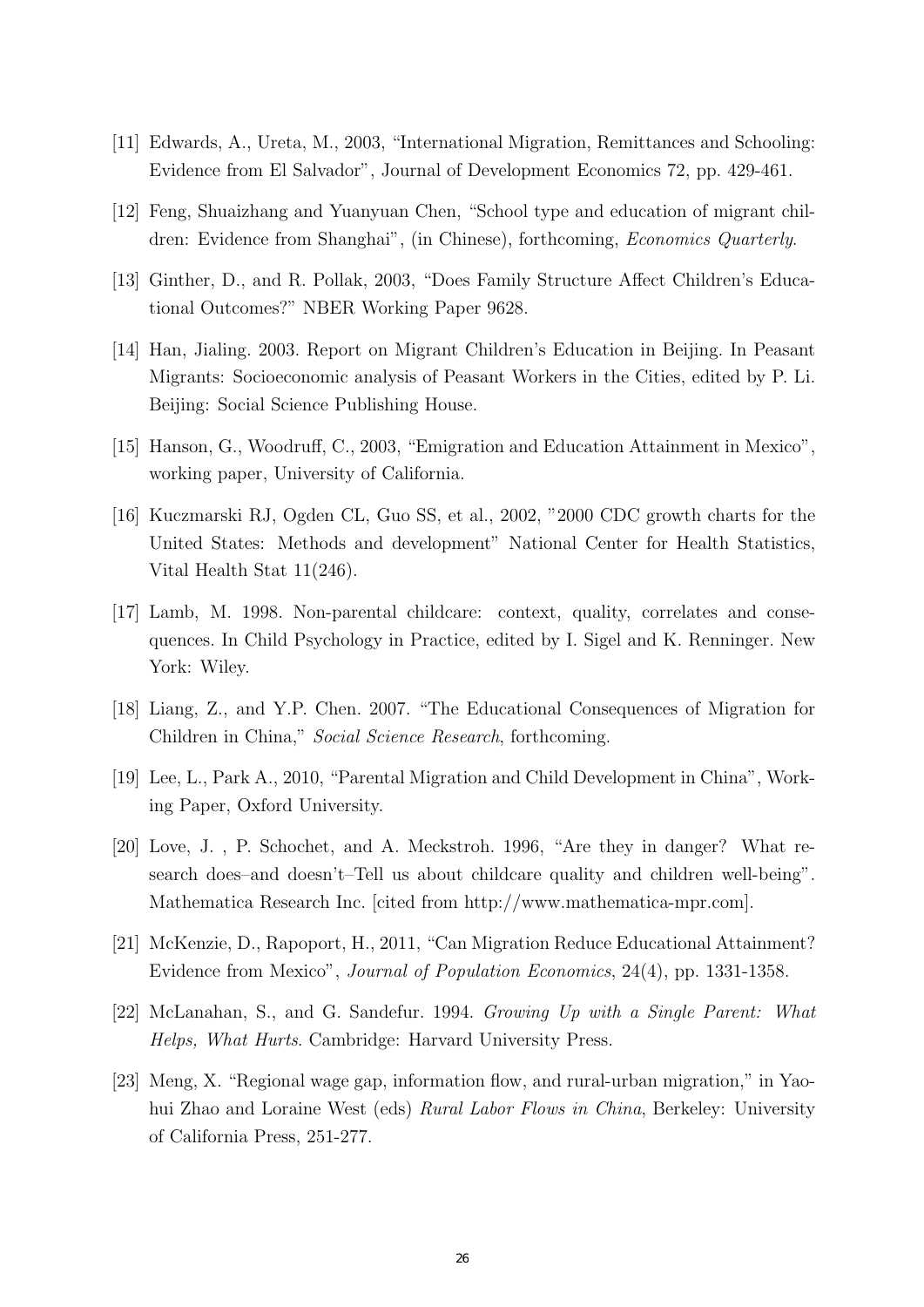- [24] Meng, X., 2012, "Labor market outcomes and reforms in China", Journal of Economic Perspectives, 26(4), pp.75-102.
- [25] Meng, X. and Zhang, J. "The Two Tier Labor Market in Urban China: Occupational and Wage Differentials Between Residents and Rural Migrants in Shanghai," Journal of Comparative Economics, 2001, 29(3), 485-504.
- [26] Meng, X. and Manning, C., 2010, "The great migration in china and indonesia trend and institutions" in X. Meng and C. Manning, with S. Li, and T.Effendi (eds) The Great Migration: Rural-Urban Migration in China and Indonesia, Edward Elgar Publishing Ltd.
- [27] Meyerhoefer, c., Chen, C., 2011, "The Effect of Parental Labour Migration on Children's Educational Progress in Rural China", Review of Economics of the Household, 9(3), pp. 379-396.
- [28] Mo, D, Yi, H. M., Zhang, L.X., Shi Y.J., Rozelle, S., and Medina, A., 2010, "Transfer paths and academic performance: The primary school merger program in China", REAP Working Paper 216.
- [29] National Bureau of Statistics of China (NBS), 2012, China Statistical Yearbook, China Statistics Press, Beijin
- [30] REAP, 2009, Boarding Schools, http://reap.stanford.edu/docs/boarding schools/
- [31] Rivkin, S. G., Hanushek, E. A., and Kain, J. F., 2005, "Teachers, Schools, and Academic Achievement", Econometrica, 73(2), pp.417-458.
- [32] Rozelle, S., Ma, X.C., Zhang, L.X., and Liu, C.F., 2009, "Educating Beijing's migrants: A profile of the weakest link in China's education system", REAP Working Paper 212.
- [33] Shi, Yaojiang and Linxiu Zhang, "Boarding school management (and PTAs) in China's poor rural areas",
- [34] Sigle-Rusthon, W., and S. McLanahan. 2002. "Father Absence and Child Well-Being: A Critical Review," Center for Research on Well-Being Working Paper #02-20.
- [35] Yang, D., 2008, "International Migration, Remittances and Household Investment: Evidence from Philippine Migrants' Exchange Rate Shocks", The Economic Journal, 118(528), pp. 591-630.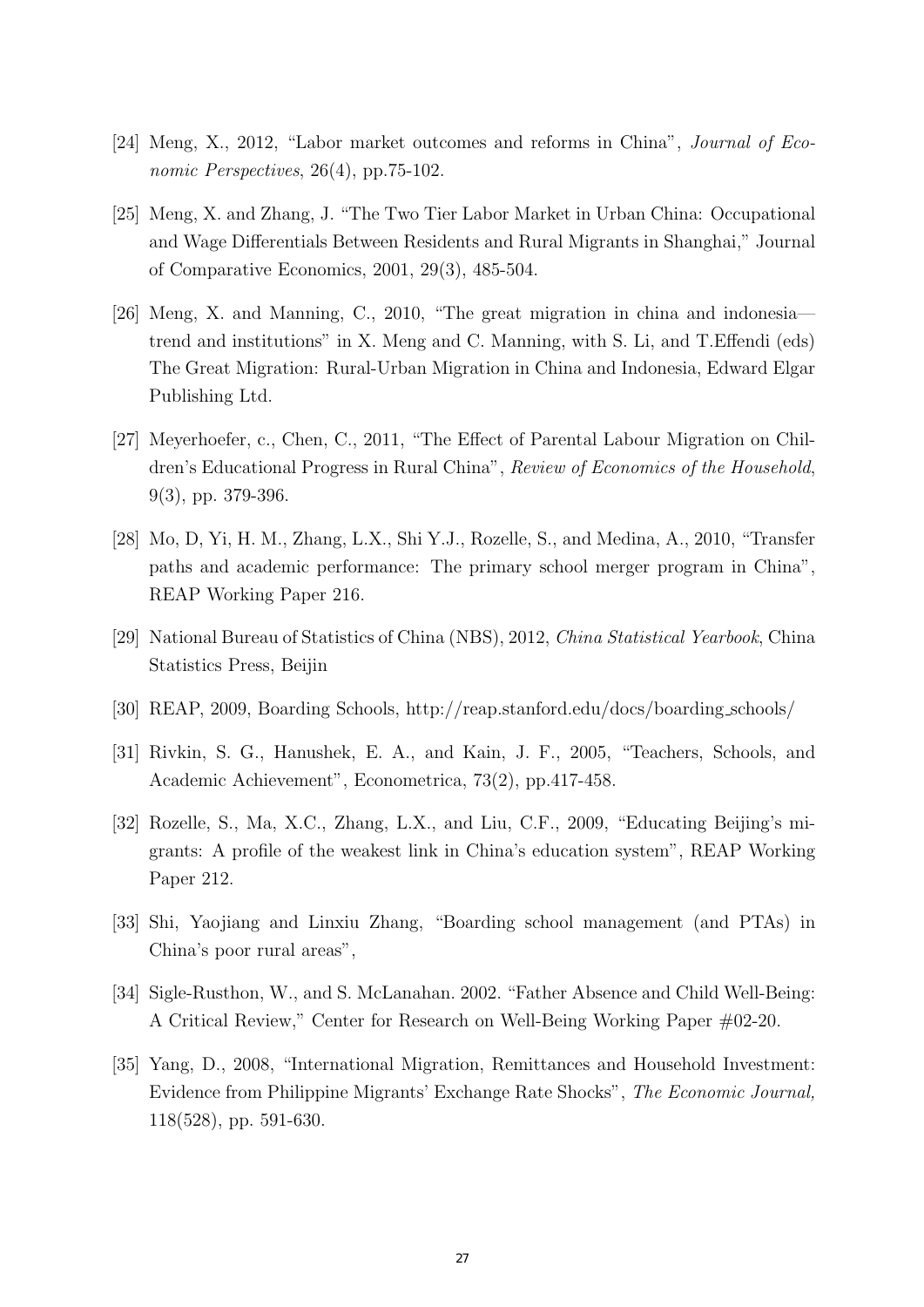- [36] Ye, Jingzhong, James Murray, and Wang Yi Huan, eds. 2005. Left-behind children in rural China: Impact study of rural labor migration on left-behind children in Mid-West China. Beijing: Socail Sciences Academic Press.
- [37] Whitebook, M, C. Howes, and D. Phillips. 1989. "Who cares? Child care teachers and the quality of care in America: Final report National Child Care Staffing Study." Oakland, CA: Child Care Employee Project.
- [38] World Health Organization, 2006, WHO Child Growth Standards: Length/heightfor-age, weight-for-age, weight-for-length, weight-for-height and body mass indexfor-age: Methods and development, WHO.
- [39] Zhang, Hongliang, Jere R. Behrman, C. Simon Fan, Xiangdong Wei, and Junsen Zhanga, 2014, "Does parental absence reduce cognitive achievements? Evidence from rural China," Journal of Development Economics, 111, 181-195.
- [40] Zhao, Zhong, "Migration, Labor Market Flexibility, and Wage Determination in China: A Review," The Developing Economies, Jul. 2005, 43(2), 285-312.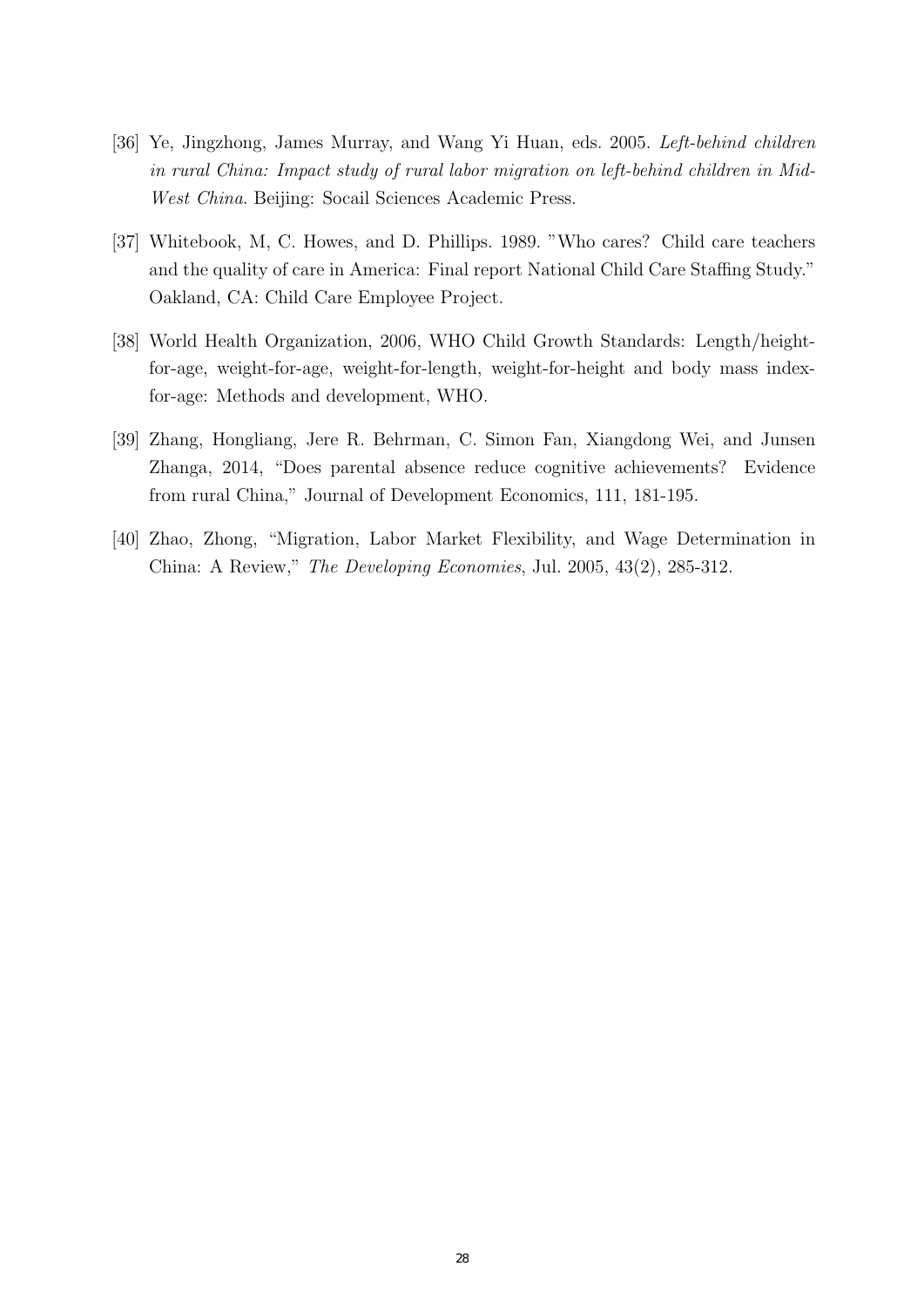| Sample=children aged 0-13 in the 1st wave     |                                    |       |                                |       |  |  |  |
|-----------------------------------------------|------------------------------------|-------|--------------------------------|-------|--|--|--|
| Dependent variable                            |                                    |       | 1 if included in the education |       |  |  |  |
|                                               | 1 if included in the health sample |       | sample                         |       |  |  |  |
|                                               | (1)                                |       | (2)                            |       |  |  |  |
|                                               | Coef                               | N     | Coef                           | N     |  |  |  |
|                                               | [S.E.]                             |       | [S.E.]                         |       |  |  |  |
| Height-for-age Z-score (2008)                 | $-0.111$                           | 3,146 |                                |       |  |  |  |
|                                               | [0.086]                            |       |                                |       |  |  |  |
| Weight-for-age Z-score (2008)                 | $-0.091$                           | 3,660 |                                |       |  |  |  |
|                                               | [0.058]                            |       |                                |       |  |  |  |
| Chinese test score (2009)                     |                                    |       | $-0.002$                       | 2,355 |  |  |  |
|                                               |                                    |       | [0.007]                        |       |  |  |  |
| Math test score (2009)                        |                                    |       | $-0.013$                       | 2,348 |  |  |  |
|                                               |                                    |       | [0.008]                        |       |  |  |  |
| Age (2010)                                    | $0.759***$                         | 3,947 | $-0.086$                       | 2,847 |  |  |  |
|                                               | [0.141]                            |       | [0.112]                        |       |  |  |  |
| Male dummy variable                           | $-0.016$                           | 3,947 | $-0.036*$                      | 2,847 |  |  |  |
|                                               | [0.018]                            |       | [0.022]                        |       |  |  |  |
| Birth weight (g)                              | $-34.911**$                        | 3,947 | $-16.768$                      | 2,847 |  |  |  |
|                                               | [14.214]                           |       | [16.858]                       |       |  |  |  |
| Father's age (2010)                           | $1.006***$                         | 3,825 | 0.299                          | 2,754 |  |  |  |
|                                               | [0.246]                            |       | [0.270]                        |       |  |  |  |
| Father's years of education                   | $-0.163**$                         | 3,770 | $-0.069$                       | 2,709 |  |  |  |
|                                               | [0.073]                            |       | [0.090]                        |       |  |  |  |
| Father's height                               | 0.026                              | 3,825 | 0.122                          | 2,754 |  |  |  |
|                                               | [0.176]                            |       | [0.215]                        |       |  |  |  |
| Number of household members (2008)            | 0.040                              | 3,947 | $0.138**$                      | 2,847 |  |  |  |
|                                               | [0.047]                            |       | [0.054]                        |       |  |  |  |
| Household per capita income (2008)            | $-33.264$                          | 3,838 | 283.317                        | 2,779 |  |  |  |
|                                               | [262.825]                          |       | [350.360]                      |       |  |  |  |
| Distance to nearest primary school (2008)     | $-0.011$                           | 3,947 | $-0.030$                       | 2,847 |  |  |  |
|                                               | [0.019]                            |       | [0.022]                        |       |  |  |  |
| Distance to nearest junior high school (2008) | $-0.088***$                        | 3,947 | $-0.033$                       | 2,847 |  |  |  |
|                                               | [0.031]                            |       | [0.037]                        |       |  |  |  |
| Distance to nearest bus stop (2008)           | $-0.109***$                        | 3,947 | $-0.088*$                      | 2,847 |  |  |  |
|                                               | [0.040]                            |       | [0.049]                        |       |  |  |  |
| Distance to nearest clinic (2008)             | $-0.033$                           | 3,947 | 0.009                          | 2,847 |  |  |  |
|                                               | [0.025]                            |       | [0.031]                        |       |  |  |  |

### **Table 1:** Test for sample attrition bias

Standard errors in brackets, \*\*\* p<0.01, \*\* p<0.05, \* p<0.1

Note: Each regression controls for provincial fixed effects.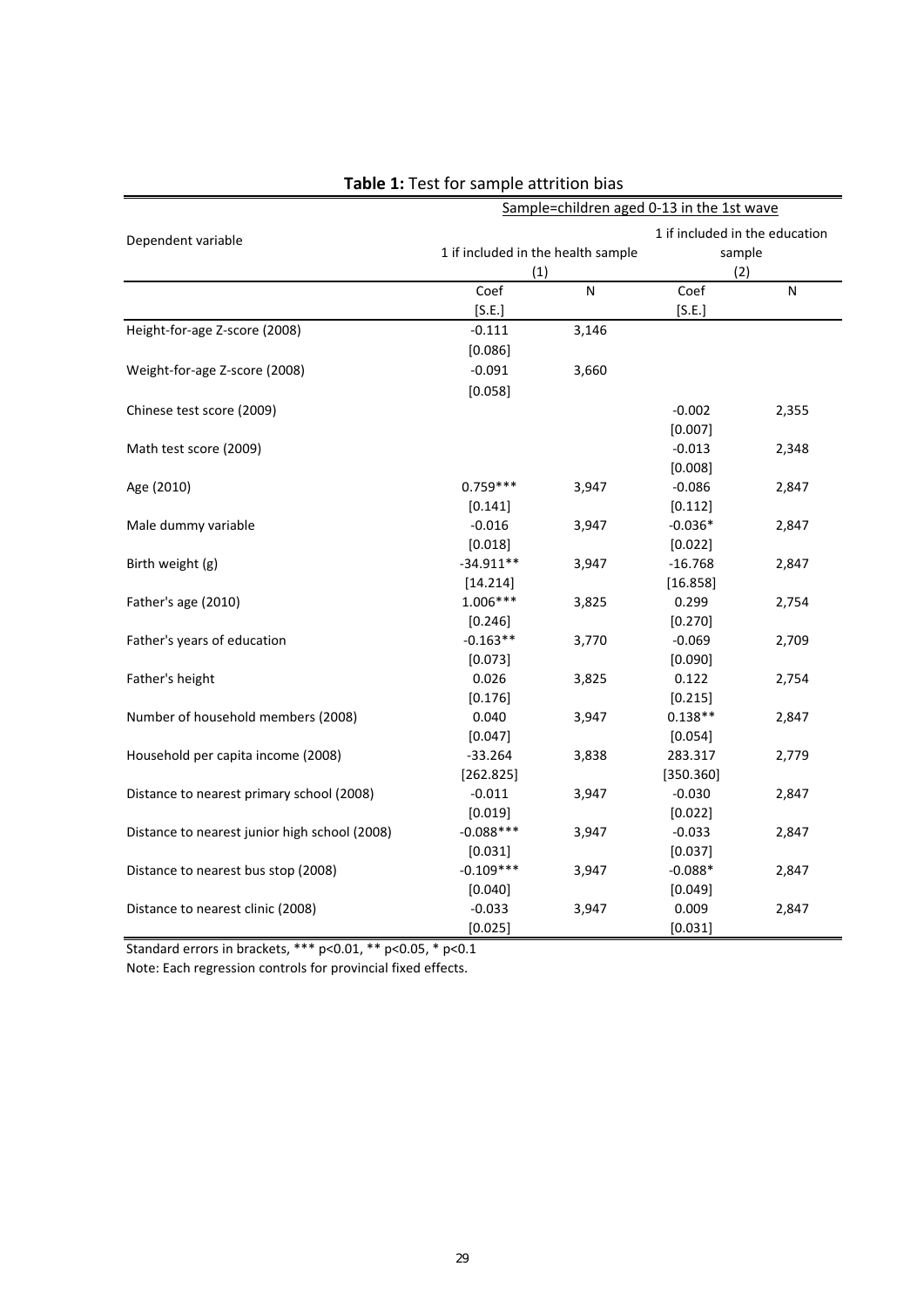#### **Table 2:** Summary Statistics

|                                                             | Panel A: Outcome and Treatment Variables |                                                              |                                 |         |  |
|-------------------------------------------------------------|------------------------------------------|--------------------------------------------------------------|---------------------------------|---------|--|
| <b>Outcome variables:</b>                                   |                                          | <b>Health Sample</b>                                         | <b>Education Sample</b>         |         |  |
| Height-for-age Z-Score                                      |                                          | $-1.488$                                                     |                                 |         |  |
|                                                             |                                          | [1.694]                                                      |                                 |         |  |
| Weight-for-age Z-Score                                      |                                          | 0.161                                                        |                                 |         |  |
|                                                             |                                          | [1.272]                                                      |                                 |         |  |
| Chinese test score (as % of the full mark)                  |                                          |                                                              | 0.817                           |         |  |
|                                                             |                                          |                                                              | [0.110]                         |         |  |
| Mathmatics test score (as % of the full mark)               |                                          |                                                              | 0.834                           |         |  |
|                                                             |                                          |                                                              | [0.113]                         |         |  |
| <b>Treatment variables:</b>                                 | Father                                   | Mother                                                       | Father                          | Mother  |  |
| Lifetime exposure to parent migration (2008 spell)          | 0.155                                    | 0.095                                                        | 0.108                           | 0.063   |  |
|                                                             | [0.263]                                  | [0.213]                                                      | [0.214]                         | [0.169] |  |
| % of Children with exposure>0 (2008 spell)                  | 0.477                                    | 0.315                                                        | 0.443                           | 0.279   |  |
| Lifetime exposure to parent migration if exposure>0         | 0.324                                    | 0.301                                                        | 0.243                           | 0.225   |  |
|                                                             | [0.301]                                  | [0.287]                                                      | [0.266]                         | [0.256] |  |
| Lifetime exposure to parent migration (initial spell)       | 0.408                                    | 0.231                                                        | 0.387                           | 0.206   |  |
|                                                             | [0.384]                                  | [0.338]                                                      | [0.383]                         | [0.325] |  |
| % of Children with exposure>0 (initial spell)               | 0.641                                    | 0.430                                                        | 0.617                           | 0.398   |  |
| Mean average no. of month last year parent mig              | 3.377                                    | 2.095                                                        | 2.997                           | 1.767   |  |
|                                                             | [4.418]                                  | [3.784]                                                      | [4.259]                         | [3.564] |  |
| % of children with last year parental migration>0           | 0.427                                    | 0.270                                                        | 0.387                           | 0.231   |  |
| Observations                                                |                                          | 2,988                                                        | 2,233                           |         |  |
|                                                             |                                          | Panel B: Child, Parent Household and Village Characteristics |                                 |         |  |
| <b>Children's information:</b>                              |                                          | <b>Health Sample</b>                                         | <b>Education Sample</b>         |         |  |
| Age                                                         |                                          | 9.988                                                        | 11.755                          |         |  |
|                                                             |                                          | [3.969]                                                      | [2.714]                         |         |  |
| 1 if male                                                   |                                          | 0.549                                                        | 0.539<br>3207.1                 |         |  |
| birth weight (g)                                            | 3207.3<br>[412.5]                        |                                                              | [401.7]                         |         |  |
| <b>Household information:</b>                               |                                          |                                                              |                                 |         |  |
| Household member                                            |                                          | 5.005                                                        | 4.83                            |         |  |
|                                                             |                                          | [1.423]                                                      | [1.373]                         |         |  |
| % of hh members being female aged>16                        |                                          | 0.338                                                        | 0.332                           |         |  |
| % of hh members being male aged>16                          |                                          | 0.319                                                        | 0.309                           |         |  |
| % of hh members aged between 12 and 15                      |                                          | 0.108                                                        |                                 | 0.136   |  |
| % of hh members aged between 0 and 11 (omitted)             |                                          | 0.234                                                        | 0.222                           |         |  |
| <b>Parental information:</b>                                | Father                                   | Mother                                                       | Father                          | Mother  |  |
| Parent's height (2009/2010 average)                         | 168.44                                   | 160.32                                                       | 168.37                          | 160.29  |  |
|                                                             | [4.989]                                  | [4.893]                                                      | [5.118]                         | [4.882] |  |
| Parent's years of schooling (2009/2010 average)             | 8.20                                     | 7.19                                                         | 8.06                            | 6.99    |  |
|                                                             | [2.142]                                  | [2.674]                                                      | [2.145]                         | [2.751] |  |
| Parent's age (2009/2010 average)                            | 37.92                                    | 36.35                                                        | 39.56                           | 37.96   |  |
|                                                             | [6.556]                                  | [6.334]                                                      | [5.995]                         | [5.601] |  |
| % with missing parental years of schooling                  | 0.013                                    | 0.051                                                        | 0.013                           | 0.059   |  |
| <b>Village information:</b>                                 |                                          |                                                              |                                 |         |  |
| Distance to the nearest primary school                      | 1.269                                    |                                                              | 1.263                           |         |  |
|                                                             | [0.532]                                  |                                                              | [0.511]                         |         |  |
| Distance to the nearest junior high school                  | 2.007                                    |                                                              | 2.006                           |         |  |
|                                                             | [0.852]                                  |                                                              | [0.845]                         |         |  |
| Distance to the nearest bus stop                            | 2.158                                    |                                                              | 2.142                           |         |  |
|                                                             | [1.172]                                  |                                                              | [1.175]                         |         |  |
| Distance to the nearest clinic                              | 1.416                                    |                                                              | 1.432                           |         |  |
|                                                             | [0.697]                                  |                                                              | [0.718]                         |         |  |
| Average household income per capita (yuan)                  | 6,237.00<br>6,328.00                     |                                                              |                                 |         |  |
|                                                             | [4, 246]                                 |                                                              | [4,689]                         |         |  |
|                                                             |                                          |                                                              | Panel C: Instrumental Variables |         |  |
| Instruments:                                                | Father                                   | Mother                                                       | Father                          | Mother  |  |
| Number of hot years * Number of years with little rain      | 0.231                                    | 0.346                                                        | 0.098                           | 0.218   |  |
| when parents were aged 16-21                                | [0.965]                                  | [1.200]                                                      | [0.669]                         | [1.016] |  |
| Distance from local village to provincial capital (1000km?) | 0.27                                     |                                                              | 0.273                           |         |  |
|                                                             | [0.131]                                  |                                                              | [0.130]                         |         |  |
| Observations                                                |                                          | 2,988                                                        | 2,233                           |         |  |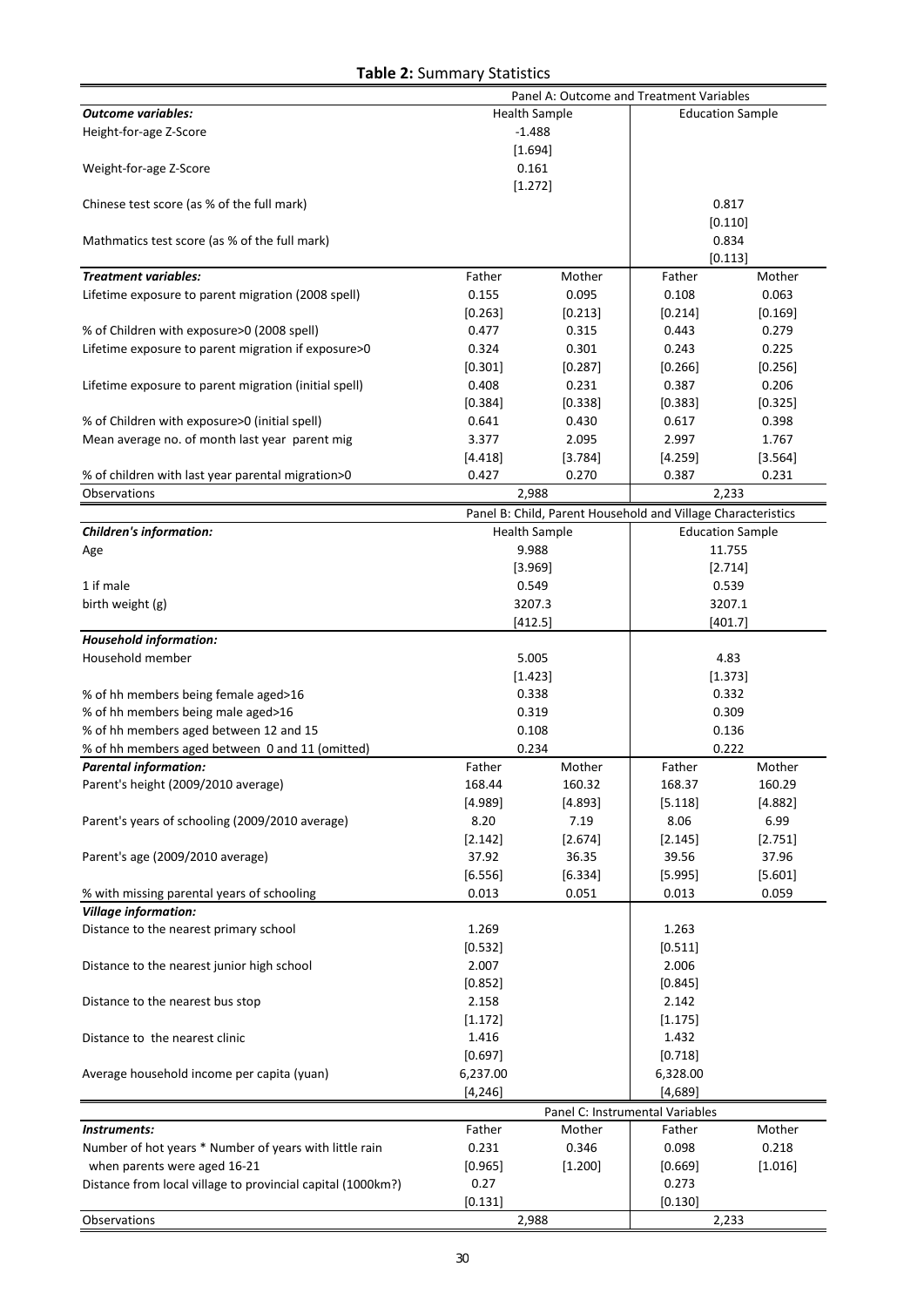|                                                   |                  |                                    | . <del>.</del>      |                                                          |                                                                    |                                                                 |            |            |
|---------------------------------------------------|------------------|------------------------------------|---------------------|----------------------------------------------------------|--------------------------------------------------------------------|-----------------------------------------------------------------|------------|------------|
|                                                   | Height           |                                    | Weight              |                                                          | <u>Panel A: Lifetime exposure to parental migration</u><br>Chinese |                                                                 |            | Math       |
|                                                   | Father<br>Mother |                                    |                     | Father<br>Mother                                         |                                                                    | Mother                                                          | Father     | Mother     |
|                                                   | $[1]$            | $[2]$                              | $[3]$               | $[4]$                                                    | Father<br>$[5]$                                                    | [6]                                                             | $[7]$      | [8]        |
| Lifetime exposure to parental migration           | $-0.203$         | $-0.122$                           | $-0.119$            | $-0.250**$                                               | $0.019*$                                                           | $0.027*$                                                        | 0.019      | $0.032*$   |
|                                                   | [0.155]          | [0.190]                            | [0.101]             | [0.124]                                                  | [0.011]                                                            | [0.016]                                                         | [0.012]    | [0.017]    |
| Child's birth weight                              | $0.015*$         | $0.014*$                           | 0.005               | 0.005                                                    | 0.000                                                              | 0.000                                                           | 0.000      | 0.000      |
|                                                   | [0.009]          | [0.009]                            | [0.005]             | [0.005]                                                  | [0.001]                                                            | [0.001]                                                         | [0.001]    | [0.001]    |
| Father's height                                   | $0.038***$       | $0.038***$                         | $0.013***$          | $0.012***$                                               | 0.000                                                              | 0.000                                                           | 0.000      | 0.000      |
|                                                   | [0.007]          | [0.007]                            | [0.005]             | [0.005]                                                  | [0.000]                                                            | [0.000]                                                         | [0.001]    | [0.001]    |
| Mother's height                                   | $0.015**$        | $0.015**$                          | $0.014***$ 0.013*** |                                                          | 0.000                                                              | 0.000                                                           | 0.000      | 0.000      |
|                                                   | [0.007]          | [0.007]                            | [0.005]             | [0.005]                                                  | [0.001]                                                            | [0.001]                                                         | [0.001]    | [0.001]    |
| Father's years of schooling                       | $-0.023$         | $-0.024$                           |                     | $-0.038***$ $-0.038***$ 0.006 ***                        |                                                                    | $0.006***0.003**$                                               |            | $0.003**$  |
|                                                   | [0.018]          | [0.018]                            | [0.011]             | [0.011]                                                  | [0.001]                                                            | [0.001]                                                         | [0.001]    | [0.001]    |
| Mother's years of schooling                       | 0.021            | 0.021                              | 0.006               | 0.006                                                    | $0.004***$                                                         | $0.004***0.005***$                                              |            | $0.005***$ |
|                                                   | [0.018]          | [0.018]                            | [0.011]             | [0.011]                                                  | [0.001]                                                            | [0.001]                                                         | [0.001]    | [0.001]    |
| Father's age                                      | $-0.004$         | $-0.003$                           | $-0.007$            | $-0.007$                                                 | $-0.002*$                                                          | $-0.002*$                                                       | $-0.002$   | $-0.002$   |
|                                                   | [0.012]          | [0.011]                            | [0.007]             | [0.007]                                                  | [0.001]                                                            | [0.001]                                                         | [0.001]    | [0.001]    |
| Mother's age                                      | $0.025**$        | $0.025**$                          | $0.021***$          | $0.020***$                                               | 0.002                                                              | 0.002                                                           | 0.001      | 0.001      |
|                                                   | [0.012]          | [0.012]                            | [0.008]             | [0.008]                                                  | [0.001]                                                            | [0.001]                                                         | [0.001]    | [0.001]    |
| Number of household members                       |                  | $-0.095***-0.098***-0.034*$        |                     | $-0.030*$                                                | $-0.003*$                                                          | $-0.004*$                                                       | $-0.002$   | $-0.002$   |
|                                                   | [0.032]          | [0.032]                            | [0.018]             | [0.018]                                                  | [0.002]                                                            | [0.002]                                                         | [0.002]    | [0.002]    |
| Share of adults female member (aged >=16)         | $0.883**$        | $0.882**$                          | $0.702***$          | $0.730***$                                               | $0.078***$                                                         | $0.076***$                                                      | $0.076***$ | $0.074**$  |
|                                                   | [0.394]          | [0.396]                            | [0.242]             | [0.242]                                                  | [0.028]                                                            | [0.028]                                                         | [0.029]    | [0.029]    |
| Share of adults male member (aged >=16)           | $-0.110$         | $-0.132$                           | 0.011               | 0.064                                                    | 0.007                                                              | 0.005                                                           | 0.045      | 0.041      |
|                                                   | [0.435]          | [0.438]                            | [0.268]             | [0.267]                                                  | [0.029]                                                            | [0.029]                                                         | [0.030]    | [0.030]    |
| Shear of children aged 12 to 15                   | 0.386            | 0.375                              | 0.296               | 0.298                                                    | 0.014                                                              | 0.014                                                           | 0.008      | 0.009      |
|                                                   | [0.364]          | [0.363]                            | [0.225]             | [0.225]                                                  | [0.024]                                                            | [0.024]                                                         | [0.025]    | [0.025]    |
| Children's gender specific age dummy variables    | Yes              | Yes                                | Yes                 | Yes                                                      | Yes                                                                | Yes                                                             | Yes        | Yes        |
| Village level controls                            | Yes              | Yes                                | Yes                 | Yes                                                      | Yes                                                                | Yes                                                             | Yes        | Yes        |
| Provincial fixed effects                          | Yes              | Yes                                | Yes                 | Yes                                                      | Yes                                                                | Yes                                                             | Yes        | Yes        |
| Observations                                      | 2,988            | 2,988                              | 2,988               | 2,988                                                    | 2,233                                                              | 2,233                                                           | 2,233      | 2,233      |
| R-squared                                         | 0.094            | 0.094                              | 0.402               | 0.403                                                    | 0.217                                                              | 0.217                                                           | 0.193      | 0.194      |
|                                                   |                  |                                    |                     |                                                          |                                                                    | Panel B: Contemporaneous exposure to parental migration (share) |            |            |
| No. of months last year parents away/12           |                  |                                    |                     | $-0.355***$ $-0.371***$ $-0.171***$ $-0.312***$ $-0.010$ |                                                                    | 0.002                                                           | $-0.010$   | 0.010      |
|                                                   | [0.099]          | [0.120]                            | [0.066]             | [0.076]                                                  | [0.007]                                                            | [0.010]                                                         | [0.007]    | [0.009]    |
| Observations                                      | 2,988            | 2,988                              | 2,988               | 2,988                                                    | 2,233                                                              | 2,233                                                           | 2,233      | 2,233      |
| R-squared                                         | 0.098            | 0.097                              | 0.404               | 0.406                                                    | 0.217                                                              | 0.216                                                           | 0.193      | 0.193      |
|                                                   |                  |                                    |                     |                                                          |                                                                    | Panel C: Contemporaneous exposure to parental migration (dummy) |            |            |
| 1 if parent was away at least one month last year |                  | $-0.197***$ $-0.269***$ $-0.105**$ |                     | $-0.216*** -0.013*** -0.001$                             |                                                                    |                                                                 | $-0.013**$ | 0.002      |
|                                                   | [0.070]          | [0.082]                            | [0.045]             | [0.054]                                                  | [0.005]                                                            | [0.007]                                                         | [0.005]    | [0.007]    |
| Observations                                      | 2,988            | 2,988                              | 2,988               | 2,988                                                    | 2,233                                                              | 2,233                                                           | 2,233      | 2,233      |
| R-squared                                         | 0.096            | 0.097                              | 0.403               | 0.406                                                    | 0.219                                                              | 0.216                                                           | 0.195      | 0.192      |
|                                                   |                  |                                    |                     |                                                          |                                                                    |                                                                 |            |            |

#### **Table 3:** OLS Results for Relationship between Children's Outcomes and Lifetime and Contemporaneous Exposure to Parental Migration

Standard errors in brackets, \*\*\* p<0.01, \*\* p<0.05, \* p<0.1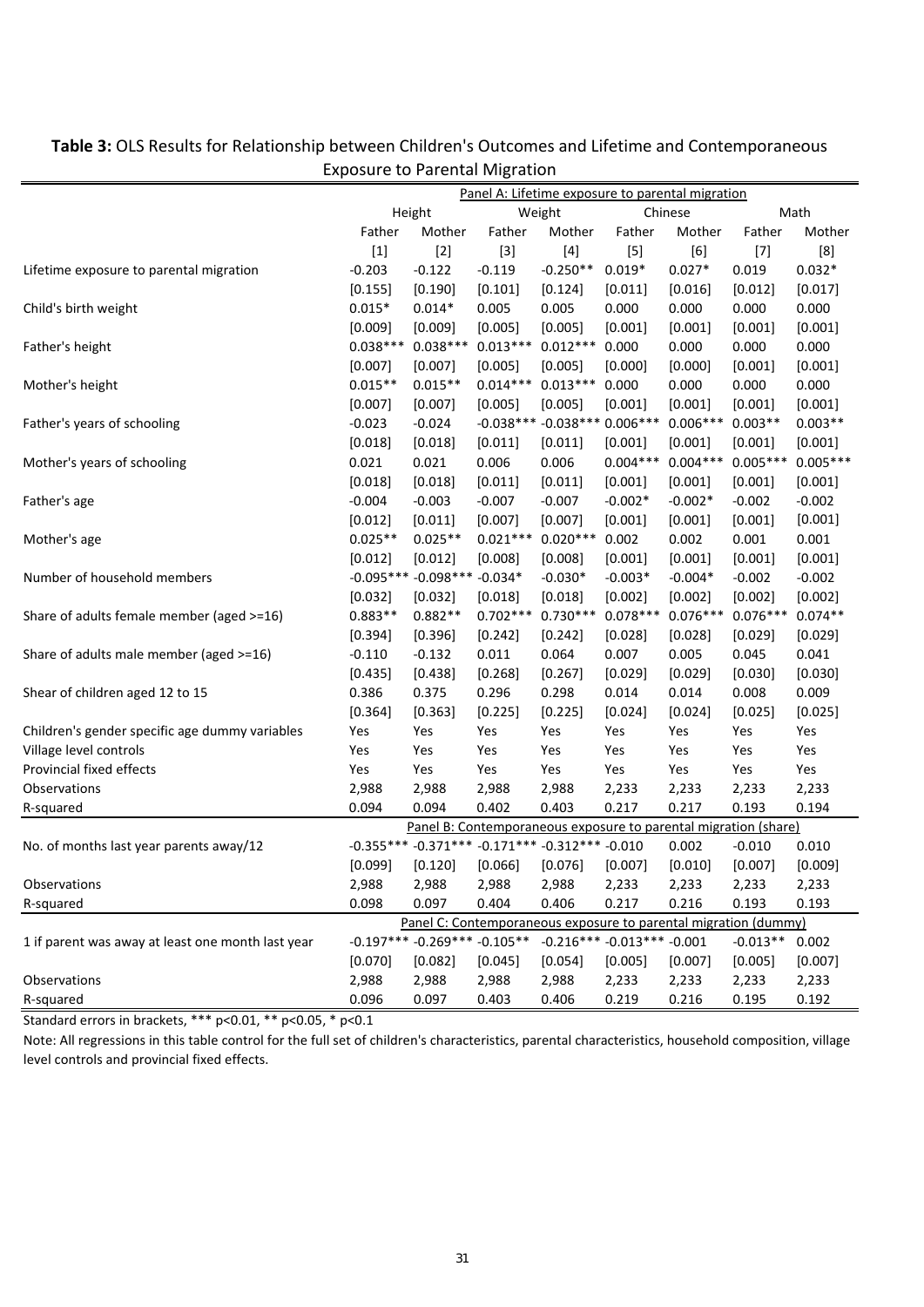|                                                                                                  |             | <b>Health Sample</b> |             | <b>Education Sample</b> |
|--------------------------------------------------------------------------------------------------|-------------|----------------------|-------------|-------------------------|
| Outcome variable = Lifetime exposure to parental migration                                       | Fathers     | Mothers              | Fathers     | Mothers                 |
| Distance between village and prov capital city (km)                                              | $0.262***$  | $0.151***$           | $0.195***$  | $0.114***$              |
|                                                                                                  | $[0.044]$   | [0.033]              | [0.044]     | [0.030]                 |
| Weather shocks when parent was 16-25                                                             | $0.006**$   | $0.005***$           | $0.008***$  | $0.007***$              |
|                                                                                                  | [0.003]     | [0.002]              | [0.003]     | [0.002]                 |
| Child's birth weight                                                                             | $0.003***$  | $0.002***$           | $0.003**$   | $0.002**$               |
|                                                                                                  | $[0.001]$   | $[0.001]$            | [0.001]     | [0.001]                 |
| Father's height                                                                                  | $-0.001$    | $-0.001$             | $-0.001$    | $-0.001$                |
|                                                                                                  | [0.001]     | [0.001]              | [0.001]     | [0.001]                 |
| Mother's height                                                                                  | 0.000       | 0.000                | 0.001       | 0.000                   |
|                                                                                                  | [0.001]     | [0.001]              | [0.001]     | [0.001]                 |
| Father's years of schooling                                                                      | 0.005       | $0.004*$             | 0.004       | 0.003                   |
|                                                                                                  | [0.003]     | [0.002]              | [0.003]     | [0.002]                 |
| Mother's years of schooling                                                                      | 0.000       | 0.000                | 0.000       | $-0.001$                |
|                                                                                                  | [0.003]     | [0.002]              | [0.003]     | [0.002]                 |
| Father's age                                                                                     | $-0.006***$ | $-0.002$             | $-0.004***$ | $-0.001$                |
|                                                                                                  | [0.002]     | [0.002]              | [0.001]     | [0.001]                 |
| Mother's age                                                                                     | 0.000       | $-0.002$             | $-0.001$    | $-0.003**$              |
|                                                                                                  | [0.002]     | [0.001]              | [0.002]     | [0.001]                 |
| Number of household members                                                                      | $0.029***$  | $0.028***$           | $0.028***$  | $0.029***$              |
|                                                                                                  | [0.005]     | [0.005]              | [0.006]     | [0.005]                 |
| Share of adults female member (aged >=16)                                                        | $0.118**$   | $0.173***$           | 0.029       | $0.086**$               |
|                                                                                                  | [0.049]     | $[0.043]$            | [0.046]     | [0.040]                 |
| Share of adults male member (aged >=16)                                                          | $0.342***$  | $0.370***$           | $0.293***$  | $0.299***$              |
|                                                                                                  | [0.065]     | [0.049]              | [0.067]     | [0.048]                 |
| Shear of children aged 12 to 15                                                                  | $0.096**$   | $0.057*$             | $0.110**$   | 0.047                   |
|                                                                                                  | [0.045]     | [0.032]              | [0.048]     | [0.030]                 |
| Gender specific age dummies for children                                                         | Yes         | Yes                  | Yes         | Yes                     |
| Village level controls                                                                           | Yes         | Yes                  | Yes         | Yes                     |
| Provincial fixed effects                                                                         | Yes         | Yes                  | Yes         | Yes                     |
| Observations                                                                                     | 2,988       | 2,988                | 2,233       | 2,233                   |
| R-squared                                                                                        | 0.314       | 0.266                | 0.206       | 0.219                   |
| F-test for weak instruments                                                                      | 22.42       | 16.63                | 16.69       | 14.12                   |
| Outcome variable = Contemporaneous exposure to panrental migration as the share of previous year |             |                      |             |                         |
| Distance between village and prov capital city (km)                                              | $0.487***$  | $0.338***$           | $0.413***$  | $0.295***$              |
|                                                                                                  | [0.060]     | [0.055]              | [0.064]     | [0.054]                 |
| Weather shocks when parent was 16-25                                                             | $0.012***$  | $0.011***$           | $0.018***$  | $0.015***$              |
| (separately defined for mothers and fathers)                                                     | [0.004]     | [0.004]              | [0.005]     | [0.005]                 |
| Observations                                                                                     | 2,988       | 2,988                | 2,233       | 2,233                   |
| R-squared                                                                                        | 0.256       | 0.260                | 0.245       | 0.268                   |
| F-test for weak instruments                                                                      | 41.32       | 23.66                | 30.62       | 18.95                   |

#### **Table 4**: Selected First Stage Results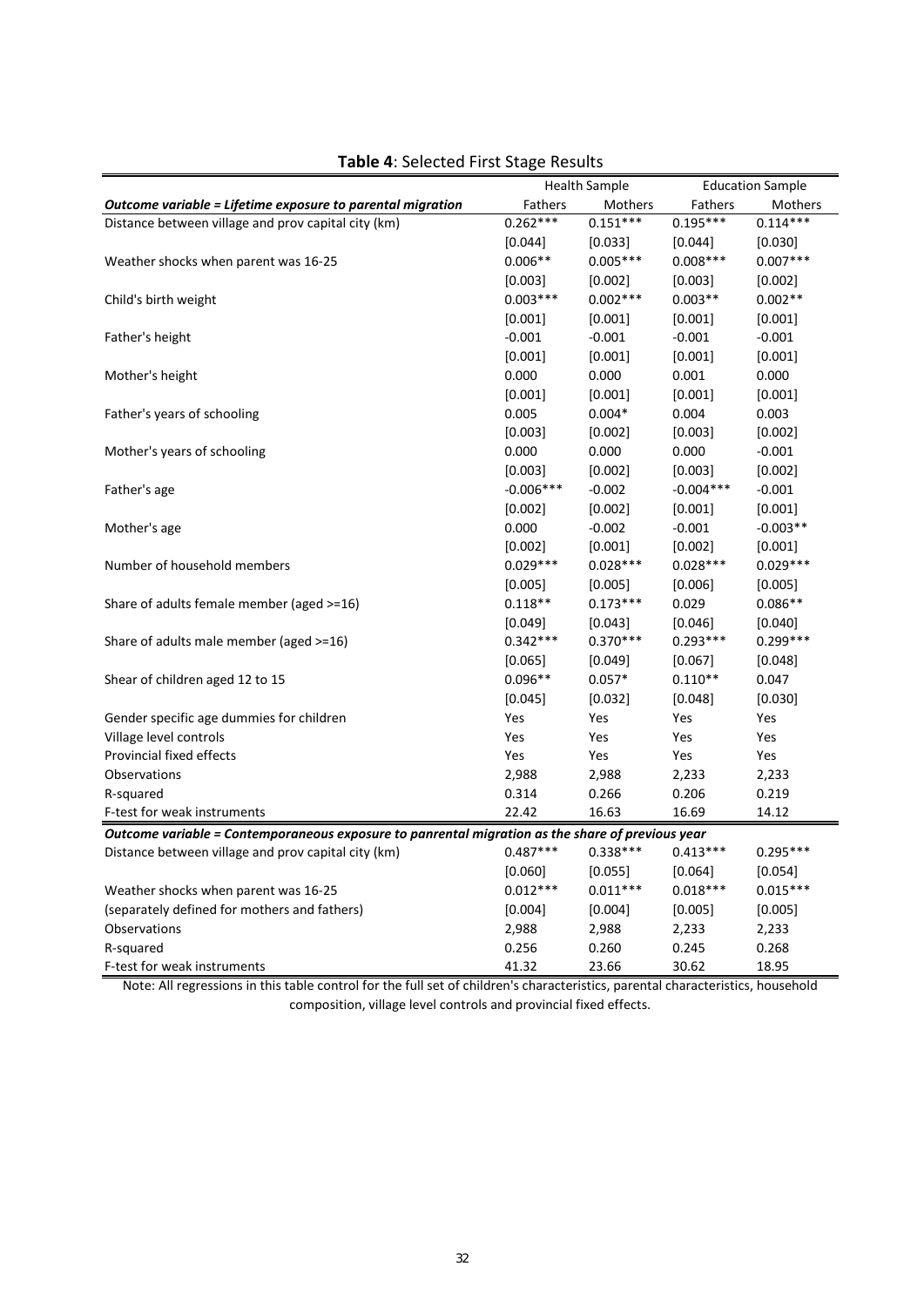|                                                   | Height         |                | Weight         |                | Chinese            |                    | Math            |                 |
|---------------------------------------------------|----------------|----------------|----------------|----------------|--------------------|--------------------|-----------------|-----------------|
| <b>Panel A: Whole Sample</b>                      | Father         | Mother         | Father         | Mother         | Father             | Mother             | Father          | Mother          |
| Lifetime exposure to parental migration           | $-1.576$       | $-3.390**$     | $-1.331**$     | $-2.211**$     | $-0.283***$        | $-0.361**$         | $-0.182*$       | $-0.173$        |
|                                                   | [1.021]        | [1.633]        | [0.601]        | [0.954]        | [0.101]            | [0.143]            | [0.098]         | [0.123]         |
| Observations                                      | 2,988          | 2,988          | 2,988          | 2,988          | 2,233              | 2,233              | 2,233           | 2,233           |
| weak IV test                                      | 23.72          | 13.2           | 23.72          | 13.2           | 15.65              | 12.06              | 15.65           | 12.06           |
| N clusters                                        | 1835           | 1839           | 1835           | 1839           | 1463               | 1447               | 1463            | 1447            |
|                                                   |                | Height         |                | Weight         |                    | Chinese            |                 | Math            |
| Panel B: Sons                                     | Father         | Mother         | Father         | Mother         | Father             | Mother             | Father          | Mother          |
| Lifetime exposure to parental migration           | $-1.880*$      | $-2.915**$     | $-1.038*$      | $-1.495*$      | $-0.336**$         | $-0.415**$         | $-0.199*$       | $-0.192$        |
|                                                   | [1.073]        | [1.435]        | [0.627]        | [0.847]        | [0.130]            | [0.165]            | [0.121]         | [0.150]         |
| Observations                                      | 1,639          | 1,639          | 1,639          | 1,639          | 1,203              | 1,203              | 1,203           | 1,203           |
| weak IV test                                      | 21.45          | 18.99          | 21.45          | 18.99          | 10.39              | 12.09              | 10.39           | 12.09           |
| N clusters                                        | 1262           | 1267           | 1262           | 1267           | 946                | 946                | 946             | 946             |
|                                                   | Height         |                | Weight         |                | Chinese            |                    |                 | Math            |
| <b>Panel C: Daughters</b>                         | Father         | Mother         | Father         | Mother         | Father             | Mother             | Father          | Mother          |
| Lifetime exposure to parental migration           | $-0.766$       | $-4.176$       | $-1.960*$      | $-3.624$       | $-0.184$           | $-0.217$           | $-0.144$        | $-0.136$        |
|                                                   | [1.845]        | [3.881]        | [1.138]        | [2.425]        | [0.126]            | [0.185]            | [0.135]         | [0.160]         |
| Observations                                      | 1,349          | 1,349          | 1,349          | 1,349          | 1,030              | 1,030              | 1,030           | 1,030           |
| weak IV test                                      | 7.739          | 2.281          | 7.739          | 2.281          | 7.635              | 5.119              | 7.635           | 5.119           |
| N clusters                                        | 1065           | 1067           | 1065           | 1067           | 841                | 834                | 841             | 834             |
|                                                   | Height Z score |                |                | Weight Z score |                    | Chinese test score | Math test score |                 |
| Panel E: Contemporaneous Effect (share)           | Father         | Mother         | Father         | Mother         | Father             | Mother             | Father          | Mother          |
| No. of months last year parents away/12           | $-0.815$       | $-1.533**$     | $-0.693**$     | $-1.013**$     | $-0.131***$        | $-0.156***$        | $-0.085**$      | $-0.076$        |
|                                                   | [0.529]        | [0.721]        | [0.310]        | [0.418]        | [0.042]            | [0.057]            | [0.043]         | [0.051]         |
| Observations                                      | 2,988          | 2,988          | 2,988          | 2,988          | 2,233              | 2,233              | 2,233           | 2,233           |
| weak IV test                                      | 43.54          | 26.76          | 43.54          | 26.76          | 30.92              | 21.32              | 30.92           | 21.32           |
| N clusters                                        | 1835           | 1839           | 1835           | 1839           | 1463               | 1447               | 1463            | 1447            |
|                                                   |                | Height Z score | Weight Z score |                | Chinese test score |                    |                 | Math test score |
| Panel F: Contemporaneous Effect (dummy)           | Father         | Mother         | Father         | Mother         | Father             | Mother             | Father          | Mother          |
| 1 if parent was away at least one month last year | $-0.678$       | $-1.075**$     | $-0.572**$     | $-0.731**$     | $-0.099***$        | $-0.121***$        | $-0.062*$       | $-0.059$        |
|                                                   | [0.434]        | [0.511]        | [0.256]        | [0.299]        | [0.032]            | [0.043]            | [0.033]         | [0.040]         |
| Observations                                      | 2,988          | 2,988          | 2,988          | 2,988          | 2,233              | 2,233              | 2,233           | 2,233           |
| weak IV test                                      | 33.91          | 28.98          | 33.91          | 28.98          | 27.21              | 20.41              | 27.21           | 20.41           |
| N clusters                                        | 1835           | 1839           | 1835           | 1839           | 1463               | 1447               | 1463            | 1447            |

**Table 5:** IV Results for the Effects of Parental Migration on Children's Health and Education Outcomes

Standard errors in brackets, \*\*\* p<0.01, \*\* p<0.05, \* p<0.1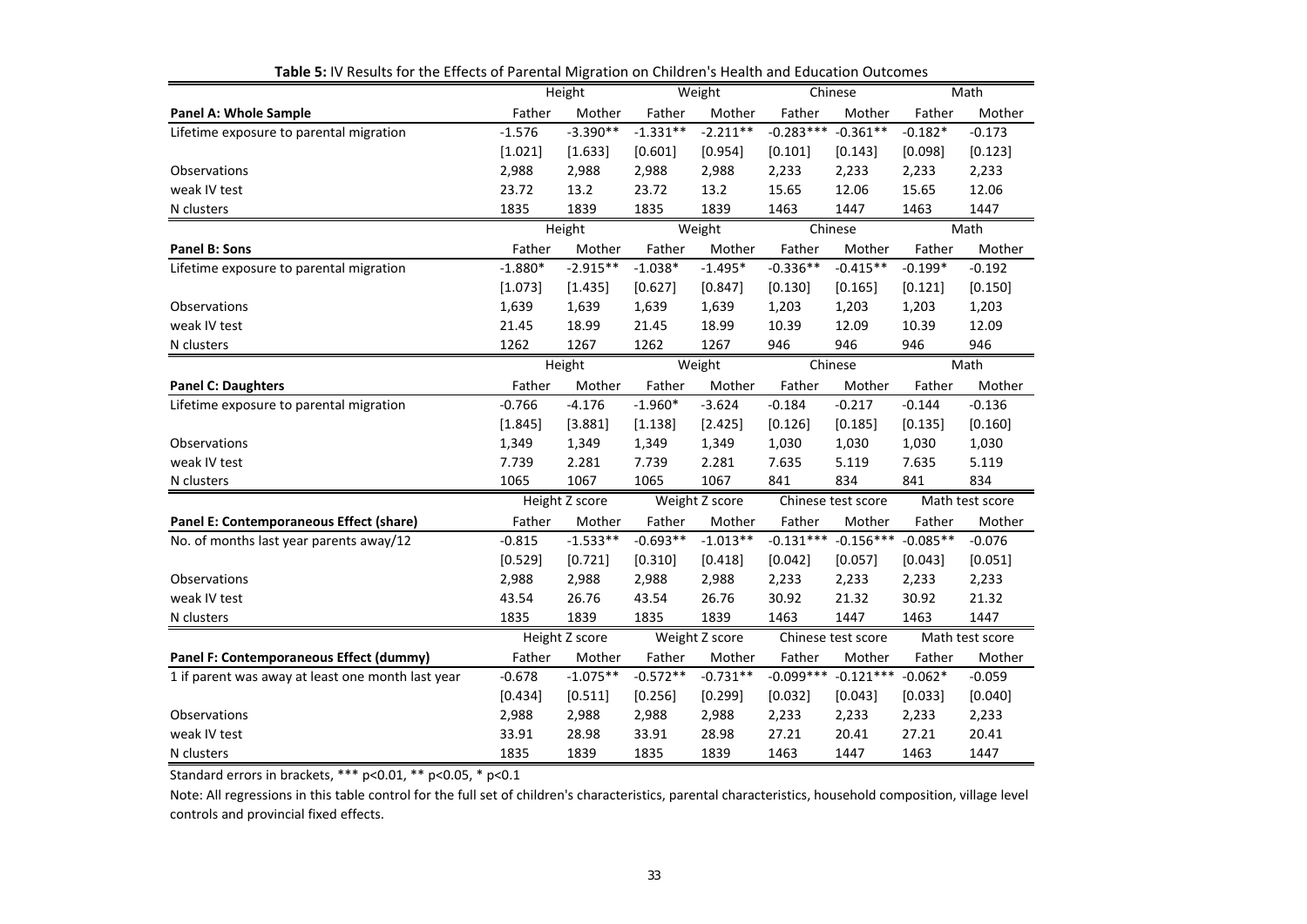|                                         |                                                                                                |                                                         | <b>TODIC O. SCHSILIVILY TESTS</b> |            |             |                                                                          |            |            |  |
|-----------------------------------------|------------------------------------------------------------------------------------------------|---------------------------------------------------------|-----------------------------------|------------|-------------|--------------------------------------------------------------------------|------------|------------|--|
|                                         | Panel A: Use the Alternative Migration Measure Based on the Start of the First Migration Spell |                                                         |                                   |            |             |                                                                          |            |            |  |
|                                         |                                                                                                | Height                                                  |                                   | Weight     |             | Chinese                                                                  |            | Math       |  |
|                                         | Father                                                                                         | Mother                                                  | Father                            | Mother     | Father      | Mother                                                                   | Father     | Mother     |  |
| Lifetime exposure to parental migration | $-0.995$                                                                                       | $-1.675**$                                              | $-0.833**$                        | $-1.052**$ | $-0.156***$ | $-0.167***$                                                              | $-0.095*$  | $-0.080$   |  |
|                                         | [0.633]                                                                                        | [0.798]                                                 | [0.370]                           | [0.462]    | [0.055]     | [0.063]                                                                  | [0.054]    | [0.055]    |  |
| Observations                            | 2,988                                                                                          | 2,988                                                   | 2,988                             | 2,988      | 2,233       | 2,233                                                                    | 2,233      | 2,233      |  |
| weak IV test                            | 23.05                                                                                          | 19.58                                                   | 23.05                             | 19.58      | 14.6        | 13.82                                                                    | 14.6       | 13.82      |  |
| N clusters                              | 1835                                                                                           | 1839                                                    | 1835                              | 1839       | 1463        | 1447                                                                     | 1463       | 1447       |  |
|                                         |                                                                                                | Panel B: Redefine Drought IV to When Parents Aged 16-21 |                                   |            |             |                                                                          |            |            |  |
|                                         | Father                                                                                         | Mother                                                  | Father                            | Mother     | Father      | Mother                                                                   | Father     | Mother     |  |
| Lifetime exposure to parental migration | $-1.310$                                                                                       | $-2.245$                                                | $-1.041*$                         | $-1.697*$  | $-0.264**$  | $-0.329**$                                                               | $-0.168$   | $-0.273**$ |  |
|                                         | [1.014]                                                                                        | [1.541]                                                 | [0.603]                           | [0.915]    | [0.115]     | [0.141]                                                                  | [0.109]    | [0.134]    |  |
| Observations                            | 2,988                                                                                          | 2,988                                                   | 2,988                             | 2,988      | 2,233       | 2,233                                                                    | 2,233      | 2,233      |  |
| weak IV test                            | 22.14                                                                                          | 12.61                                                   | 22.14                             | 12.61      | 12.84       | 11.6                                                                     | 12.84      | 11.6       |  |
| N clusters                              | 1835                                                                                           | 1839                                                    | 1835                              | 1839       | 1463        | 1447                                                                     | 1463       | 1447       |  |
|                                         |                                                                                                |                                                         |                                   |            |             | Panel C: Use Consistently Measured Math Test Score as Dependent Variable |            |            |  |
|                                         |                                                                                                |                                                         | Lifetime exposure                 |            |             | Contemporarenous exposure                                                |            |            |  |
|                                         |                                                                                                | Father                                                  | Mother                            |            |             | Father                                                                   | Mother     |            |  |
| Lifetime or contemporaneous exposure to |                                                                                                | $-0.618**$                                              | $-0.716**$                        |            |             | $-0.029**$                                                               | $-0.045**$ |            |  |
| parental migration as a share           |                                                                                                | [0.258]                                                 | [0.325]                           |            |             | [0.012]                                                                  | [0.022]    |            |  |
| Observations                            |                                                                                                | 506                                                     | 506                               |            |             | 516                                                                      | 516        |            |  |
| weak IV test                            |                                                                                                | 5.911                                                   | 6.615                             |            |             | 8.366                                                                    | 4.844      |            |  |
| N clusters                              |                                                                                                | 397                                                     | 405                               |            |             | 402                                                                      | 412        |            |  |

#### Table 6: Sensitivity Tests

Standard errors in brackets, \*\*\* p<0.01, \*\* p<0.05, \* p<0.1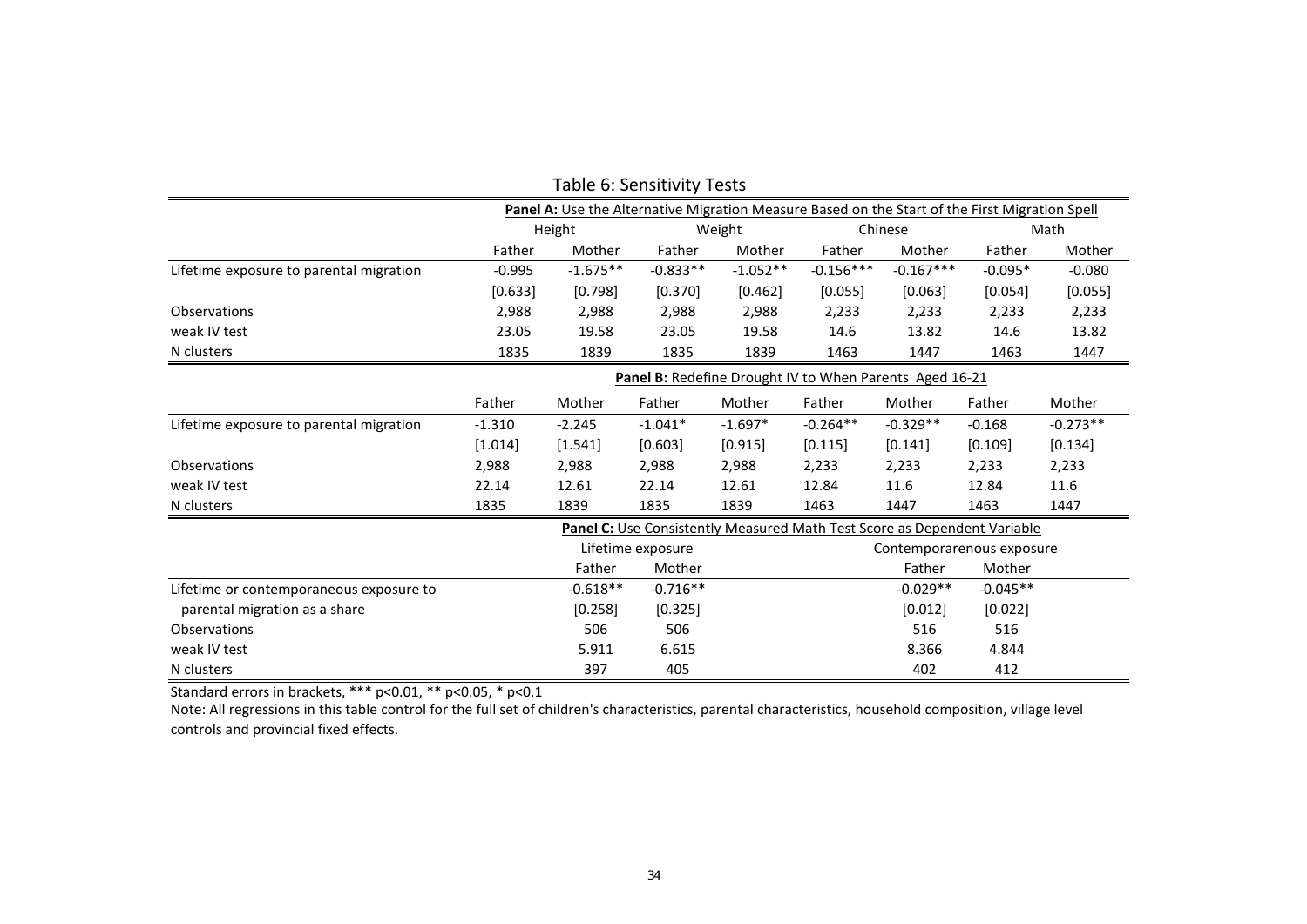| This version is based on the cleaning of four<br>outcome variables | Age at which<br>child started<br>school | Gap between<br>age and grade | 1 if child is<br>enrolled | Distance to<br>school | 1 if boarding      | Hours studied<br>off school per<br>week | Annual fee paid<br>$(1,000$ Yuan) | Private tutorial<br>expenditure<br>$(1,000$ Yuan) |
|--------------------------------------------------------------------|-----------------------------------------|------------------------------|---------------------------|-----------------------|--------------------|-----------------------------------------|-----------------------------------|---------------------------------------------------|
| Mean of the outcome variable<br>SD of the outcome variable         | 6.665<br>[0.710]                        | 6.079<br>[1.229]             | 0.992<br>[0.087]          | 3.913<br>[11.404]     | 0.329<br>$[0.470]$ | 7.139<br>[6.155]                        | 0.755<br>[1.309]                  | 0.053<br>[0.377]                                  |
|                                                                    |                                         |                              |                           |                       |                    |                                         |                                   |                                                   |
| Lifetime exposure to paternal migration                            | $-0.552$                                | $2.832***$                   | $-0.014$                  | $-4.016$              | $0.858**$          | $-20.470***$                            | $-0.091$                          | $-0.480**$                                        |
|                                                                    | [0.585]                                 | [0.980]                      | [0.061]                   | [6.982]               | [0.424]            | [6.096]                                 | [0.928]                           | [0.189]                                           |
| <b>Observations</b>                                                | 2,232                                   | 2,191                        | 2,231                     | 2,202                 | 2,210              | 2,233                                   | 2,171                             | 2,083                                             |
| weak IV test                                                       | 15.55                                   | 15.68                        | 15.62                     | 15.24                 | 15.62              | 15.65                                   | 14.65                             | 14.09                                             |
| N clusters                                                         | 1462                                    | 1440                         | 1463                      | 1448                  | 1453               | 1463                                    | 1439                              | 1396                                              |
| Lifetime exposure to maternal migration                            | $-0.781$<br>[0.887]                     | 4.048***<br>[1.408]          | 0.019<br>[0.075]          | $-3.717$<br>[9.579]   | 0.711<br>[0.531]   | $-25.612***$<br>[8.227]                 | $-0.051$<br>[1.336]               | $-0.547**$<br>[0.248]                             |
| <b>Observations</b>                                                | 2,232                                   | 2,191                        | 2,231                     | 2,202                 | 2,210              | 2,233                                   | 2,171                             | 2,083                                             |
| weak IV test                                                       | 11.97                                   | 11.75                        | 12.03                     | 11.9                  | 12.08              | 12.06                                   | 11.5                              | 10.92                                             |
| N clusters                                                         | 1447                                    | 1424                         | 1446                      | 1430                  | 1435               | 1447                                    | 1423                              | 1375                                              |

# **Table 7:** Selected Results from Estimation of Inputs into Education Equations

Standard errors in brackets, \*\*\* p<0.01, \*\* p<0.05, \* p<0.1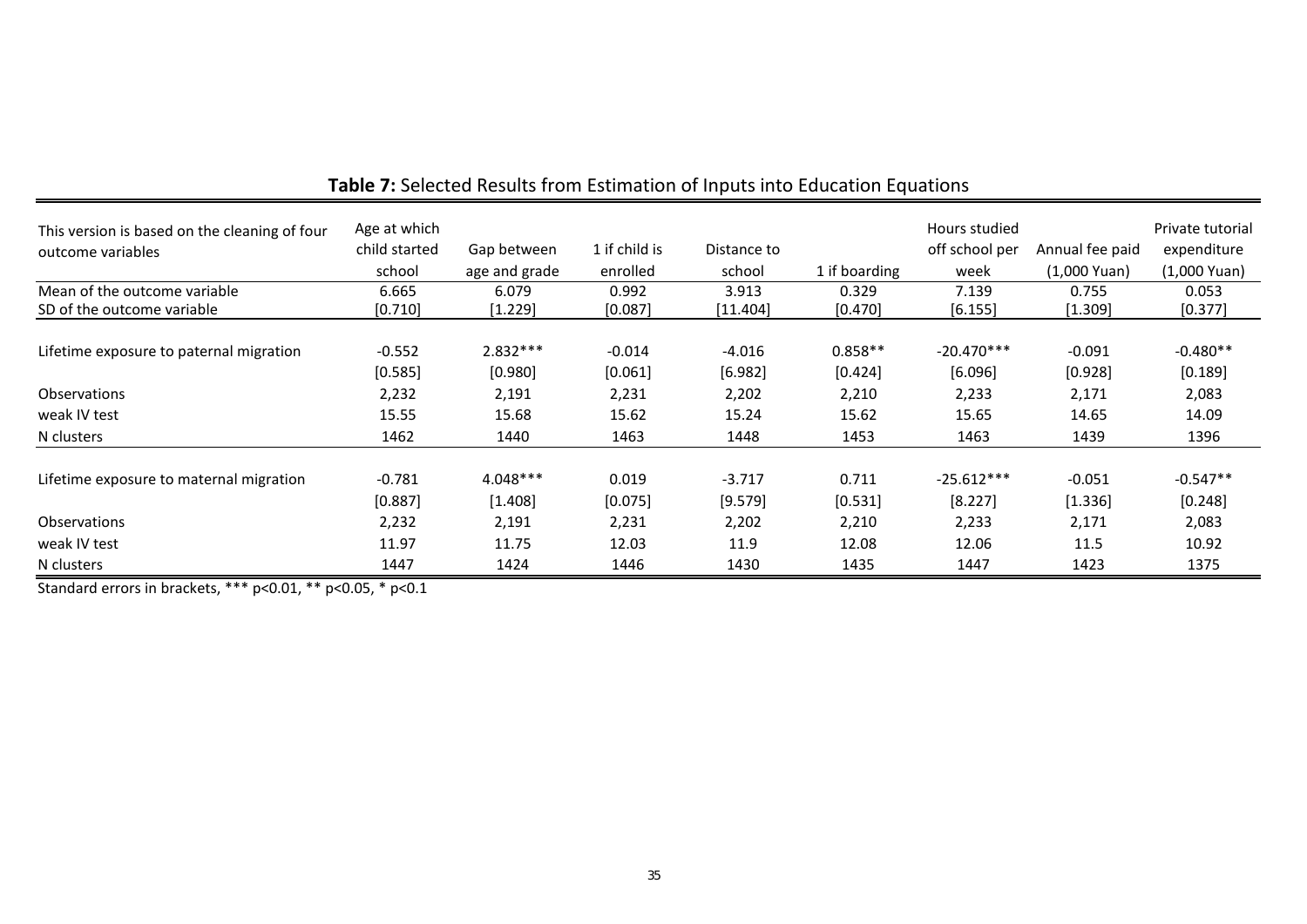

# **Figure 1**: Distribution of the Outcome Variables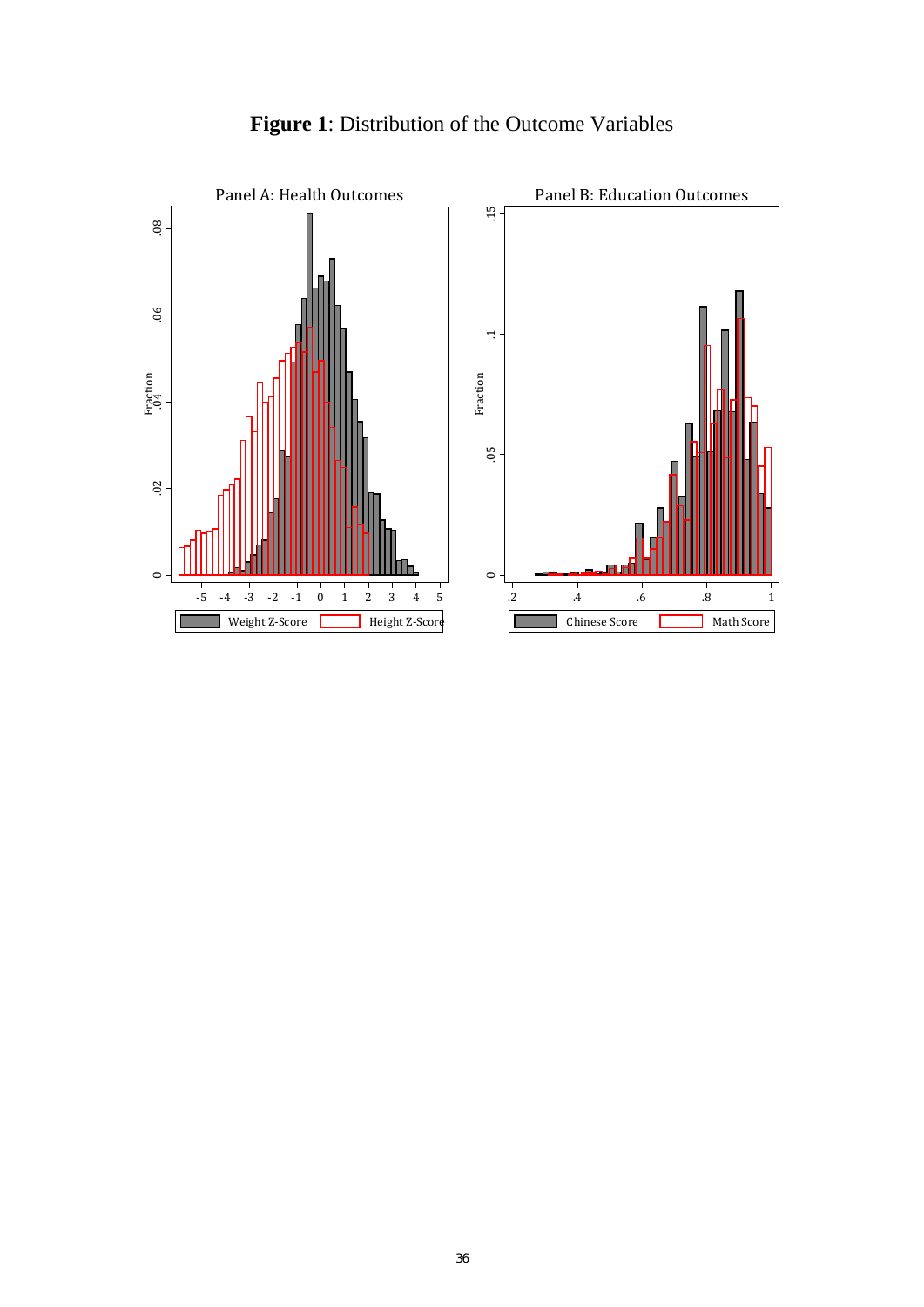

### **Figure 2:** Parental Migration as Proportion of Children's Lifetime

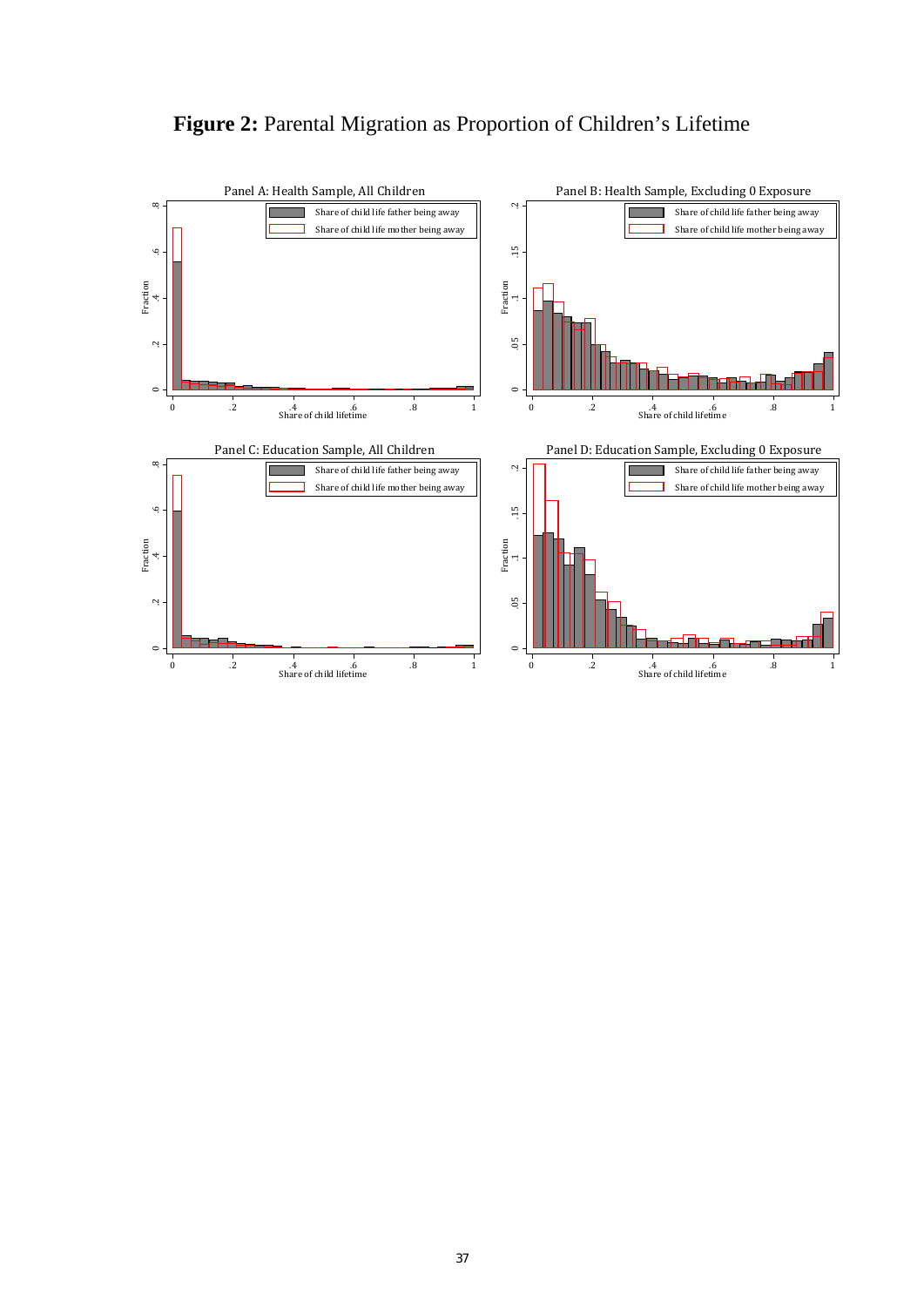**Figure 3:** Unconditional local linear regression of the relationship between outcomes and parental migration

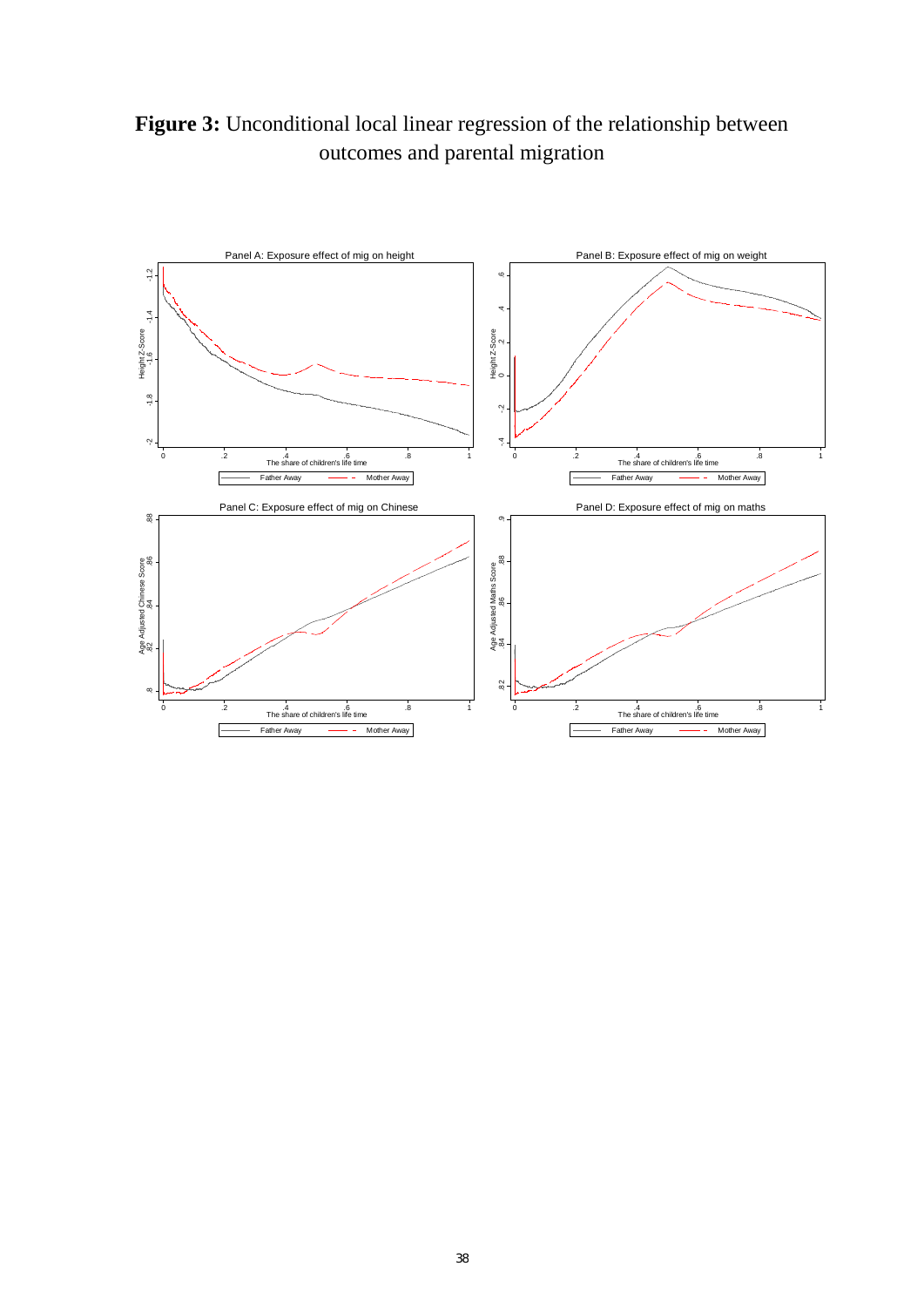# Appendix A: Data Appendix

The share of child life in which parents were away: The RUMiC Study provides two types of information. One is the number of months in the previous year during which parents were away from home. This information is available from all the waves. Thus, we know the number of months parents were away in 2007, 2008, and 2009. The other piece of information is when parents started migration. This was asked only in the 2009 wave for individuals who reported to have been away in 2008. In order to construct the number of months parents were away since the beginning of migration asked in the 2009 survey till the end of 2009, we first aggregated the number of months in which parents were away in 2007 through 2009. For individuals who answered that their migration had started before 2007, we have added the number of months between the beginning of the migration till the end of 2006.

Individual test scores were asked for the previous semester, together with the full score for each subject. The ratio of the individual score over the full score is used as our outcome variables.

Distance to public facilities is coded using five categories:  $1:24$ km,  $2:2-5$  km,  $3:5-10$ km, 4:10-20 km, 5:>20km.

The height-for-age Z-score is created using parameters from the CDC 2000 Growth Charts and 2006 WHO Growth Charts (Kuczmarski RJ, Ogden CL, Guo SS, et al. 2000; WHO, 2006; de Onis, et al., 2007). The results do not change substantively depending on the choice over the two parameter sources. In this paper, we report the estimates based on the CDC parameters because they provide a more suitable reference group for our analysis. In the WHO growth charts, the comparison group for children aged 0-5 are children following optimal health practices. Thus, the charts depict the standard which is likely to realize under optimal conditions, rather than just a reference. However, the same standard was not used for the comparison group for 5-19 year-olds, and it is based on the U.S. reference children used in the 1977 NCHS Growth Charts. On the other hand, the CDC 2000 charts provide a more consistent reference for children in our sample, based on a group of children in the U.S.

We apply the CDC parameters for infants (based on length) to observations aged 0- 24 months, and the parameters for children (based on statue) observations aged 25-180 months. The transition between these two charts have been made smooth in the 2000 CDC charts (Kuczmarski RJ, Ogden CL, Guo SS, et al. 2000).

Since our anthropometric data are based on reports by parents, there are likely to be measurement errors. Several methods have been suggested to deal with them. The WHO recommends the use of different formula for those children whose z-scores are larger than 3